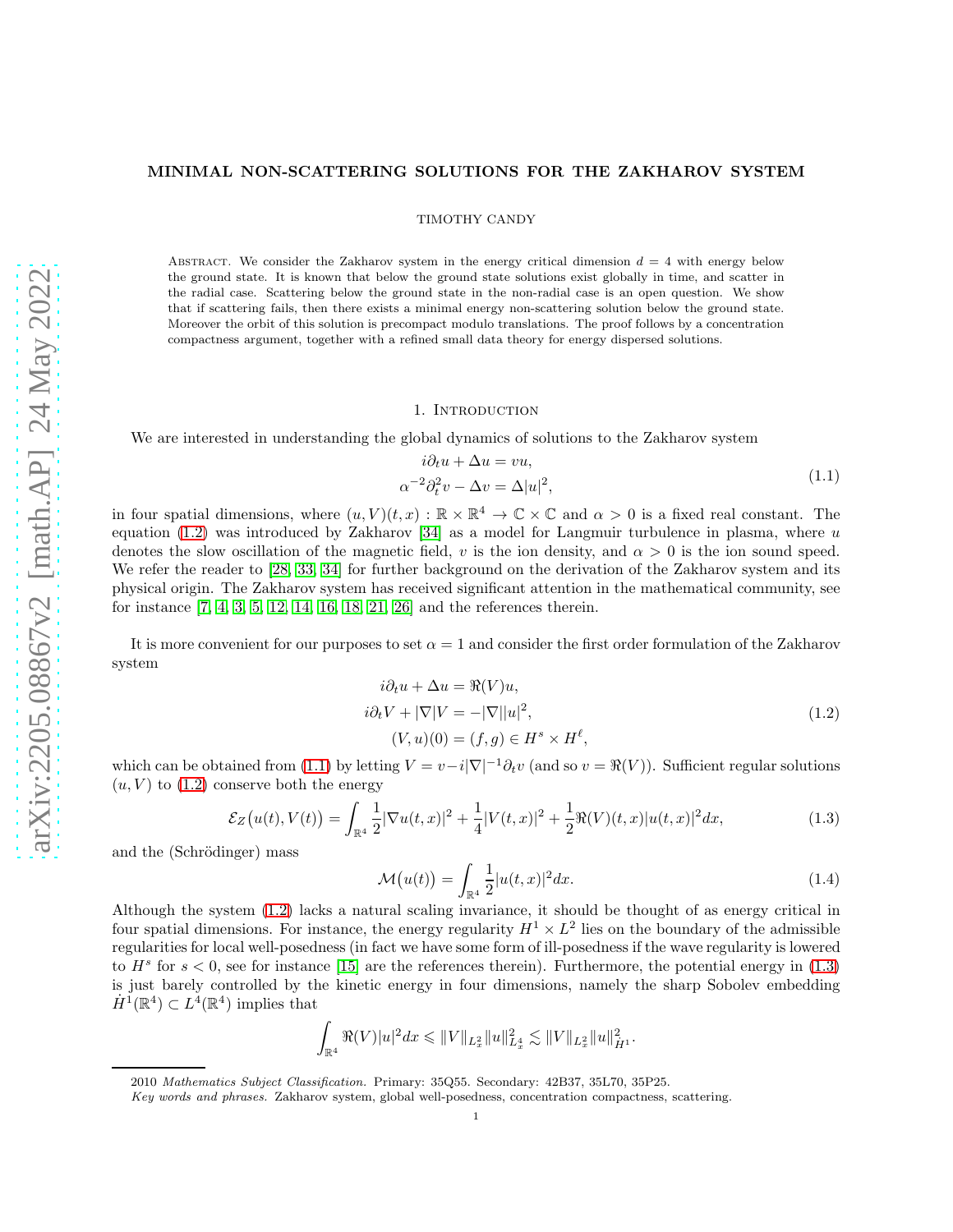The Zakharov system  $(1.2)$  is closely connected to the nonlinear Schrödinger equation (NLS). For instance, in the subsonic limit as the ion sound speed  $\alpha \to \infty$ , we have  $v = -|u|^2$  and so formally the Zakharov system [\(1.1\)](#page-0-1) reduces to the focussing cubic NLS

<span id="page-1-0"></span>
$$
i\partial_t u + \Delta u = -|u|^2 u. \tag{1.5}
$$

This convergence can be made rigorous, see for instance [\[27,](#page-40-6) [25\]](#page-40-7) and the references therein. As the cubic NLS is energy critical in four dimensions, this gives another reason for considering the Zakharov system to be energy critical in four dimensions. The connection between the Zakharov system and cubic NLS also appears on the level of the energy, for instance we can write

$$
\mathcal{E}_Z(f,g) = \mathcal{E}_{NLS}(f) + \frac{1}{4} ||g + |f||^2 ||_{L^2}^2
$$

where

$$
\mathcal{E}_{NLS}(f)=\int_{\mathbb{R}^4}\frac{1}{2}|\nabla f|^2-\frac{1}{4}|f|^4dx
$$

is the conserved energy (or Hamiltonian) for the focussing cubic NLS on  $\mathbb{R} \times \mathbb{R}^4$ . Furthermore, a key role in the global dynamics of both the cubic NLS [\(1.5\)](#page-1-0) and the Zakharov system [\(1.2\)](#page-0-0) is played by the famous Aubin-Talenti function [\[1,](#page-39-8) [29\]](#page-40-8)

$$
Q(x) = \frac{8}{8+|x|^2}
$$

which serves as a ground state solution for both the NLS and Zakharov equations. In particular the stationary solutions  $u(t) = Q$  to  $(1.5)$  and  $(u, v)(t) = (Q, -Q^2)$  to  $(1.1)$  (and their rescalings) give global solutions which do not disperse for large times. The existence of non-dispersing solutions is a typical feature of focussing equations, and immediately rules out the possibility of large data global existence and scattering.

The ground state solution Q in fact gives a sharp threshold for linear scattering. More precisely, for the NLS  $(1.5)$  it is known that any solution with energy (strictly) below the ground state Q is global and scatters to a free Schrödinger wave as  $t \to \pm \infty$  [\[20,](#page-40-9) [13\]](#page-39-9). This is sharp as  $u(t) = Q$  gives a (global, stationary) solution to [\(1.5\)](#page-1-0) which clearly does not scatter to linear solution to the Schrödinger equation. The corresponding result for the Zakharov equation [\(1.1\)](#page-0-1) in full generality is open. However recent work has shown that *radial* solutions to [\(1.1\)](#page-0-1) with energy below the ground state  $(Q, -Q^2)$  are global and scatter [\[16\]](#page-39-6). On the other hand, in the non-radial case, it has recently been shown [\[9\]](#page-39-10) that all solutions with data below the ground state are global in time. As we require this result later, we recall the precise statement from [\[9\]](#page-39-10).

<span id="page-1-1"></span>**Theorem 1.1** (GWP below ground state [\[9\]](#page-39-10)). *Let*  $(f, g) \in H^1 \times L^2$  *with* 

$$
4\mathcal{E}_Z(f,g) < ||Q||_{\dot{H}^1}^2, \qquad ||g||_{L^2} \le ||Q||_{\dot{H}^1}.
$$

*Then there exists a unique global solution*  $(u, V) \in C(\mathbb{R}, H^1 \times L^2)$  *to* [\(1.2\)](#page-0-0) *with*  $u \in L^2_{t, loc} W_x^{\frac{1}{2}, 4}$  *and data*  $(u, V)(0) = (f, g)$ *. Moreover the energy*  $\mathcal{E}_Z(u, V)$  *is conserved and we have the global bounds* 

$$
\max\left\{\|u\|_{L^\infty_t \dot H^1_x}, \|V\|_{L^\infty_t L^2_x}\right\} \leqslant 4\mathcal E_Z(f,g).
$$

*Remark* 1.2*.* The variational characterisation of the ground state Q implies that we have

$$
\mathcal{E}_Z(Q, -Q^2) = \mathcal{E}_{NLS}(Q) = \frac{1}{4} ||Q||_{\dot{H}^1}^2, \qquad ||Q^2||_{L^2} = ||Q||_{\dot{H}^1}
$$

and thus we could alternatively state the assumed bound on the data in Theorem [1.1](#page-1-1) as

$$
\mathcal{E}_Z(f,g) < \mathcal{E}_Z(Q, -Q^2), \qquad \|g\|_{L^2} \leq \|Q^2\|_{L^2}.
$$

It is also possible to replace the condition  $||g||_{L^2} \le ||Q^2||_{L^2}$  with  $\min\{||f||_{\dot{H}^1}, ||g||_{L^2}\} \le ||Q||_{\dot{H}^1}$  (see for instance Lemma [7.2](#page-31-0) below). This is not surprising in view of the corresponding assumption in the NLS case [\[20,](#page-40-9) [13\]](#page-39-9).

The asymptotic behaviour of the global solutions given by Theorem [1.1](#page-1-1) is currently open, although in case of radial solutions it is known that solutions scatter to free solutions to the Zakharov equation [\[16\]](#page-39-6). However, a number of scattering criteria have been obtained. For instance all solutions which are dispersive, in the sense that a Strichartz type norm is finite over the time of evolution, can be shown to scatter [\[10\]](#page-39-11).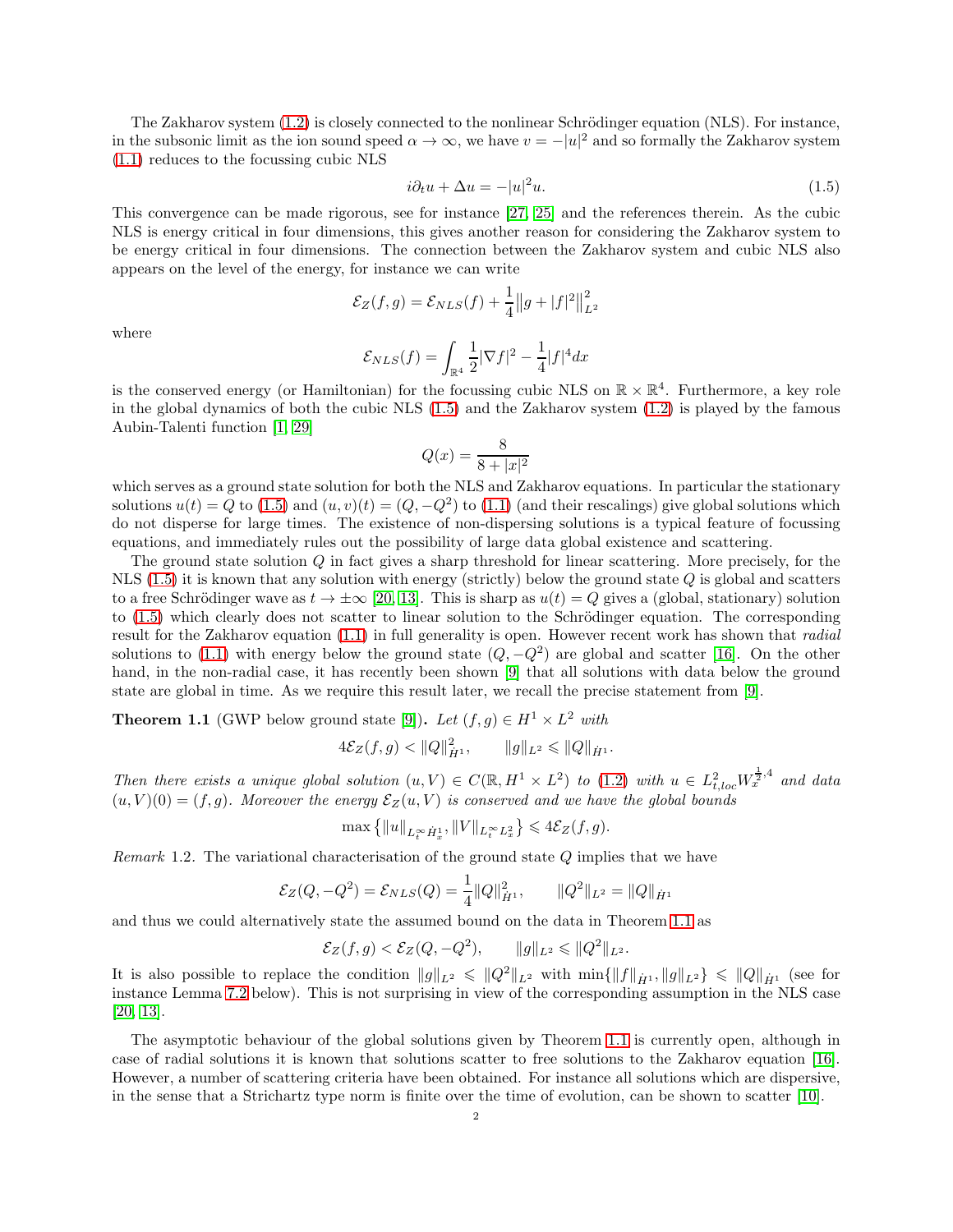<span id="page-2-0"></span>**Theorem 1.3** (Scattering criterion [\[10\]](#page-39-11)). Let  $(u, V) \in C(\mathbb{R}; H^{\frac{1}{2}} \times L^2)$  be a global solution to [\(1.2\)](#page-0-0) with

$$
||u||_{L^2_t W_x^{\frac{1}{2},4}(\mathbb{R}\times\mathbb{R}^4)} < \infty \quad and \quad (u,V)(0) \in H^1 \times L^2.
$$

*Then in fact*  $(u, V) \in C(\mathbb{R}; H^1 \times L^2)$  *and moreover there exists*  $(f_{\pm}, g_{\pm}) \in H^1 \times L^2$  *such that* 

$$
\lim_{t \to \pm \infty} \left\| \left( e^{-it\Delta} u, e^{-it|\nabla|} V \right)(t) - \left( f_{\pm}, g_{\pm} \right) \right\|_{H^1 \times L^2} = 0.
$$

It is worth pointing out that the sharp threshold regularity threshold for local well-posedness for the Zakharov equation in 4 dimensions is  $(f, g) \in H^{\frac{1}{2}} \times L^2$ , see for instance [\[3,](#page-39-2) [10,](#page-39-11) [18\]](#page-40-3). In particular the energy regularity  $H^1 \times L^2$  is  $\frac{1}{2}$  a derivative (at least for the Schrödinger component of the evolution) above the endpoint space  $H^{\frac{1}{2}} \times L^2$ . This should help to explain the regularity assumption  $u \in L^2_t W^{\frac{1}{2},4}_x$  in Theorem [1.3.](#page-2-0) On the other hand, the wave regularity cannot be lowered, and in fact it is the lack of room in the wave regularity which is the key difficulty in the above theorems. In particular, even proving local well-posedness in the energy space  $H^1 \times L^2$  is slightly subtle (and in some sense more challenging than the endpoint  $H^{\frac{1}{2}} \times L^2$ ) and in [\[3\]](#page-39-2) was obtained by an additional indirect compactness argument. An alternative more direct argument was later found in [\[10\]](#page-39-11).

In view of the above results, together with the known linear scattering in the radial case and corresponding know results in the case of energy critical NLS [\[20,](#page-40-9) [13\]](#page-39-9), it is generally expected that the following conjecture holds.

<span id="page-2-1"></span>**Conjecture 1.4** (Scattering below ground state). Let  $(f, g) \in H^1 \times L^2$  with

$$
4\mathcal{E}_Z(f,g) < ||Q||_{\dot{H}^1}^2, \qquad ||g||_{L^2} \leq ||Q||_{\dot{H}^1}.
$$

*Then there exists a unique global solution*  $(u, V) \in C(\mathbb{R}, H^1 \times L^2)$  *to* [\(1.2\)](#page-0-0) *with data*  $(u, V)(0) = (f, g)$  *such that*

$$
||u||_{L^2_t W^{\frac{1}{2},4}_x(\mathbb{R}^{1+4})} < \infty.
$$

If Conjecture [1.4](#page-2-1) holds, then Theorem [1.3](#page-2-0) immediately implies that any solution with energy below the ground state scatters to a linear solution as  $t \to \pm \infty$ . Moreover, for global solutions to [\(1.1\)](#page-0-1), it is not so difficult to prove that scattering is equivalent to boundedness of the dispersive norm  $L_t^2 W_x^{\frac{1}{2},4}$ . In particular Conjecture [1.4](#page-2-1) could also be stated in terms of a scattering condition as  $t \to \pm \infty$ . However it is technically more convenient to work with a dispersive condition such as  $||u||_{L_t^2 W_x^{\frac{1}{2},4}} < \infty$ .

Our goal in the current article is to make progress towards the resolution of Conjecture [1.4.](#page-2-1) Unfortunately, we are unable to resolve this question, essentially due to the lack of a suitable way to control the translation symmetry. In the case of the NLS or nonlinear wave equations, translations are typically controlled by using Galilei invariance/Lorentz invariance to reduce to the case of zero momentum. However the Zakharov equation is not invariant under either transformation, and thus removing translations seems to be a difficult obstruction. On other hand, in the positive direction, we can show that if Conjecture [1.4](#page-2-1) fails, then there must be a *minimal* counterexample, namely a minimal energy non-scattering solution. Moreover this minimal counterexample must be *almost periodic* in the sense that it satisfies a strong compactness property modulo spatial translations. It is a well-known phenomenon in dispersive PDE that the failure of scattering implies the existence of a minimal non-scattering solutions with strong compactness properties. In fact in [\[20\]](#page-40-9) a general road map was developed to prove results of the form in Conjecture [1.4](#page-2-1) via a concentrationcompactness argument (to show the existence of a minimal energy non-scattering solution) together with a rigidity argument. Thus our results give the first step of this argument, but we are unable to provide the 'rigidity' step. The existence of almost periodic solutions (or minimal energy/mass non-scattering solutions) was first obtained in [\[20,](#page-40-9) [22\]](#page-40-10) in the context of the NLS. These arguments are closely related to original induction on energy approach [\[6\]](#page-39-12) (see for instance [\[11,](#page-39-13) [32,](#page-40-11) [23\]](#page-40-12) and the references therein) which produced *approximate* almost periodic solutions.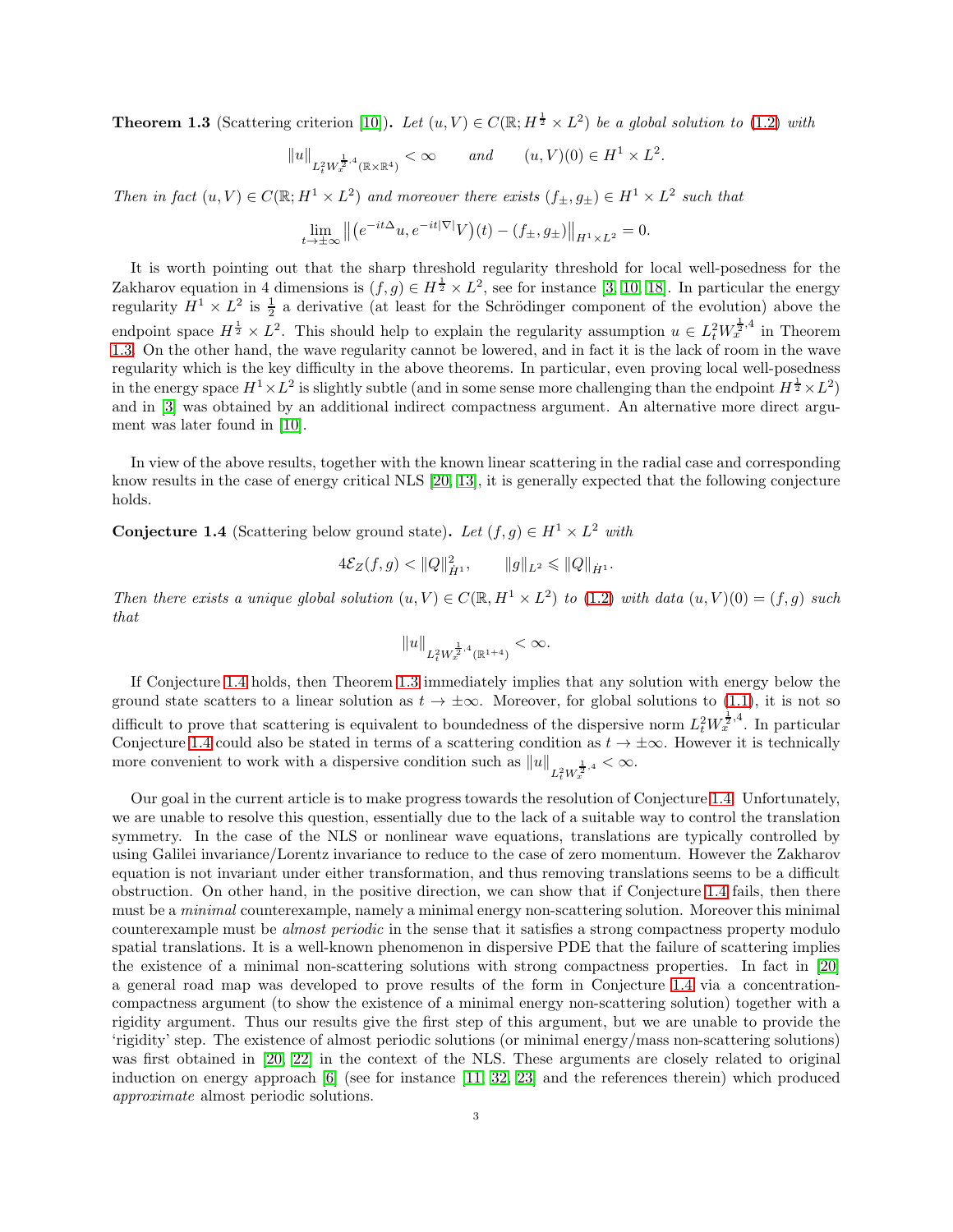To state out result precisely, we require additional notation. Given  $E > 0$ , we define the set

$$
\Omega(E) = \left\{ (u, V) \in C(\mathbb{R}; H^1 \times L^2) \; \middle| \; (u, V) \text{ solves (1.2) with } u \in L^2_{t, loc} W_x^{\frac{1}{2}, 4} \right\}
$$
\n
$$
\text{and } \mathcal{E}_Z(u, V) \le E, \; \|V\|_{L_t^\infty L_x^2} \le \|Q\|_{\dot{H}^1} \right\}.
$$
\n(1.6)

<span id="page-3-3"></span>Thus  $\Omega(E) \subset C(\mathbb{R}; H^1 \times L^2)$  is the set of all  $H^1 \times L^2$  solutions to the Zakharov equation with energy below a threshold E, and wave mass uniformly below the ground state Q. Note that if  $(f, g) \in H^1 \times L^2$ with  $\mathcal{E}_Z(f,g) \leqslant E \leqslant \frac{1}{4} ||Q||_{\dot{H}^1}^2$  and  $||g||_{L^2} \leqslant ||Q||_{\dot{H}^1}$ , then by Theorem [1.1](#page-1-1) there exists a (unique) global solution  $(u, V) \in \Omega(E)$ . In particular,  $\Omega(E)$  is non-empty. The condition  $u \in L^2_{t, loc} W^{\frac{1}{2}, 4}$  is needed to ensure uniqueness, and is harmless in practise as all solutions constructed in this paper always satisfy this condition. There are a number of different ways to characterise the set  $\Omega(E)$  when  $E < \frac{1}{4} ||Q||_{\dot{H}^1}^2$ , see for instance Lemma [7.1](#page-31-1) and Remark [7.2.](#page-31-0)

It is tempting to use the set  $\Omega(E)$  as the basis for a concentration compactness argument. However, due to the lack of a good well-posedness theory in the homogeneous energy space  $\dot{H}^1 \times L^2$ , we impose an additional constraint on the mass of our solutions to ensure that the limiting critical element remains in  $H^1 \times L^2$  (instead of just  $\dot{H}^1 \times L^2$ ). More precisely, given  $E, M > 0$  we define

<span id="page-3-2"></span>
$$
L(M, E) = \sup \left\{ ||u||_{L_t^2 W_x^{\frac{1}{2}, 4}(\mathbb{R}^{1+4})} \middle| (u, V) \in \Omega(E) \text{ and } \mathcal{M}(u) \leq M \right\}.
$$
 (1.7)

Note that, in view of Theorem [1.3,](#page-2-0) scattering with mass/energy  $(M, E)$  holds precisely when  $L(M, E) < \infty$ .

<span id="page-3-1"></span>**Definition 1.5** (Mass/energy threshold). We say a pair  $(E_c, M_c) \in (0, \infty) \times (0, \infty)$  is an *mass/energy threshold* for the Zakharov equation if  $L(M_c, E_c) = \infty$  and for any  $\epsilon > 0$  we have

$$
L(M_c, E_c - \epsilon) + L(M_c - \epsilon, E_c) < \infty.
$$

In other words  $(M, E)$  is a mass/energy threshold if: (i) the dispersive norm  $\|\cdot\|_{L^2_t W^{\frac{1}{2}, 4}_x}$  blows up along some sequence of solutions with mass/energy at most  $(M, E)$ , and (ii) any solution with either less energy or less mass scatters. The existence of a mass/energy threshold with  $4E_c < ||Q||_{\dot{H}^1}^2$  is inconsistent with Conjecture [1.4.](#page-2-1) In fact the failure of Conjecture [1.4](#page-2-1) implies the existence of a mass/energy threshold, see Lemma [9.1](#page-37-0) below. More importantly, the failure of scattering must be witnessed by the existence of a minimal or critical element in the energy space. The following is our main result.

<span id="page-3-0"></span>Theorem 1.6 (Reduction to almost periodic solutions). *Suppose that Conjecture [1.4](#page-2-1) fails. Then there exists a* mass/energy threshold  $(M_c, E_c)$  with  $E_c < \frac{1}{4} ||Q||_{\dot{H}^1}^2$  and a global solution  $(\psi, \phi) \in C(\mathbb{R}, H^1 \times L^2)$  to  $(1.2)$ with  $\psi \in L^2_{t, loc} W_x^{\frac{1}{2}, 4}$  such that

$$
\mathcal{E}_Z(\psi,\phi) = E_c, \qquad \mathcal{M}(\psi) = M_c, \qquad \|\phi\|_{L_t^\infty L_x^2} \leq \|Q\|_{\dot{H}^1},
$$

*and*

$$
\|\psi\|_{L^2_t W^{\frac{1}{2},4}_x((-\infty,0]\times\mathbb{R}^4)} = \|\psi\|_{L^2_t W^{\frac{1}{2},4}_x([0,\infty)\times\mathbb{R}^4)} = \infty.
$$

*Moreover, there exists*  $x(t) : \mathbb{R} \to \mathbb{R}^4$  such that the orbit  $\{(\psi, \phi)(t, x + x(t)) \mid t \in \mathbb{R}\}\)$  is precompact in  $H^1 \times L^2$ .

The conclusion of Theorem [1.6](#page-3-0) implies that the orbit  $\{(\psi, \phi)(t) | t \in \mathbb{R}\}\$ is compact modulo translations, such solutions are often called *almost periodic modulo translations*, see the discussion in [\[23\]](#page-40-12). These solutions clearly do not scatter to free solutions as  $t \to \pm \infty$ , and should be thought as essentially 'soliton like' as they retain their profile for large times. Theorem [1.6](#page-3-0) is a stepping stone towards a resolution of Conjecture [1.4](#page-2-1) as it reduces the proof of scattering to ruling out the existence of almost periodic solutions below the ground state. It is important to observe that the compactness is only modulo translations, in particular there is no scaling/frequency symmetries required. This is perhaps not surprising in view of the fact that the Zakharov equation is not invariant under rescalings. In some sense the lack of frequency scaling is a consequence of the fact that the energy space is subcritical in the Schrödinger regularity (but still critical in the wave regularity!), but it can also be thought of as saying that the various asymptotic limits of [\(1.2\)](#page-0-0) are not an obstruction to scattering.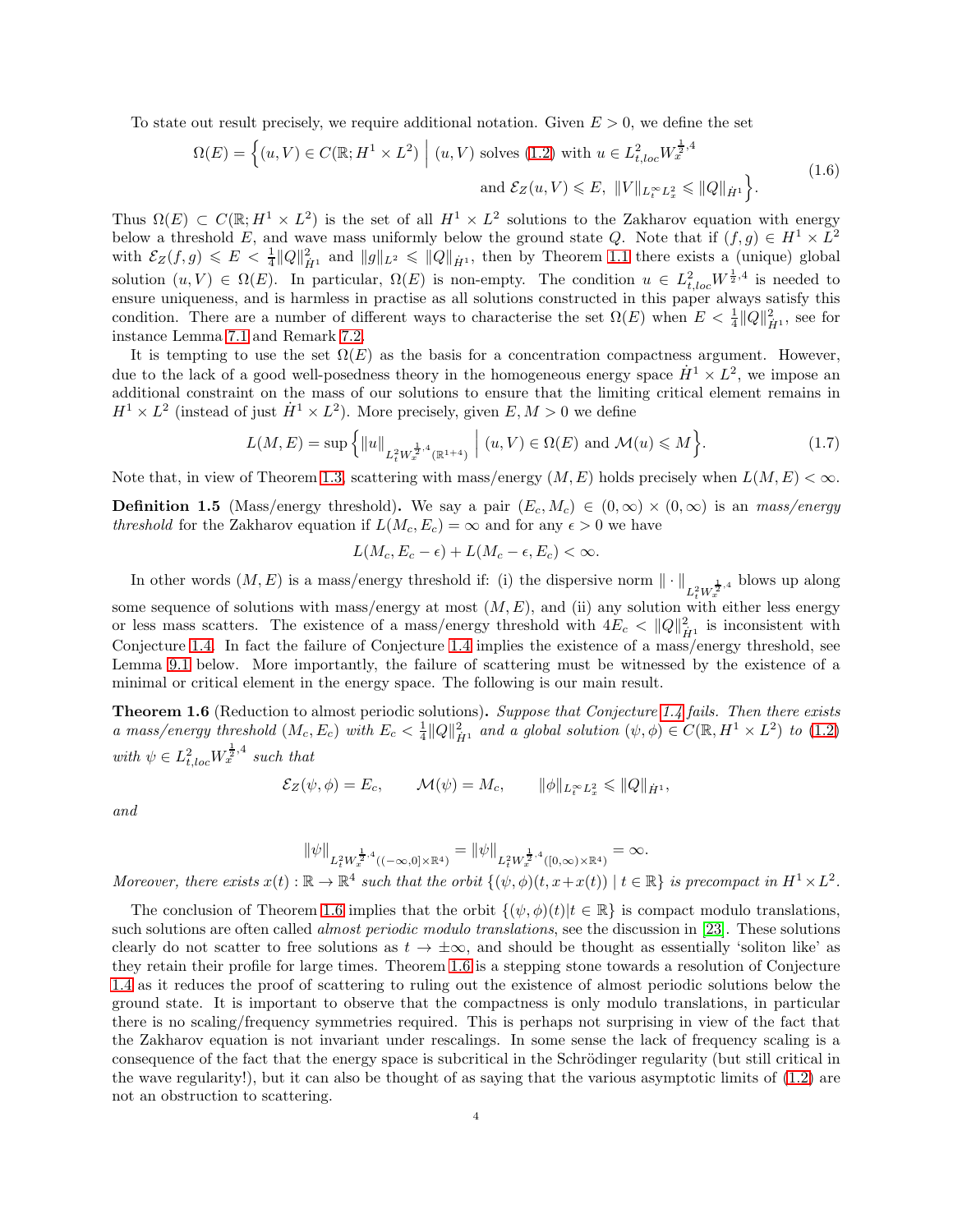The proof of Theorem [1.6](#page-3-0) proceeds via the usual concentration compactness argument essentially as in [\[22,](#page-40-10) [20\]](#page-40-9), see also [\[23\]](#page-40-12) for an outline of this approach. Roughly the idea is that if Conjecture [1.4](#page-2-1) failed, then there exists a mass/energy threshold with  $(M_c, E_c)$  with  $4E_c < ||Q||_{\dot{H}^1}^2$ . In particular, there exists a sequence of  $H^1 \times L^2$  solutions  $(u_n, V_n)$  to [\(1.1\)](#page-0-1) with mass and energy converging to  $(M_c, E_c)$  and  $||u_n||_{L^2_t W_x^{\frac{1}{2}, 4}} \to \infty$ .

Theorem [1.6](#page-3-0) then follows by extracting a converging subsequence via a concentration compactness argument. It is here that we meet the first major difficulty. Typically extracting some compactness from the sequence  $(u_n, V_n)$  relies on a profile decomposition in the spirit of [\[2\]](#page-39-14) with an error going to zero in some dispersive norm. The issue is that there is no profile decomposition known in the endpoint Strichartz space  $L_t^2 L_x^4$ . Moreover, obtaining such a profile decomposition seems extremely difficult. Consequently the small data theory in [\[9,](#page-39-10) [10\]](#page-39-11) which required smallness in  $L_t^2 L_x^4$  is not sufficient to conclude Theorem [1.6.](#page-3-0)

An alternative to trying to obtain a profile decomposition in the endpoint Strichartz space is to extend the known small data theory to rely on a more tractable dispersive norm. This is the approach we take here. In particular, we obtain a refined small data theory with smallness measured in an "energy dispersion" type norm. More precisely, define the norm

$$
||u||_{Y(I)} = \sup_{\lambda \in 2^{\mathbb{N}}} \lambda^{-4} ||u_{\lambda}||_{L^{\infty}_{t,x}(I \times \mathbb{R}^{4})}
$$

where  $u_{\lambda}$  is the standard (inhomogeneous) Littlewood-Paley projection to frequencies  $|\xi| + 1 \approx \lambda$ . The norm  $||u||_Y$  roughly measures how dispersed a solution is. In particular, if  $||u||_Y$  is small compared to the energy, then  $u$  cannot be concentrated either spatially or in frequency. Moreover, as free Schrödinger waves disperse, we have  $||e^{it\Delta}f||_{Y([T,\infty))} \to 0$  as  $T \to \infty$ . The Y norm is much weaker than  $H^{\frac{1}{2}}$ , and at least at large frequencies, roughly scales like  $\dot{H}^{-2}$ . In fact a short computation using Bernstein's inequality and the endpoint Strichartz estimate gives

<span id="page-4-1"></span>
$$
||u||_{Y(I)} \lesssim \min\left\{||u||_{L_t^{\infty}L_x^2(I\times\mathbb{R}^4)}, ||u||_{L_t^{\infty}\dot{H}_x^1(I\times\mathbb{R}^4)}\right\} \quad \text{and} \quad ||e^{it\Delta}f||_{Y(I)} \lesssim ||e^{it\Delta}f||_{L_t^2W_x^{\frac{1}{2},4}(I\times\mathbb{R}^4)}.\tag{1.8}
$$

This bound can clearly be improved (see [\(2.4\)](#page-9-0) below) but suffices for our purposes. In particular, smallness in either mass or  $\dot{H}^1$  implies that the energy dispersion norm Y is also small. This ability to transfer smallness in homogeneous Sobolev spaces is crucial, as we eventually need to conclude that if a solution is close to a dispersive solution in energy, then it is also close in the norm  $\|\cdot\|_Y$ . Note that this is not true for the inhomogeneous dispersive norm  $L_t^2 W_x^{\frac{1}{2},4}$ . We can now state a precise version of the small data theory that we require.

<span id="page-4-0"></span>**Theorem 1.7** (Refined small data theory in  $H^s \times L^2$ ). Let  $A > 0$ ,  $0 < B < ||Q||_{\dot{H}^1}$ , and  $\frac{1}{2} < s < 2$ . *There exists*  $\epsilon = \epsilon(A, B, s) > 0$  *and*  $C = C(A, B, s) > 0$  *such that for any interval*  $0 \in I \subset \mathbb{R}$ *, and any*  $(f,g) \in H^s \times L^2$  satisfying

$$
||f||_{H^s} \leqslant A, \qquad ||e^{it\Delta}f||_{Y(I)} \leqslant \epsilon, \qquad ||g||_{L^2_x} \leqslant B,
$$
\n
$$
(1.9)
$$

*there exists a (unique) solution*  $(u, V) \in C(I, H^s \times L^2)$  *to* [\(1.2\)](#page-0-0) *with data*  $(u, V)(0) = (f, g)$  *and* 

$$
||u||_{L^2_t W^{\frac{1}{2},4}_x(I \times \mathbb{R}^4)} \leqslant C||f||_{H^{\frac{1}{2}}}, \qquad ||V||_{L^\infty_t L^2_x(I)} \leqslant \frac{1}{2}\left(B + ||Q||_{\dot{H}^1}\right).
$$

Strictly speaking, we also require a generalisation of Theorem [1.7](#page-4-0) that implies dispersive solutions are stable, see Theorem [5.2](#page-26-0) for a precise statement. In view of the bound [\(1.8\)](#page-4-1), Theorem [1.7](#page-4-0) is more general than the small data theory developed in [\[10\]](#page-39-11) which required smallness in the endpoint Strichartz space  $L_t^2 W_x^{\frac{1}{2},4}$ . It is also worth noting that showing that smallness in  $L^2$  suffices for scattering is straightforward via the convexity type bound

$$
||f||_{H^{\frac{1}{2}}} \lesssim ||f||_{L^2}^{\theta} ||f||_{H^s}^{1-\theta}.
$$

On the other hand, proving that smallness in  $\dot{H}^1$  suffices is significantly more challenging, as the low frequencies can be badly behaved. In particular there does not seem to be an easy direct argument to conclude that smallness in energy suffices for scattering, and instead it seems necessary to argue via the norm  $\|\cdot\|_Y$ (or some similar alternative).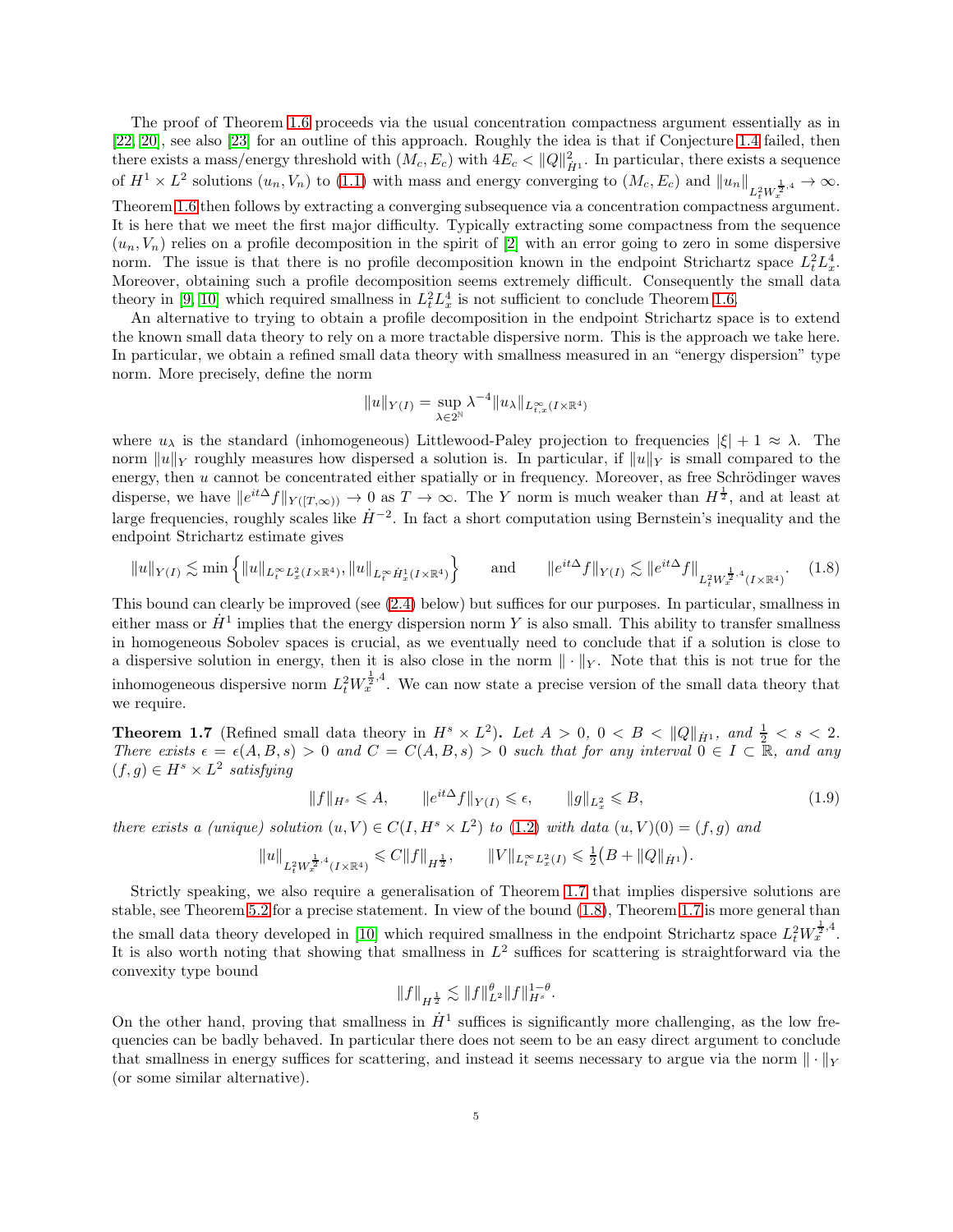The proof of Theorem [1.7](#page-4-0) is somewhat involved, and there are essentially three main obstructions to overcome: (i) Large wave data, (ii) Gaining a power of the Y norm, (iii) Propagating smallness over large time intervals. We detail each of these obstructions below.

(i) (*Large wave data.*) The wave data  $g \in L^2$  in Theorem [1.7](#page-4-0) is not small, and consequently we need to absorb the free wave into the left hand side of the equation. This issue was resolved in [\[9\]](#page-39-10) by proving a uniform Strichartz estimate for the Schrödinger equation with a free wave potential, and we exploit this estimate here. As a simple toy model, consider the equation

$$
i\partial_t u + \Delta u - \Re(e^{it|\nabla|}g)u = F.
$$

Since  $q$  is not small, it cannot be regarded as a perturbation over long time intervals. There are two approaches to resolving this issue. One is to exploit the dispersive effect of the free wave, and essentially observe that  $e^{it|\nabla|}g$  converges to zero in  $L^2 + L^{\infty}$ , see for instance [\[3,](#page-39-2) [10\]](#page-39-11). Although this argument works for arbitrary wave data in  $L^2$ , it leads to estimates which are *not uniform* in g. The lack of a uniform estimate is a major issue for the large data theory, as below the ground state we can control  $||V(t)||_{L^2}$ , but not its profile. In particular the key step in the global theory [\[9\]](#page-39-10) was the proof of a *uniform* Strichartz estimate with a free wave potential, see also [\[16\]](#page-39-6) for the radial case. The uniform Strichartz estimate from [\[9\]](#page-39-10) also plays a key role in the proof of Theorem [1.7,](#page-4-0) see Theorem [2.3](#page-11-0) below for a precise statement.

(ii) (*Gaining power of* Y *norm.*) This step is the heart of the proof of Theorem [1.7,](#page-4-0) and shows that the nonlinear terms in [\(1.1\)](#page-0-1) are perturbative provided that  $||u||_{Y(I)} \ll 1$ . The small data theory for (1.1) essentially relies on a fixed point argument in a Banach space based on the endpoint Strichartz norm  $L_t^2 L_x^4$ . Roughly speaking (ignoring derivatives for simplicity), after discarding the non-resonant terms and applying the endpoint Strichartz estimate [\[19\]](#page-40-13), the argument reduces to a simple application of Hölder's inequality via the estimate

<span id="page-5-0"></span>
$$
||Vu||_{L_t^2 L_x^{\frac{4}{3}}} \lesssim ||V||_{L_t^\infty L_x^2} ||u||_{L_t^2 L_x^4}.
$$
\n(1.10)

Our goal is to then improve  $(1.10)$  by adding some power of the Y norm to the righthand side, i.e. essentially replacing  $||u||_{L_t^2 L_x^4}$  with  $||u||_{L_t^{\infty}}^{\theta} ||u||_{L_t^2 L_x^4}^{1-\theta}$ . The issue is that in the fully resonant case (so both inputs and outputs have Fourier support close to their relevant characteristic surfaces) it seems very hard to improve on the Strichartz bound [\(1.10\)](#page-5-0) as there is no room in the exponents. In particular, it does not seem possible to extract a factor  $||u||_{L^{\infty}_{t,x}}$ . Note that even placing  $V \in L^q_t L^r_x$ for some wave admissable pair  $(q, r)$  does not help, since the *only* admissable wave pair for which we have

$$
\|Vu\|_{L^2_tL^{\frac{4}{3}}_x}\lesssim \|V\|_{L^q_tL^r_x}\|u\|_{L^a_tL^b_x}
$$

with  $(a, b)$  Schrödinger admissable, is  $(q, r) = (\infty, 2)$  and  $(a, b) = (2, 4)$ . In the radial case, there is additional room in the Strichartz exponents, and thus the above issue can be resolved by placing  $u \in L_t^2 L_x^{4-\delta}$  for some  $\delta > 0$ . In the non-radial case, the argument is more involved, and to create some room in the above chain of estimates, we instead require the inhomogeneous bilinear restriction estimates from [\[9\]](#page-39-10). These estimates essentially extend the bilinear restriction estimates for the paraboloid obtained by Tao [\[30\]](#page-40-14) to *inhomogeneous* Schrödinger waves. More precisely, [\[9\]](#page-39-10) proved that for any  $r > \frac{5}{3}$  and  $\mu \in \mathbb{Z}$  we have the bound

<span id="page-5-1"></span>
$$
\|\dot{P}_{\mu}(\phi\psi)\|_{L_{t}^{1}L_{x}^{r}} \lesssim \mu^{2-\frac{4}{r}}\Big(\|\phi(0)\|_{L^{2}} + \|(i\partial_{t} + \Delta)\phi\|_{L_{t}^{2}L_{x}^{\frac{4}{3}}}\Big)\Big(\|\psi(0)\|_{L^{2}} + \|(i\partial_{t} + \Delta)\psi\|_{L_{t}^{2}L_{x}^{\frac{4}{3}}}\Big) \tag{1.11}
$$

where  $\dot{P}_{\mu}$  denotes the homogeneous Littlewood-Paley projection to frequencies  $|\xi| \approx \mu \in 2^{\mathbb{Z}}$ . Note that the case  $r = 2$  follows from Hölder's inequality and the endpoint Strichartz estimate. The point of the bilinear restriction type estimate  $(1.11)$  is that it allows  $r < 2$ , and adapting the argument from [\[9\]](#page-39-10), this additional room essentially allows us to improve [\(1.10\)](#page-5-0) to something of the form

$$
\Bigl\|\int_0^t e^{i(t-s)\Delta}\bigl(\Re(V)u\bigr)(s)ds\Bigr\|_{L^2_tL^4_x}\lesssim \|V\|_W\|u\|_Y^{\theta}\|u\|_S^{1-\theta}
$$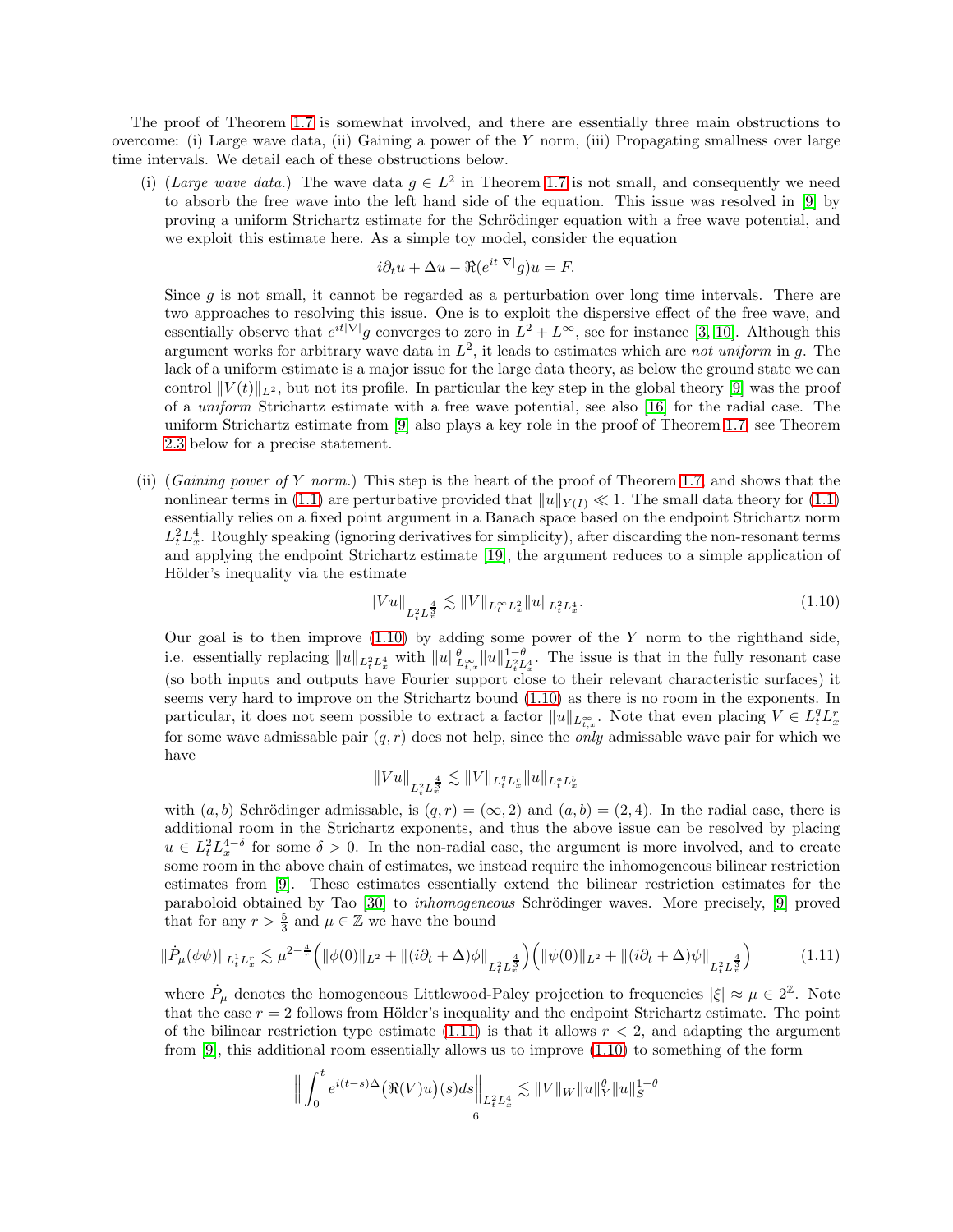where S is our iteration norm for the Schrödinger component of the evolution, and W is the corresponding norm for the wave evolution, see Section [4](#page-20-0) for the details.

(iii) (*Propagating smallness over large time intervals.*) The bilinear estimates obtained in (ii) essentially allow use to conclude that the nonlinearity in [\(1.1\)](#page-0-1) are perturbative provided we have smallness in the energy dispersed norm  $\|\cdot\|_Y$ . In particular, after replacing the wave component of the evolution by the corresponding Duhamel formula, (ii) allows us to schematically prove a bound of the form

$$
||u||_S \lesssim \text{data} + ||u||_S^{3-\theta} ||u||_Y^{\theta}.
$$

However there is a technical issue in that the power  $\theta > 0$  can be very small (and much smaller than 1), and thus even if the data is small in  $\|\cdot\|_Y$ , the estimates in (ii) are not sufficient to directly conclude that the solution will remain small in  $Y$ . In particular, iterating this smallness over a potentially large number of intervals becomes technically challenging. Potentially this obstruction could be addressed by proving sharper estimates with  $||u||_Y$  on the left hand side (or working harder in the iteration stage). However, here we take a simple and more flexible approach to this issue, by first obtaining a small data theory based on a tractable controlling quantity, and then second, proving that this controlling quantity can be bounded by the energy dispersed norm  $\|\cdot\|_Y$ .

To illustrate the general idea, suppose we were trying to construct a fixed point to the (cubic) nonlinear problem

<span id="page-6-1"></span>
$$
u = u_0 + \mathcal{I}[u^3] \tag{1.12}
$$

where as usual  $u_0$  is the free evolution of the data and  $\mathcal I$  denotes the corresponding Duhamel term. Suppose we have a Banach space  $X$  satisfying the nonlinear estimate

<span id="page-6-0"></span>
$$
\|\mathcal{I}[uvw]\|_X \lesssim \|u\|_X \|v\|_X \|w\|_X. \tag{1.13}
$$

The bound [\(1.13\)](#page-6-0) together with a standard fixed point argument implies that if  $u_0 \in X$  is small, then [\(1.12\)](#page-6-1) has a solution  $u \in X$ . Our key observation is that the smallness condition on  $u_0$  can be weakened significantly by the following simple observation. Namely, define the *controlling quantity*

$$
\rho(u)=\sup_{\|\phi\|_X\leqslant 1}\|\mathcal{I}[\phi^2 u]\|_X
$$

which roughly measures the nonlinear interaction of u with a generic element  $\phi \in X$ . Then for any  $A > 0$  there exists  $\epsilon > 0$  such that if the (free evolution of the) data satisfies

<span id="page-6-2"></span>
$$
||u_0||_X \leq A, \qquad \rho(u_0) \leq \epsilon \tag{1.14}
$$

then a fixed point  $u \in X$  exists, and moreover we have  $\rho(u) \leq A \epsilon$  (see Subsection [3.2](#page-13-0) below). Clearly in view of the bound [\(1.13\)](#page-6-0) if  $u_0$  is small in X, then [\(1.14\)](#page-6-2) holds. On the other hand, if say we could improve [\(1.13\)](#page-6-0) to

<span id="page-6-3"></span>
$$
\|\mathcal{I}[u^3]\|_X \lesssim \|u\|_D^{\theta} \|u\|_X^{3-\theta} \tag{1.15}
$$

for some  $\theta > 0$  and some dispersive norm  $\|\cdot\|_D$ , then assuming  $\|u_0\|_D$  is small the definition of  $\rho$ together with [\(1.15\)](#page-6-3) would imply that [\(1.14\)](#page-6-2) holds. Of course, assuming the bound [\(1.15\)](#page-6-3) holds, it is also possible to argue directly (i.e. without proceed via  $\rho$ ) that we have a solution  $u \in X$  to [\(1.12\)](#page-6-1). However arguing via the controlling quantity  $\rho$  has the advantage that: (a) smallness  $\rho(u) \leq A \epsilon$  is preserved, (b) it is flexible as it completely separates the issue of the improved nonlinear estimate  $(1.15)$  from the existence theory, (c) we only need to prove smallness of the free evolution  $\rho(u_0)$ . To illustrate (a), note that if  $\theta < 1$  in [\(1.15\)](#page-6-3), then arguing via Y it is not possible to conclude that  $||u||_Y \lesssim_A \epsilon$ . The advantage of (b) is that if at a later point a more convenient dispersive norm D' arises (or alternatively some more involved condition on the data, for instance concentration along light rays as in [\[31\]](#page-40-15)), it is not necessary to repeat the small data theory. It would simply suffice to prove that smallness in  $D'$  implies the controlling quantity  $\rho(u_0)$  is small (for instance via a version of the improved nonlinear estimate  $(1.15)$ ). Finally,  $(c)$  is a somewhat minor point, and simply makes the observation that as we only need to prove  $\rho(u_0)$  is small, we may replace  $u^3$  with  $u^2u_0$ on the lefthand side of [\(1.15\)](#page-6-3) which in some settings may be helpful. In the application to the Zakharov equation, the necessary controlling quantity  $\rho$  is slightly more involved (as we are dealing with a system), but the underlying idea remains the same. Thus we first provide a small data theory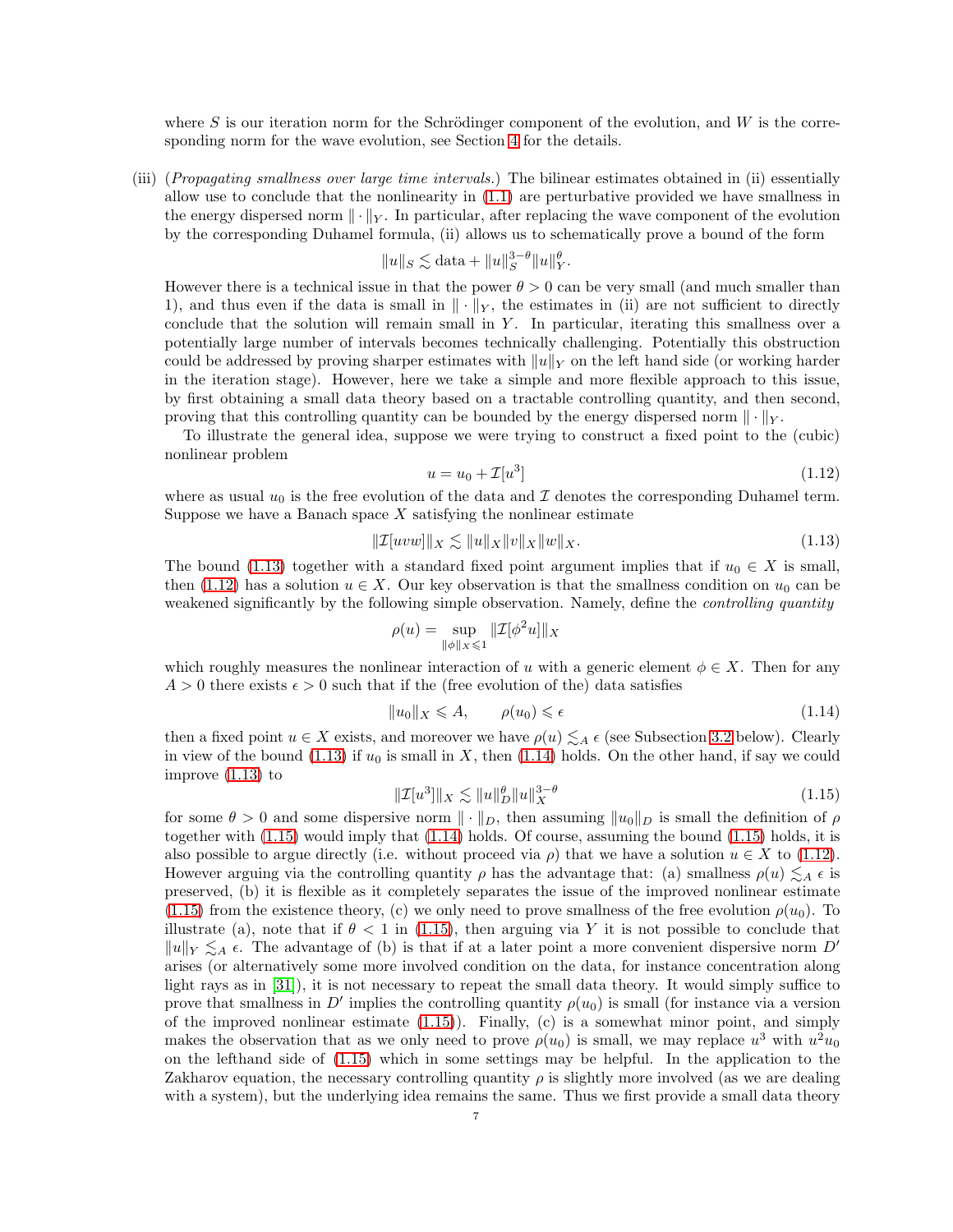(relying on the estimates from [\[9,](#page-39-10) [10\]](#page-39-11)) with smallness measured in some controlling quantity  $\rho$ , and then later prove refined bilinear estimates which allows us to conclude that smallness in  $Y$  implies smallness of the controlling quantity.

1.1. Outline of Paper. Section [2](#page-7-0) fixes the notation used throughout this paper, defines the key function spaces that are used to control solutions to the Zkharov equation, and recalls a number of key estimates from the papers [\[9,](#page-39-10) [10\]](#page-39-11). In Section [3,](#page-12-0) we turn to the small data theory for the Zakharov equation, assuming that a certain controlling norm is small. In particular, we give a persistence of regularity result, and prove a key stability property for the Zakharov equation. The results in Section [3](#page-12-0) only rely on the estimates from [\[9,](#page-39-10) [10\]](#page-39-11). The improved bilinear estimates giving a gain in the energy dispersed norm are then proved in Section [4.](#page-20-0) In Section [5](#page-26-1) we apply the improved bilinear estimates together with the small data theory from Section [3](#page-12-0) to give the proof of Theorem [1.7,](#page-4-0) as well as give a stability theory based on the energy dispersed norm  $\|\cdot\|_Y$ .

The final four sections contain the concentration compactness and variational arguments needed to prove Theorem [1.6.](#page-3-0) More precisely, in Section [6](#page-27-0) we state a version of the profile decomposition of Bahouri-Gérard [\[2\]](#page-39-14) while in Section [7](#page-30-0) we recall the variational properties of the Zakharov equation from [\[16\]](#page-39-6). The key step in the proof of existence of minimal mass/energy blow up solutions is given in Section [8](#page-32-0) where we prove a fundamental Palais-Smale type condition which gives a crucial compactness property of bounded sequences of solutions to the Zakharov equation. Finally in Section [9](#page-37-1) we prove the existence of a mass/energy threshold (under the assumption that Conjecture [1.4](#page-2-1) fails), and conclude the proof of Theorem [1.6.](#page-3-0)

## 2. NOTATION

<span id="page-7-0"></span>2.1. **Fourier Multipliers.** We let  $\chi \in C_0^{\infty}(\mathbb{R})$  denote a smooth function satisfying the standard Littlewood-Paley conditions

$$
\mathrm{supp}\,\chi\subset\{\tfrac{1}{2}\leqslant r\leqslant 2\},\qquad 0\leqslant\chi\leqslant 1,\qquad \sum_{\lambda\in 2^\mathbb{Z}}\chi(\lambda^{-1}r)=1\ \text{ for all }r>0.
$$

The corresponding standard inhomogeneous Littlewood-Paley projections are then given by

$$
P_1 = \sum_{\substack{\mu \in 2^{\mathbb{Z}} \\ \mu \leq 1}} \chi(\mu^{-1} |\nabla|), \qquad P_{\lambda} = \chi(\lambda^{-1} |\nabla|) \text{ for } \lambda \in 2^{\mathbb{N}}, \lambda > 1.
$$

We also require the homogeneous version. To this end, we take  $\dot{P}_\lambda$  with  $\lambda \in 2^{\mathbb{Z}}$  to be the homogeneous Littlewood-Paley multipliers. We often use the short hand  $u_{\lambda} = P_{\lambda}u$ , this is reserved exclusively for the inhomogeneous Littlewood-Paley projection, thus  $\lambda \in 2^{\mathbb{N}}$ .

Given  $\mu \in 2^{\mathbb{Z}}$ , we let

$$
C_{\leq \mu} = \sum_{\substack{\nu \in 2^{\mathbb{Z}} \\ \nu \leq \mu}} \chi(\nu^{-1} |i\partial_t + \Delta|)
$$

be a smooth Fourier multiplier with support in the set  $\{|\tau + |\xi|^2 | \leq 2\mu\}$ . We also require a temporal version of the Littlewood-Paley decomposition. To this end, we let

$$
P_{\leq \mu}^{(t)} = \sum_{\substack{\nu \in 2^{\mathbb{Z}} \\ \nu \leq \mu}} \chi(\nu^{-1}|\partial_t|).
$$

Thus  $P_{\leq u}^{(t)}$  $\mathcal{L}_{\leq \mu}^{(t)}$  restricts the temporal Fourier support to the set  $|\tau| \leq 2\mu$ .

2.2. **Function Spaces.** We fix the spatial dimension to be four, and often use the short hand  $L_t^q L_x^r =$  $L_t^q L_x^r(\mathbb{R}^{1+4})$ . The arguments to follow unfortunately involve a large number of norms. Similar to [\[9\]](#page-39-10) (except for the dispersive norm  $Y$ ), these norms can be seen as special cases of the norms appearing in [\[10\]](#page-39-11). These come in two flavours, the Schrödinger variants  $S^s$ ,  $S^s$ , and  $N^s$ , and the wave variants  $W^{\ell}$ ,  $W^{\ell}$ , and  $R^{\ell}$ . The solution  $(u, V)$  is controlled in  $S^s \times W^{\ell}$ , with the underlined versions of the spaces giving slightly stronger control. The nonlinear terms are then estimated in  $N^s \times R^{\ell}$ .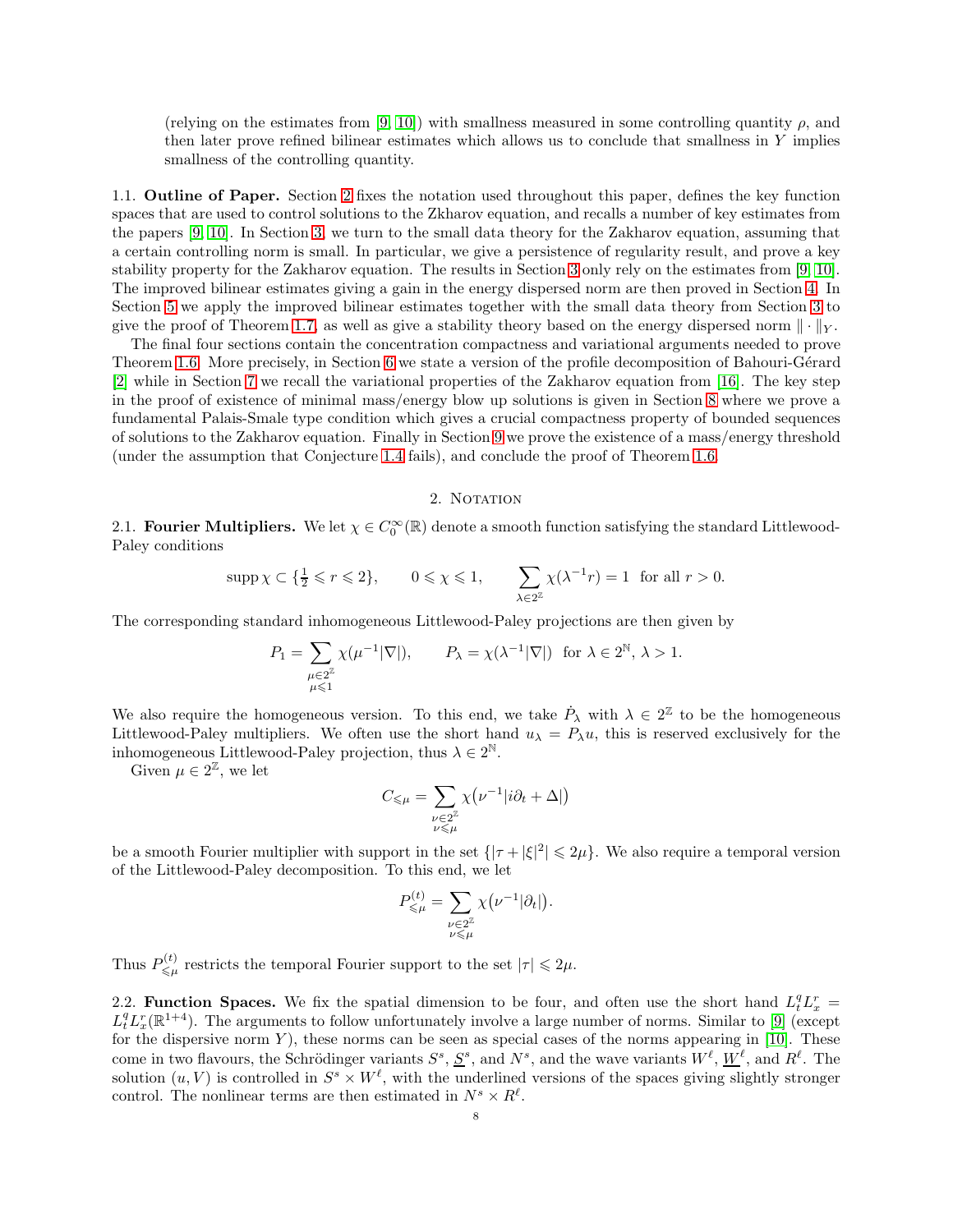In more detail, for  $\lambda \in 2^{\mathbb{N}}$  and  $s \in \mathbb{R}$ , we control the frequency localised Schrödinger component of the evolution using the norm

$$
||u||_{S_{\lambda}^s} = \lambda^s ||u||_{L_t^{\infty} L_x^2(\mathbb{R}^{1+4})} + \lambda^s ||u||_{L_t^2 L_x^4(\mathbb{R}^{1+4})} + \lambda^{s-1} ||(i\partial_t + \Delta)u||_{L_{t,x}^2(\mathbb{R}^{1+4})}
$$

and the stronger norm

$$
\|u\|_{\underline{S}^s_{\lambda}}=\lambda^s\|u\|_{L^\infty_tL^2_x(\mathbb{R}^{1+4})}+\|(i\partial_t+\Delta)u\|_{N^s_{\lambda}}
$$

where

$$
||F||_{N_{\lambda}^s} = \lambda^s ||C_{\leq 2^{-16} \lambda^2} F||_{L_{t}^{2} L_{x}^{\frac{4}{3}}(\mathbb{R}^{1+4})} + \lambda^{s-1} ||F||_{L_{t,x}^{2}(\mathbb{R}^{1+4})}.
$$

Similarly, to estimate the frequency localised wave evolution, given  $\lambda \in 2^{\mathbb{N}}$  and  $\ell \in \mathbb{R}$  we use the norm

$$
||v||_{W_{\lambda}^{\ell}} = \lambda^{\ell} ||v||_{L_{t}^{\infty} L_{x}^{2}(\mathbb{R}^{1+4})} + \lambda^{\ell-1} ||(i\partial_{t} + |\nabla|)v||_{L_{t,x}^{2}(\mathbb{R}^{1+4})}
$$

together with the stronger variant

$$
||v||_{\underline{W}^{\ell}_{\lambda}} = \lambda^{\ell} ||v||_{L^{\infty}_t L^2_x(\mathbb{R}^{1+4})} + ||(i\partial_t + |\nabla|)v||_{R^{\ell}_{\lambda}}
$$

where

$$
||G||_{R^{\ell}_{\lambda}} = \lambda^{\ell} ||P^{(t)}_{\leqslant 2^{-16} \lambda^2 + 2^{16}} G||_{L^1_t L^2_x(\mathbb{R}^{1+4})} + \lambda^{\ell-1} ||G||_{L^2_{t,x}(\mathbb{R}^{1+4})}
$$

and  $\lambda \in 2^{\mathbb{Z}}$  and  $\ell \in \mathbb{R}$ . The iteration spaces are then formed by summing up over frequencies  $\lambda \in 2^{\mathbb{N}}$  in  $\ell^2(\mathbb{N}),$  thus

$$
||u||_{S^s} = \left(\sum_{\lambda \in 2^{\mathbb{N}}} ||u_{\lambda}||_{S_{\lambda}^s}^2\right)^{\frac{1}{2}}, \qquad ||u||_{\underline{S}^s} = \left(\sum_{\lambda \in 2^{\mathbb{N}}} ||u_{\lambda}||_{\underline{S}_{\lambda}^s}^2\right)^{\frac{1}{2}}
$$

and

$$
\|v\|_{W^\ell}=\Big(\sum_{\lambda\in 2^\mathbb{N}}\|v_\lambda\|_{W_\lambda^\ell}^2\Big)^\frac{1}{2},\qquad \|v\|_{\underline{W}^\ell}=\Big(\sum_{\lambda\in 2^\mathbb{N}}\|v_\lambda\|_{\underline{W}_\lambda^\ell}^2\Big)^\frac{1}{2}
$$

and

$$
||F||_{N^s} = \Big(\sum_{\lambda \in 2^{\mathbb{N}}} ||F_{\lambda}||_{N^s_{\lambda}}^2\Big)^{\frac{1}{2}}, \qquad ||G||_{R^{\ell}} = \Big(\sum_{\lambda \in 2^{\mathbb{N}}} ||G_{\lambda}||_{R^{\ell}_{\lambda}}^2\Big)^{\frac{1}{2}}.
$$

The spaces  $S^s$  and  $S^s$  are nested, contain all  $H^s$  free solutions to the Schrödinger equation, and moreover also control the Strichartz spaces  $L_t^q L_x^r$ . More precisely, an application of [\[10,](#page-39-11) Lemma 2.1] and the endpoint Strichartz estimate [\[19\]](#page-40-13) shows that for any Schrödinger admissible exponents  $(q, r)$  on  $\mathbb{R} \times \mathbb{R}^4$ , thus  $2 \leq$  $q, r \leq \infty$  and  $\frac{1}{q} + \frac{2}{r} = 1$ , and any  $\lambda \in 2^{\mathbb{N}}$  we have the bounds

<span id="page-8-1"></span>
$$
\lambda^s \|u_\lambda\|_{L_t^q L_x^r(\mathbb{R}^{1+4})} \lesssim \|u_\lambda\|_{S^s_\lambda} \lesssim \|u_\lambda\|_{\underline{S}^s_\lambda}, \qquad \|e^{it\Delta}f\|_{\underline{S}^s} \lesssim \|f\|_{H^s}.
$$

A similar bound applies in the wave case, although strictly speaking only the stronger space  $\underline{W}^{\ell}$  controls the (wave admissible) spaces  $L_t^a L_x^b$ . In fact this was the key reason to introduce the stronger variant  $\underline{W}^{\ell}$ . In more detail, if  $(a, b)$  are wave admissible on  $\mathbb{R} \times \mathbb{R}^4$ , thus  $2 \leq a, b \leq \infty$  and  $\frac{1}{a} + \frac{3}{2r} = \frac{3}{2}$ , then we have bounds

<span id="page-8-0"></span>
$$
\lambda^{\ell - \frac{5}{3a}} \|V_{\lambda}\|_{L_t^a L_x^b(\mathbb{R}^{1+4})} \lesssim \|V_{\lambda}\|_{\underline{W}_{\lambda}^{\ell}}, \qquad \|V_{\lambda}\|_{W_{\lambda}^{\ell}} \lesssim \|V_{\lambda}\|_{\underline{W}_{\lambda}^{\ell}}, \qquad \|e^{it|\nabla|}g\|_{\underline{W}^{\ell}} \lesssim \|f\|_{H^{\ell}}.
$$
\n(2.2)

Strictly speaking the bounds in [\(2.2\)](#page-8-0) are not contained in [\[10\]](#page-39-11), but follow from an identical argument. For instance, after decomposing  $V_{\lambda} = P_{\leq 2^{-16}\lambda+2^{16}}^{(t)} V_{\lambda} + P_{\geq 2^{-16}\lambda+2^{16}}^{(t)} V_{\lambda}$  an application of Bernstein's inequality and the endpoint free Strichartz estimate for the wave equation [\[19\]](#page-40-13) gives for any  $\lambda \in 2^{\mathbb{N}}$ 

$$
\|V_{\lambda}\|_{L_{t}^{2}L_{x}^{6}} \leq \|P_{\leq 2^{-16}\lambda+2^{16}}^{(t)}V_{\lambda}\|_{L_{t}^{2}L_{x}^{6}} + \lambda^{\frac{4}{3}} \|P_{\geq 2^{-16}\lambda+2^{16}}^{(t)}V_{\lambda}\|_{L_{t,x}^{2}}
$$
  

$$
\lesssim \lambda^{\frac{5}{6}} \left( \|P_{\leq 2^{-16}\lambda+2^{16}}^{(t)}V_{\lambda}(0)\|_{L_{x}^{2}} + \|P_{\leq 2^{-16}\lambda+2^{16}}^{(t)}V_{\lambda}\|_{L_{t}^{1}L_{x}^{2}} \right) + \lambda^{\frac{1}{3}-1} \|(i\partial_{t} + |\nabla|)V_{\lambda}\|_{L_{t,x}^{2}}
$$
  

$$
\lesssim \lambda^{\frac{5}{6}-\ell} \|V_{\lambda}\|_{\underline{W}^{\ell}}.
$$

The convexity of  $L^p$  norms, together with the trivial bound  $||V_\lambda||_{L_t^\infty L_x^2} \lesssim ||V_\lambda||_{\underline{W}^\ell}$ , then gives the first inequality in [\(2.2\)](#page-8-0). The remaining bounds in [\(2.2\)](#page-8-0) are immediate from the definition of the norms.

We also require some way to measure how dispersed a solution is, this is accomplished via the "dispersive" norms

$$
||u||_D = ||u||_{L_t^2 W_x^{\frac{1}{2},4}(\mathbb{R}^{1+4})}, \t ||u||_Y = \sup_{\lambda \in 2^{\mathbb{N}}} \lambda^{-4} ||u_\lambda||_{L_{t,x}^{\infty}(\mathbb{R}^{1+4})}.
$$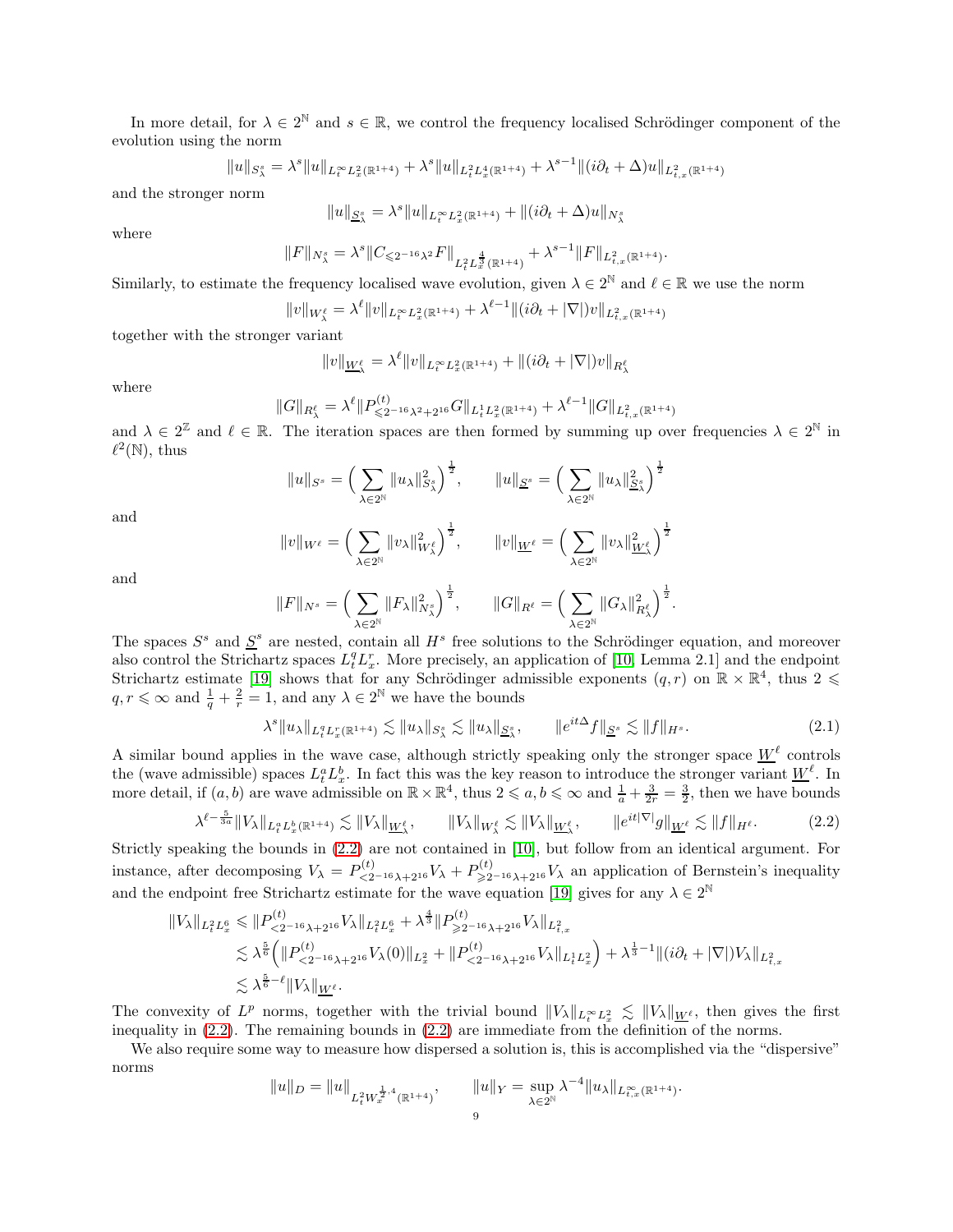These norms form a crucial component of the analysis, and are used to extract some smallness out of the error terms in the profile decomposition. Note that the Strichartz control [\(2.1\)](#page-8-1) implies that

<span id="page-9-2"></span>
$$
||u||_{D} \lesssim \left(\sum_{\lambda \in 2^{\mathbb{N}}} \lambda ||u_{\lambda}||_{L_{t}^{2} L_{x}^{4}}^{2}\right)^{\frac{1}{2}} \lesssim ||u||_{S^{\frac{1}{2}}} \tag{2.3}
$$

and thus the dispersive norm  $\|\cdot\|_D$  is controlled by the iteration norm  $\|\cdot\|_{S^{\frac{1}{2}}}$ . On the other hand, the norm  $\|\cdot\|_Y$  can be controlled by the *homogeneous* Sobolev spaces. More precisely, a short computation using Bernstein's inequality gives for any  $-2 \leq s < 2$ 

$$
||u||_Y \leq \sum_{\mu \in 2^{\mathbb{Z}}, \mu \leq 1} ||\dot{P}_{\mu}u||_{L^{\infty}_{t,x}} + \sup_{\lambda \in 2^{\mathbb{N}}, \lambda > 1} \lambda^{-4} ||u_{\lambda}||_{L^{\infty}_{t,x}} \n\leq \sum_{\mu \in 2^{\mathbb{Z}}, \mu \leq 1} \mu^{2} ||\dot{P}_{\mu}u||_{L^{\infty}_{t} L^{2}_{x}} + \sup_{\lambda \in 2^{\mathbb{N}}, \lambda > 1} \lambda^{-2} ||u_{\lambda}||_{L^{\infty}_{t} L^{2}_{x}} \n\leq \sup_{\mu \in 2^{\mathbb{Z}}} \mu^{s} ||\dot{P}_{\mu}u||_{L^{\infty}_{t} L^{2}_{x}} \leq ||u||_{L^{\infty}_{t} \dot{H}^{s}_{x}}.
$$
\n(2.4)

Moreover, at least for free Schrödinger waves, the two dispersive norms can be compared by noting that another application of Bernstein's inequality (in both  $t$  and  $x$ ) together with the endpoint Strichartz estimate gives

<span id="page-9-0"></span>
$$
\|e^{it\Delta}f\|_Y \lesssim \sup_{\lambda \in 2^{\mathbb{N}}} \lambda^{-2} \|e^{it\Delta}f_\lambda\|_{L^2_tL^4_x} \lesssim \|e^{it\Delta}f\|_D.
$$

Note that there is a derivative loss in this bound. Roughly the Y norm scales like  $\dot{H}_x^{-2}$ , while D scales like  $\dot{H}^{\frac{1}{2}}$  (at least at high frequencies). The choice of scaling for the Y norm is slightly arbitrary however. In fact, due to the fact that the energy is subcritical (at least for the Schrödinger component of the Zakharov evolution), we could equally well have worked with a norm that scales at high frequencies like  $H^{-N}$  for any  $N$ 

Finally, a key step in proof of the main bilinear estimate requires the bilinear restriction theory for the paraboloid. As in [\[9\]](#page-39-10), the precise estimates we need are phrased in terms of the inhomogeneous Strichartz type norm

$$
||u||_Z = ||u||_{L_t^{\infty}L_x^2} + ||(i\partial_t + \Delta)u||_{L_t^1L_x^2 + L_t^2L_x^4}.
$$

Given a Banach space of functions X defined on  $\mathbb{R} \times \mathbb{R}^d$  together with an interval  $I \subset \mathbb{R}$ , we define the temporally restricted spaces  $X(I)$  via the usual construction

$$
||u||_{X(I)} = \inf_{\tilde{u} \in X \text{ and } \tilde{u}|I=u} ||\tilde{u}||_X
$$

with the convention that  $||u||_{X(I)} = \infty$  if no such extension exists. As we are using the standard convention  $L_t^q L_x^r = L_t^q L_x^r (\mathbb{R} \times \mathbb{R}^4)$ , the above definition together with a simple argument gives the identity

$$
||u||_{L_t^q L_x^r(I)} = ||u||_{L_t^q L_x^r(I \times \mathbb{R}^4)}.
$$

This short hand is used frequently in the following.

2.3. **Solution Operators.** Define the inhomogeneous solution operators for the Schrödinger equation and wave equation with zero data at  $t = t_0$  as

$$
\mathcal{I}_{0,t_0}[F] = -i \int_{t_0}^t e^{i(t-s)\Delta} F(s) ds, \qquad \mathcal{J}_{0,t_0}[G] = -i \int_{t_0}^t e^{i(t-s)|\nabla|} G(s) ds.
$$

In the special case  $t_0 = 0$  we simply write  $\mathcal{I}_{0,t_0} = \mathcal{I}_0$  and  $\mathcal{J}_{0,t_0} = \mathcal{J}_0$ . The arguments in [\[10,](#page-39-11) Lemma 2.4 and Lemma 2.6] give for any  $s, \ell \in \mathbb{R}$  the energy type bounds

<span id="page-9-1"></span>
$$
\|\mathcal{I}_{0,t_0}[F]\|_{\underline{S}^s} \lesssim \|F\|_{N^s}, \qquad \|\mathcal{J}_{0,t_0}[G]\|_{\underline{W}^\ell} \lesssim \|G\|_{G^\ell}.
$$
\n(2.5)

In the following, we frequently have to work with the Duhamel expressions  $\mathcal{I}_{0,t_0}[F]$  in the local in time spaces  $S<sup>s</sup>(I)$ . To make this slightly easier, we have the following useful relationship on the local spaces  $S<sup>s</sup>(I)$  which roughly gives a distinguished extension of  $\mathcal{I}_{0,t_0}[F]$  from the interval I to R.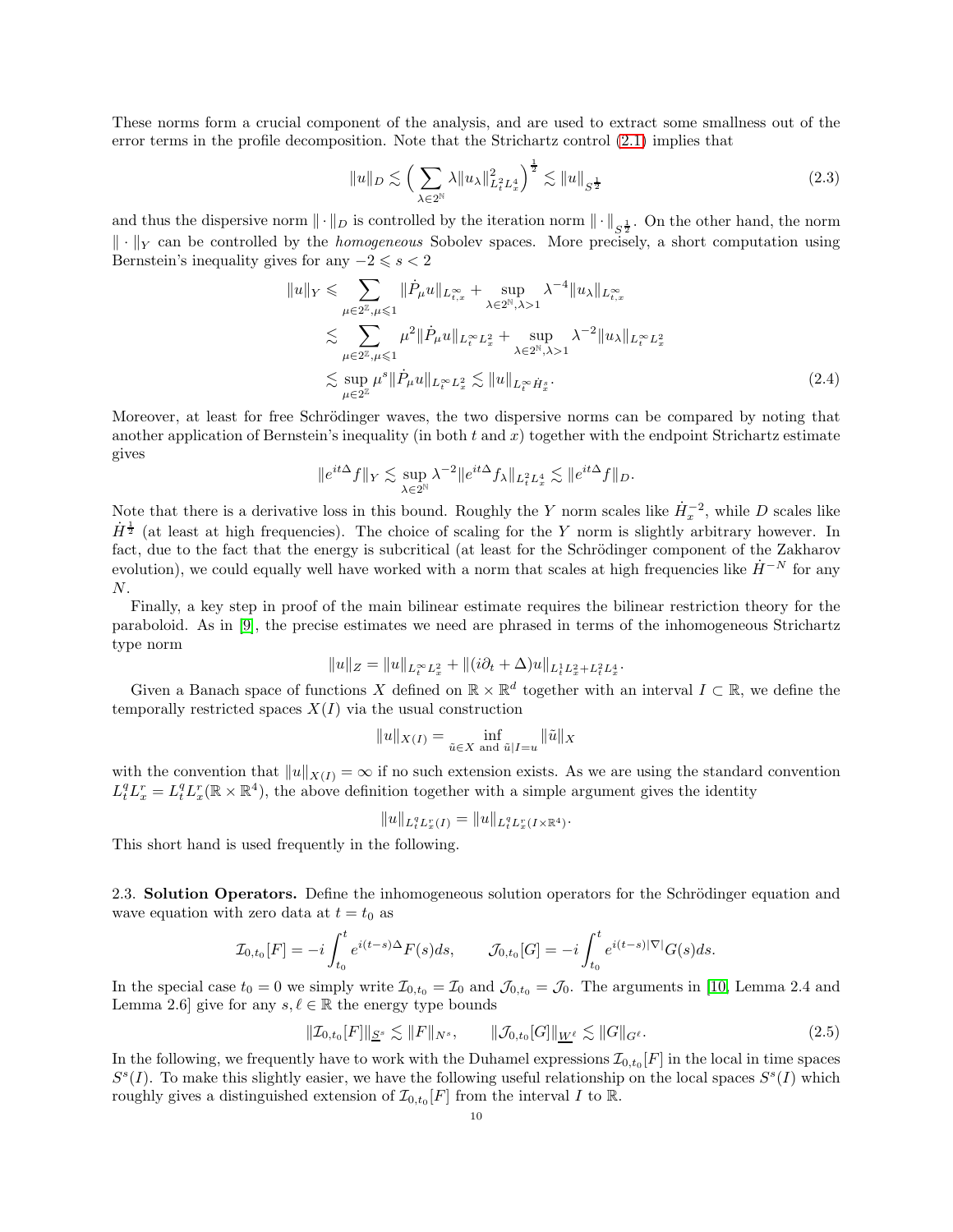<span id="page-10-1"></span>**Lemma 2.1** (Local in time characterisation). Let  $s, \ell \in \mathbb{R}$ . There exists a constant  $C > 0$  such that for any *interval*  $I \subset \mathbb{R}$  *and any initial time*  $t_0 \in I$  *we have* 

$$
C^{-1} \|\mathcal{I}_{0,t_0}[F]\|_{S^s(I)} \leq \|\mathcal{I}_0[\mathbb{1}_I F]\|_{S^s} \leq C \|\mathcal{I}_{0,t_0}[F]\|_{S^s(I)}
$$

*and*

$$
C^{-1} \|\mathcal{J}_{0,t_0}[G]\|_{W^{\ell}(I)} \leq \|\mathcal{J}_0[\mathbb{1}_I G]\|_{W^{\ell}} \leq C \|\mathcal{J}_{0,t_0}[G]\|_{W^{\ell}(I)}.
$$

*Proof.* We only prove the Schrödinger case as the wave case is similar. We begin by observing that for any  $\tau, \tau' \in \mathbb{R}$  we have the identity

$$
\mathcal{I}_{0,\tau}[F](t) = \mathcal{I}_{0,\tau'}[F](t) - e^{i(t-\tau)\Delta} \mathcal{I}_{0,\tau'}[F](\tau).
$$
\n(2.6)

Hence, after noting that

$$
\|e^{i(t-\tau)\Delta}\mathcal{I}_{0,\tau'}[F](\tau)\|_{S^s}\lesssim \|\mathcal{I}_{0,\tau'}[F](\tau)\|_{H^s}\lesssim \|\mathcal{I}_{0,\tau'}[F]\|_{L^\infty_tH^s_x}\lesssim \|\mathcal{I}_{0,\tau'}[F]\|_{S^s},
$$

we conclude that for any  $\tau \in \mathbb{R}$  we have the useful bound

<span id="page-10-0"></span>
$$
\|\mathcal{I}_0[F]\|_{S^s} \approx \|\mathcal{I}_{0,\tau}[F]\|_{S^s}.\tag{2.7}
$$

Let  $t_0 \in I \subset \mathbb{R}$  and suppose that  $\psi \in S^s$  is an extension of  $\mathcal{I}_{0,t_0}[F]$  from I to  $\mathbb{R}$ . Then letting  $t_- < t_+$  denote the endpoints of the interval I we have

$$
\mathcal{I}_{0,t_0}[\mathbb{1}_I F](t) = \begin{cases} e^{i(t-t_+) \Delta} \psi(t_+), & t_+ < t, \\ \psi(t), & t_- \leqslant t \leqslant t_+, \\ e^{i(t-t_-) \Delta} \psi(t_-), & t < t_-. \end{cases}
$$

and therefore the definition of the norm  $\|\cdot\|_{S^s_\lambda}$  gives for any  $\lambda \in 2^{\mathbb{N}}$ 

$$
\begin{split} \|\mathcal{I}_{0,t_0}[1_I F_\lambda]\|_{S^s_\lambda} &\lesssim \lambda^s \Big( \|\psi_\lambda\|_{L^\infty_t L^2_x \cap L^2_t L^4_x(I)} + \|e^{i(t-t_+) \Delta} \psi_\lambda(t_+) \|_{L^\infty_t L^2_x \cap L^2_t L^4_x(t > t_+)} \\ &\qquad + \|e^{i(t-t_-) \Delta} \psi_\lambda(t_-) \|_{L^\infty_t L^2_x \cap L^2_t L^4_x(t < t_-)} + \lambda^{-1} \| (i \partial_t + \Delta) \psi_\lambda \|_{L^2_{t,x}(I)} \Big) \\ &\lesssim \lambda^s \Big( \|\psi_\lambda\|_{L^\infty_t L^2_x \cap L^2_t L^4_x} + \lambda^{-1} \| (i \partial_t + \Delta) \psi_\lambda \|_{L^2_{t,x}} \Big) = \| \psi_\lambda \|_{S^s_\lambda}. \end{split}
$$

Consequently, after summing up over frequencies and applying [\(2.7\)](#page-10-0), we obtain

$$
\|\mathcal{I}_0[\mathbb{1}_I F]\|_{S^s} \approx \|\mathcal{I}_{0,t_0}[\mathbb{1}_I F]\|_{S^s} \lesssim \|\psi\|_{S^s}.
$$

Taking the infimum over all possible extensions, the definition of the time restricted spaces  $S<sup>s</sup>(I)$  gives

$$
\|\mathcal{I}_0[\mathbb{1}_I F]\|_{S^s} \lesssim \|\mathcal{I}_{0,t_0}[F]\|_{S^s(I)}.
$$

To prove the converse inequality, we simply note that since  $t_0 \in I$  we have the identity

$$
\mathbb{1}_I \mathcal{I}_{0,t_0}[F] = \mathbb{1}_I \mathcal{I}_{0,t_0}[\mathbb{1}_I F]
$$

and hence again applying [\(2.7\)](#page-10-0) we see that

$$
\|\mathcal{I}_{0,t_0}[F]\|_{S^s(I)} \leq \|\mathcal{I}_{0,t_0}[\mathbb{1}_I F]\|_{S^s} \lesssim \|\mathcal{I}_0[\mathbb{1}_I F]\|_{S^s}.
$$

 $\Box$ 

Due to the presence of the derivative in time, bounding  $||u||_{S<sup>s(I\cup J)</sup>}$  by the sum  $||u||_{S<sup>s(I)</sup>} + ||u||_{S<sup>s(J)</sup>}$ involves losing a factor which depends on the size of the intervals [\[10,](#page-39-11) Lemma 2.8]. This is a slight technical inconvenience. However the Duhamel operator  $\mathcal{I}_{0,t_0}$  *does* satisfy a useful decomposability bound which is independent of the intervals.

<span id="page-10-2"></span>**Lemma 2.2** (Duhamel operator is decomposable). Let  $s \in \mathbb{R}$  and  $I, I_j \subset \mathbb{R}$ ,  $1 \leq j \leq N$ , be intervals with  $I = \bigcup_{j=1}^{N} I_j$ *. Then for any*  $t_0 \in I$  *and*  $t_j \in I_j$  *we have* 

$$
\|\mathcal{I}_{0,t_0}[F]\|_{S^s(I)} \lesssim \sum_{j=1}^N \|\mathcal{I}_{0,t_j}[F]\|_{S^s(I_j)}
$$
  
11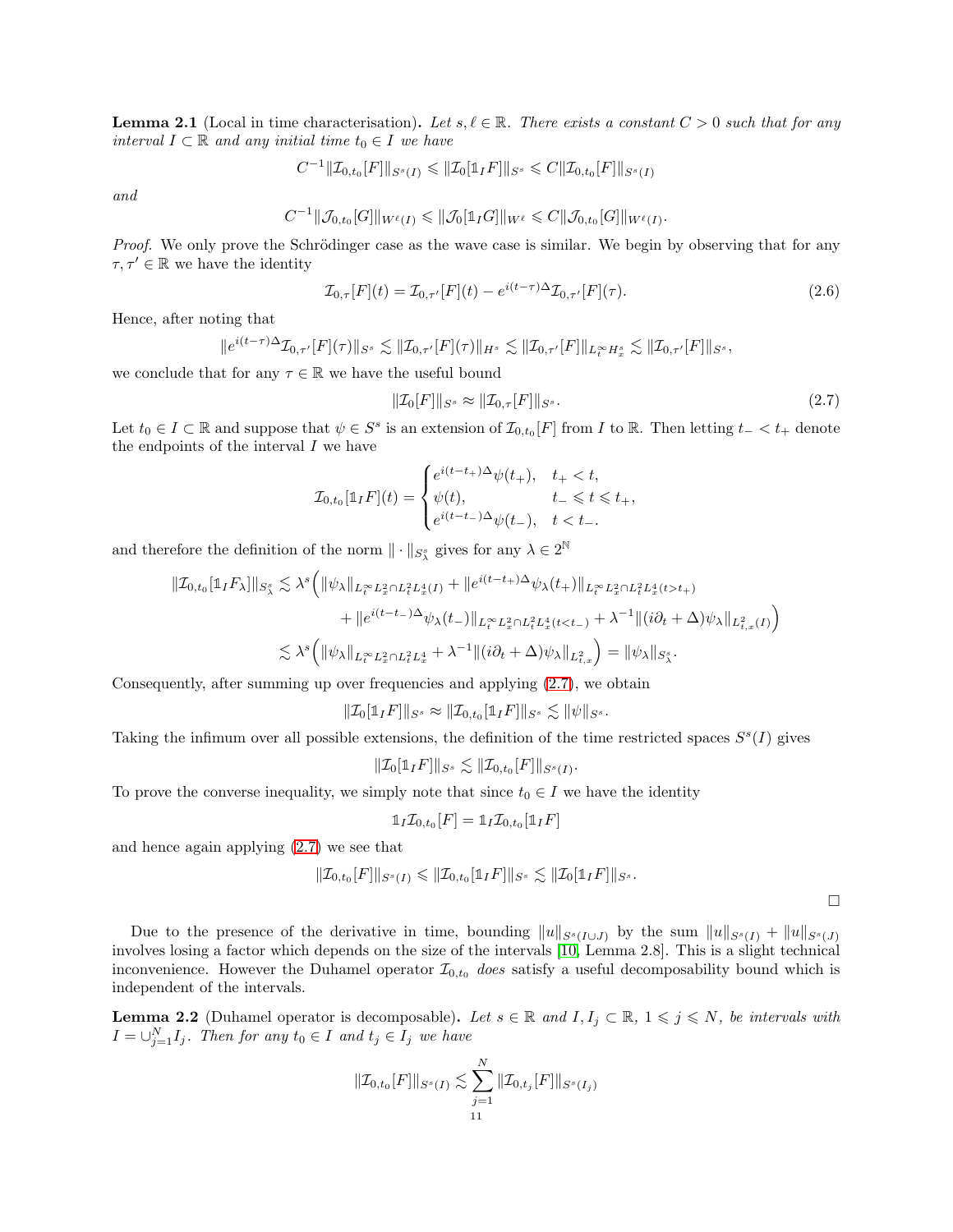*Proof.* The proof is a direct consequence of Lemma [2.1.](#page-10-1) Choose disjoint intervals  $I_j^* \subset I_j$  such that  $t_j \in I_j^*$ and  $I = \bigcup_{j}^{*}$ . Then as  $t_0 \in I$ , two applications of Lemma [2.2](#page-10-2) give

$$
||\mathcal{I}_{0,t_0}[F]||_{S^s(I)} \approx ||\mathcal{I}_0[\mathbb{1}_I F]||_{S^s} \leq \sum_{j=1}^N ||\mathcal{I}_0[\mathbb{1}_{I_j^*} F]||_{S^s} \approx \sum_{j=1}^N ||\mathcal{I}_{0,t_j}[F]||_{S^s(I_j^*)} \lesssim \sum_{j=1}^N ||\mathcal{I}_{0,t_j}[F]||_{S^s(I_j)}.
$$

2.4. Solution Operators with Potentials. Our eventual goal is to understand solutions to the Zakharov equation with data close to the ground state. In particular, this means we need to consider the Schrödinger flow with a free wave potential which is not small. To this end, following [\[9\]](#page-39-10) we introduce notation for the solution operator for the linear flow perturbed by a potential. More precisely, given a time dependent potential  $v(t, x): \mathbb{R}^{1+4} \to \mathbb{R}$ , we let  $\mathcal{U}_{v,t_0}(t) f$  denote the solution to the homogeneous problem

$$
i\partial_t u + \Delta u - vu = 0, \qquad u(t_0) = f.
$$

Similarly, we let  $\mathcal{I}_{v,t_0}[F]$  denote the solution to the inhomogeneous problem

$$
(i\partial_t + \Delta - v)u = F, \qquad u(t_0) = 0.
$$

As previously, in the special case where the initial time  $t_0 = 0$ , we write  $\mathcal{U}_{v,t_0} = \mathcal{U}_v$ ,  $\mathcal{I}_{v,t_0} = \mathcal{I}_v$ . Under reasonable assumptions on the potential v, data f, and forcing term F, the operators  $\mathcal{U}_{v,t_0}f, \mathcal{I}_{v,t_0}[F] \in$  $C(I; H<sup>s</sup>)$  are always well-defined [\[9\]](#page-39-10). For instance if the potential  $v = \Re(e^{it|\nabla|}g) \in L_t^{\infty}L_x^2$  is a free wave, then for any  $0 \le s < 1$  we have the energy estimate

$$
\|\mathcal{I}_{v,t_0}[F]\|_{\underline{S}^s(I)} \lesssim_g \|F\|_{N^s(I)},
$$

see [\[10\]](#page-39-11). This can be improved to a *uniform* in g estimate provided that g has  $L^2$  norm below the ground state. In fact provided  $0 < B < ||Q||_{\dot{H}^1}$  we have for any  $||g||_{L^2} \le B$  the uniform bound

$$
\|\mathcal{I}_{v,t_0}[F]\|_{\underline{S}^s(I)} \lesssim_B \|F\|_{N^s(I)}
$$

where the implied constant depends only on B (and  $0 \le s < 1$ ) [\[9\]](#page-39-10). More formally, we have the following improvement to [\(2.5\)](#page-9-1).

<span id="page-11-0"></span>**Theorem 2.3** (Strichartz with free wave potential [\[9,](#page-39-10) Theorem 6.1]). Let  $0 \le s \le 1$  and  $0 \le B \le ||Q||_{\dot{H}^1}$ . *There is a constant*  $C = C(B) > 0$  *such that if*  $I \subset \mathbb{R}$  *is an interval, then for any*  $g \in L^2$  *with*  $||g||_{L^2} \le B$ *we have*

$$
||u||_{\underline{S}^s(I)} \leqslant C \Big[\inf_{t\in I} ||u(t)||_{H^s} + \big\|\big( i\partial_t + \Delta - \Re(e^{it|\nabla|} g)\big)u\big\|_{N^s(I)}\Big].
$$

2.5. Standard Bilinear Estimates. We frequently rely on the bilinear estimates contained in [\[10\]](#page-39-11). Although the estimates in [\[10\]](#page-39-11) are valid in the full region of admissible regularities for the Zakharov equation (including the energy space  $H^1 \times L^2$ ), the general statement requires more complicated iteration spaces than those we require here. For our purposes, it suffices to work in the energy subcritical setting  $H^s \times L^2$  with  $\frac{1}{2} \leq s < 1$ . In this regime, the estimates in [\[10\]](#page-39-11) can be stated as follows.

<span id="page-11-1"></span>**Theorem 2.4** (Standard bilinear estimates [\[10\]](#page-39-11)). Let  $0 \le s \le 1$  and  $0 \le \ell \le \frac{1}{2}$ . Then for any interval 0 ∈ I ⊂ R *we have*

$$
||vu||_{N^{s}(I)} \lesssim ||v||_{W^{0}(I)} ||u||_{S^{s}(I)},
$$
  

$$
||\mathcal{J}_0[|\nabla|(\overline{u}w)]||_{\underline{W}^{\ell}(I)} \lesssim ||u||_{S^{\ell+\frac{1}{2}}(I)} ||w||_{S^{\ell+\frac{1}{2}}(I)},
$$

*and the corresponding endpoint counterparts*

$$
||vu||_{N^{\frac{1}{2}}(I)} \lesssim ||v||_{W^{0}(I)} (||u||_{D(I)} ||u||_{S^{\frac{1}{2}}(I)})^{\frac{1}{2}},
$$
  

$$
||\mathcal{J}_0[|\nabla|(\overline{u}w)]||_{\underline{W}^{0}(I)} \lesssim (||u||_{D(I)} ||w||_{D(I)} ||u||_{S^{\frac{1}{2}}(I)} ||w||_{S^{\frac{1}{2}}(I)})^{\frac{1}{2}}.
$$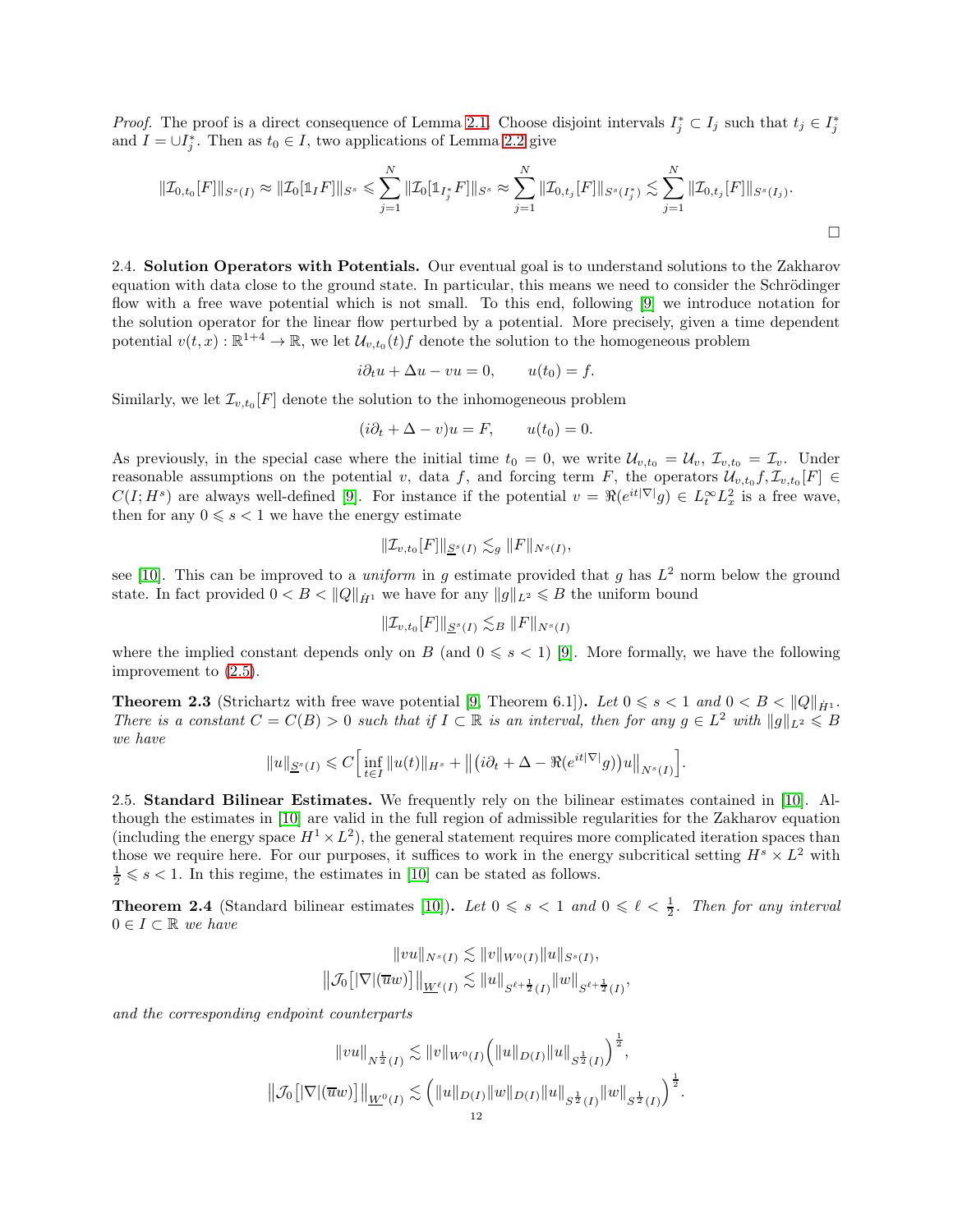The bilinear estimates in Theorem [2.4](#page-11-1) suffice for the small data global theory. However the proof of Theorem [1.6](#page-3-0) requires a substantial improvement over these estimates. In particular, partially due to the fact that we don't have a good profile decomposition in the endpoint Strichartz spaces  $L_t^2 L_x^4$ , we require a version of Theorem [2.4](#page-11-1) with a factor of the norm  $\|\cdot\|_Y$  on the righthand side, see Theorem [4.1](#page-21-0) for a precise statement.

#### 3. The Small Data Theory

<span id="page-12-0"></span>In this section we collect together a number of consequences of the bilinear estimates contained in Theorem [2.4.](#page-11-1) In particular all results proved in this section can be seen as consequences of the estimates contained in [\[9,](#page-39-10) [10\]](#page-39-11).

3.1. Persistence of Regularity. We start with a persistence of regularity type result which follows from the estimates in [\[9,](#page-39-10) [10\]](#page-39-11). It closely related to a more general persistence of regularity result [\[10,](#page-39-11) Theorem 8.1] (which is valid for general regularities). The advantage here is that, via the uniform Strichartz estimate in Theorem [2.3](#page-11-0) we obtain a uniform bound in the iteration spaces  $S^s \times \underline{W}^0$  which is independent of the profile of the solution  $(u, V)$ . This uniformness is particularly useful later, as we frequently have good control over the size of  $(u, V)$  in various norms, but not its profile.

Note that the energy space  $H^1 \times L^2$  is excluded from the result below. However this is not an issue, as for our purposes it suffices to work in  $H^s \times L^2$  with  $\frac{1}{2} \leqslant s < 1$ . As explained in the introduction, once we have a global solution with  $||u||_D < \infty$ , scattering in the energy space  $H^1 \times L^2$  follows from Theorem [1.3.](#page-2-0)

<span id="page-12-5"></span>**Theorem 3.1** (Persistence of regularity). Let  $\frac{1}{2} \le s < 1$ ,  $A > 0$ , and  $0 < B < ||Q||_{\dot{H}^1}$ . There exists a *constant*  $C_{A,B} > 0$  *such that for any interval*  $I \subset \mathbb{R}$ , if  $(u, V) \in C(I; H^{\frac{1}{2}} \times L^2)$  *solves* [\(1.2\)](#page-0-0) *on*  $I \times \mathbb{R}^4$  *with* 

<span id="page-12-1"></span>
$$
||u||_{L_t^{\infty} H_x^{\frac{1}{2}}(I \times \mathbb{R}^4)} + ||u||_{D(I)} \leqslant A, \qquad ||V||_{L_t^{\infty} L_x^2(I \times \mathbb{R}^4)} \leqslant B,
$$
\n(3.1)

*then*

$$
||u||_{\underline{S}^s(I)} \leq C_{A,B} \inf_{t \in I} ||u(t)||_{H^s}, \qquad ||V||_{\underline{W}^0(I)} \leq \inf_{t \in I} ||V(t)||_{L^2} + C_{A,B} \inf_{t \in I} ||u(t)||_{H^{\frac{1}{2}}}^2
$$

*Proof.* We start by noting that an application of Theorem [2.4](#page-11-1) gives for any  $0 \le s < 1$  and  $0 \in I' \subset \mathbb{R}$  the bounds

<span id="page-12-4"></span>
$$
||Vu||_{N^{s}(I')} \lesssim ||V||_{W^{0}(I')}||u||_{S^{s}(I')} \tag{3.2}
$$

.

and

<span id="page-12-3"></span>
$$
\|\mathcal{J}_0[|\nabla||u|^2]\|_{\underline{W}^0(I')} \lesssim \|u\|_{D(I')} \|u\|_{S^{\frac{1}{2}}(I')}.
$$
\n(3.3)

Together with the uniform Strichartz estimate, Theorem [2.3,](#page-11-0) we conclude that provided

$$
||V(0)||_{L^2} \le B < ||Q||_{\dot{H}^1}
$$

we have for any  $\frac{1}{2} \leqslant s < 1$ 

$$
||u||_{S^{s}(I')} \lesssim_{B} ||u(0)||_{H^{s}} + ||[i\partial_{t} + \Delta - \Re(e^{it|\nabla|}V(0))]u||_{N^{s}(I)}
$$
  

$$
\lesssim_{B} ||u(0)||_{H^{s}} + ||\mathcal{J}_{0} [|\nabla||u|^{2}]||_{\underline{W}^{0}(I')} ||u||_{S^{s}(I')} \lesssim_{B} ||u(0)||_{H^{s}} + ||u||_{D(I')} ||u||_{S^{\frac{1}{2}}(I')} ||u||_{S^{s}(I')}.
$$

Time translation invariance and the assumption [\(3.1\)](#page-12-1), together with the local well-posedness in  $S^s \times W^0$ from [\[10\]](#page-39-11) and a continuity argument (starting with the case  $s = \frac{1}{2}$  and then  $s > \frac{1}{2}$ ) implies that there exists  $\delta \ll_{A,B} 1$  such that for any interval  $I' \subset I$  we have the implication

<span id="page-12-2"></span>
$$
||u||_{D(I')} \leq \delta \qquad \Longrightarrow \qquad ||u||_{S^s(I')} \lesssim_B \inf_{t \in I'} ||u(t)||_{H^s}.
$$
\n(3.4)

To extend this bound to the whole interval  $I \subset \mathbb{R}$ , we again exploit the assumption [\(3.1\)](#page-12-1). More precisely, the upper bound on  $||u||_{D(I)}$  implies that we can find a collection of  $J \in \mathbb{N}$  intervals  $I_j \subset I$  and times  $t_j \in I_j \cap I_{j+1}$  such that

$$
I = \bigcup_{j=1}^{J} I_j, \qquad ||u||_{D(I_j)} \leq \delta, \qquad J \lesssim \delta^{-2} A^2 \approx_{A,B} 1, \qquad t_j \in I_j \cap I_{j+1}.
$$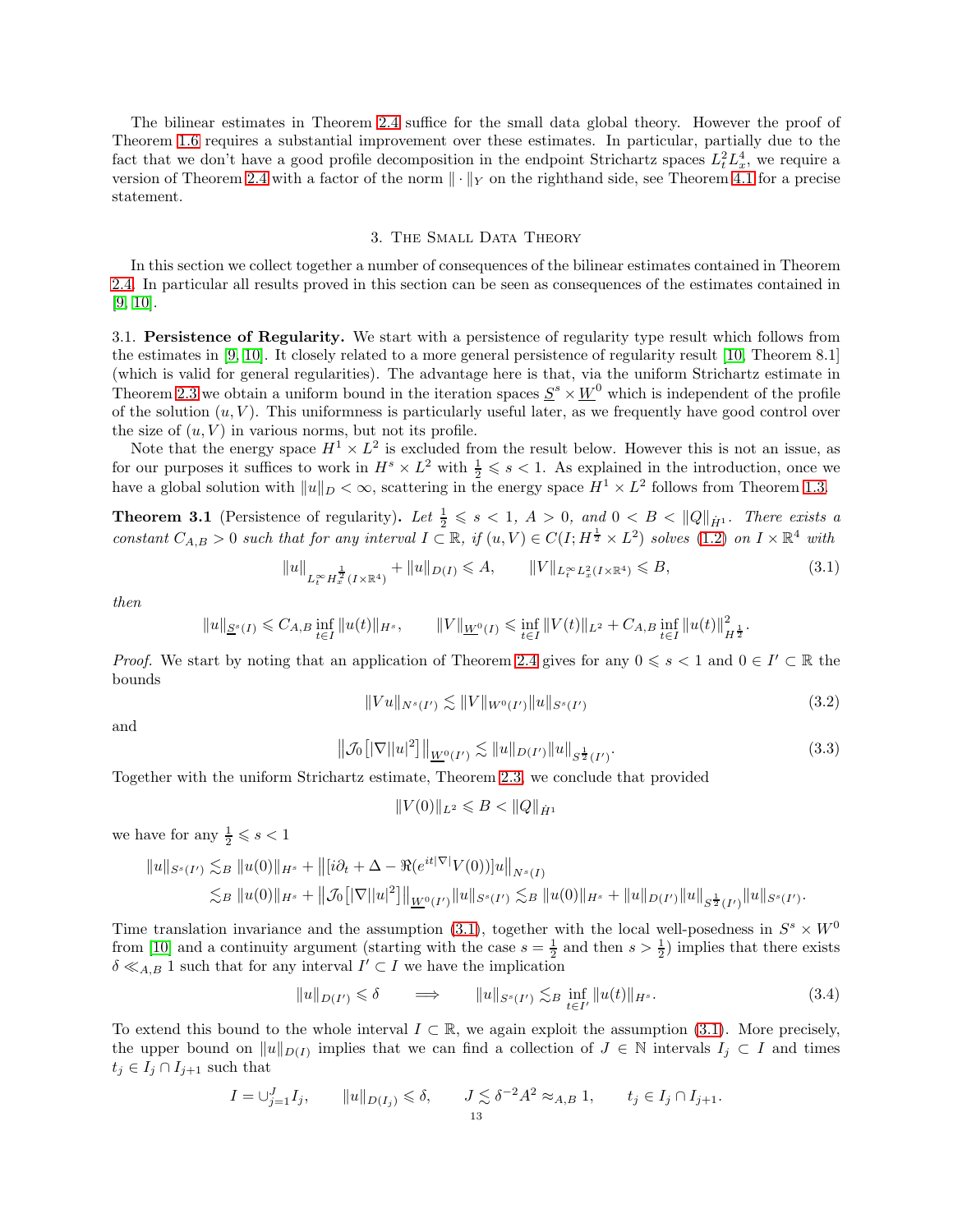A short argument using the implication [\(3.4\)](#page-12-2) then implies that

$$
\sum_{j=1}^{J} \|u\|_{S^{s}(I_j)} \lesssim_{A,B} \inf_{t \in I} \|u(t)\|_{H^s}.
$$
\n(3.5)

Hence applying this bound with  $s = \frac{1}{2}$  together with the energy inequality [\(2.5\)](#page-9-1) and the bilinear estimate  $(3.3)$  gives

$$
\sup_{j} ||V||_{W^{0}(I_{j})} \lesssim B + \sup_{j} ||\mathcal{J}_{0} [|\nabla ||u|^{2}]||_{\underline{W}^{0}(I_{j})} \lesssim B + \sup_{j} ||u_{j}||_{S^{\frac{1}{2}}(I_{j})}^{2} \lesssim_{A,B} 1.
$$

Therefore, applying Lemma [2.2,](#page-10-2) the energy inequality [\(2.5\)](#page-9-1), and [\(3.2\)](#page-12-4) we conclude that

$$
||u||_{S^{s}(I)} \lesssim \inf_{t \in I} ||u(t)||_{H^{s}} + \sum_{j=1}^{J} ||\Re(V)u||_{N^{s}(I_{j})} \lesssim_{A,B} \left(1 + \sup_{j} ||V||_{W^{0}(I_{j})}\right) \inf_{t \in I} ||u(t)||_{H^{s}} \lesssim_{A,B} \inf_{t \in I} ||u(t)||_{H^{s}}.
$$

To upgrade this bound to the space  $S^s(I)$ , we simply plug in the equation once more and observe that

$$
||V||_{\underline{W}^{0}(I)} \leq \inf_{t \in I} ||V(t)||_{L^{2}} + C||u||_{S^{\frac{1}{2}}(I)}^{2} \leq \inf_{t \in I} ||V(t)||_{L^{2}} + C_{A,B} \inf_{t \in I} ||u(t)||_{H^{\frac{1}{2}}}^{2} \lesssim_{A,B} 1
$$

and

$$
||u||_{\underline{S}^s(I)} \lesssim \inf_{t \in I} ||u(t)||_{H^s} + ||\Re(V)u||_{N^s(I)} \leq C_{A,B} \inf_{t \in I} ||u(t)||_{H^s}.
$$

*Remark* 3.2. By arguing as in Section 7 of [\[10\]](#page-39-11), at a cost of allowing the constant  $C_{A,B}$  to depend on the profile of V and not just its size, the assumption  $||V||_{L_t^{\infty}L_x^2} \leq B < ||Q||_{\dot{H}^1}$  in Theorem [3.1](#page-12-5) can be removed. This is a consequence of the dispersive properties of the free wave evolution. Moreover, although the energy scaling  $s = 1$  is excluded, a version of the above persistence of regularity result is true for all (admissible) regularities  $H^s \times H^{\ell}$ , see [\[10\]](#page-39-11) for details.

Theorem [3.1](#page-12-5) implies that for the purpose of proving global well-posedness and scattering, the condition  $||u||_D < \infty$  is equivalent to  $||u||_{L_t^2 B_{4,2}^s} < \infty$ . In particular we could equally well have taken our dispersive norm to be the non-endpoint Besov variant  $\|\cdot\|_{L^2_t B^s_{4,2}}$ .

<span id="page-13-0"></span>3.2. Motivation for Controlling Quantity. Suppose (for instance) we were trying to construct a fixed point to the (cubic) nonlinear problem

$$
u = u_0 + \mathcal{I}[u^3]
$$

where as usual  $u_0$  is the free evolution of the data, and  $\mathcal I$  denotes the corresponding Duhamel term. Assume we have a Banach space  $X$  together with the nonlinear bound

$$
\|\mathcal{I}[uvw]\|_X \lesssim \|u\|_X \|v\|_X \|w\|_X.
$$

One approach to construct the fixed point u would be to consider the sequence  $(u_k)_{k\in\mathbb{N}}\subset X$  defined iteratively as usual via

$$
u_k = u_0 + \mathcal{I}[u_{k-1}^3].
$$

If we are working in a small data setting, we expect that the fixed point  $u$  should be close to the free evolution  $u_0$ . This suggests that we should expand the nonlinearity into factors  $u - u_0$ . Together with our assumed nonlinear bound, we would then obtain

$$
||\mathcal{I}[u^3]||_X = ||\mathcal{I}[(u - u_0)^3 + 3(u - u_0)^2 u_0 + 3(u - u_0)u_0^2 + u_0^3]||_X
$$
  
\$\leq ||u - u\_0||\_X^3 + ||u - u\_0||\_X^2 ||u\_0||\_X + ||\mathcal{I}[(u - u\_0)u\_0^2]||\_X + ||\mathcal{I}[u\_0^3]||\_X.\$

and

$$
\begin{aligned} \|\mathcal{I}[u^3 - v^3]\|_X &= \|\mathcal{I}[(u - v)^3 + 3(u - v)^2v + 3(u - v)v^2]\|_X \\ &\lesssim \|u - v\|_X \left(\|u - v\|_X^2 + \|u - v\|_X\|v\|_X + \|v - u_0\|_X\|v\|_X + \|v - u_0\|_X^2\right) + \|\mathcal{I}[(u - v)u_0^2]\|_X. \end{aligned}
$$

In other words, if we define the controlling quantity

$$
\rho(v) = \sup_{\|\phi\|_X \le 1} \| \mathcal{I}[\phi v^2] \|_X,
$$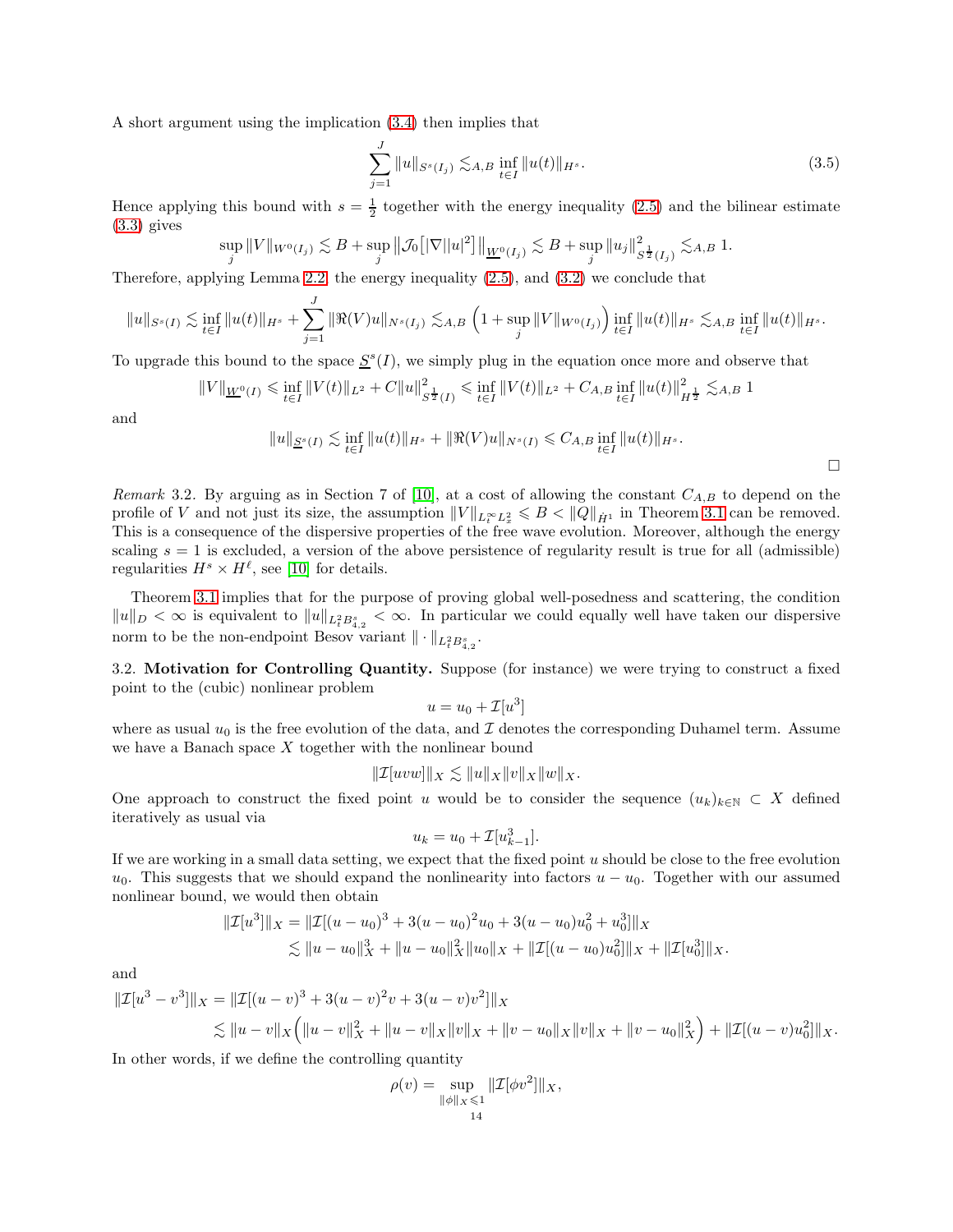then provided  $||u_0||_X \leq A$  we conclude that

$$
||u_{k+1} - u_0||_X \lesssim ||u_k - u_0||_X^3 + A||u_k - u_0||_X^2 + (||u_k - u_0||_X + A)\rho(u_0)
$$

and

$$
||u_{k+1}-u_k||_X \lesssim ||u_k-u_{k-1}||_X \Big(||u_k-u_{k-1}||_X^2 + (||u_k-u_{k-1}||_X + ||u_{k-1}-u_0||_X)(||u_{k-1}-u_0||_X + A) + \rho(u_0)\Big).
$$

Therefore, assuming that  $\epsilon = \epsilon(A) > 0$  is sufficiently small, under the smallness assumption

$$
||u_0||_X \leqslant A, \qquad \rho(u_0) \leqslant \epsilon
$$

we conclude the existence of a fixed point  $u \in X$  to the problem  $u = u_0 + \mathcal{I}[u^3]$ . In other words, we do not require the data to be small in  $X$ , but only the nonlinear interaction of the free solution with a generic element of our iteration space  $X$  must be small. Note that the nonlinear estimate immediately implies

$$
\rho(u_0) \lesssim \|u_0\|_X^2
$$

and so clearly it suffices to have smallness in  $X$ . On the other hand, typically in applications we try to prove an improved estimate of the form

$$
\rho(u_0) \leqslant \|u_0\|_Y^{\theta} \|u_0\|_X^{2-\theta}
$$

where Y is some intermediate norm, thus improving the assumption of smallness in X to requiring just smallness in Y. The advantage of considering the quantity  $\rho$  is that we only have to prove this estimate for the free solution  $u_0$ , as opposed to all elements of X (which is what we would be forced to do if we added it into the iteration argument). Moreover the quantity  $\rho$  is very flexible, as we can potentially formulate the improved estimate with a variety of choices of norms Y .

3.3. A Stability Theorem. Motivated by the discussion in the previous subsection, given an interval  $I \subset \mathbb{R}$ and  $u \in C(I; H^{\frac{1}{2}})$ , we define the controlling quantity

<span id="page-14-0"></span>
$$
\rho_I(u) = \sup_{\|v\|_{\underline{W}^0} \leq 1} \| \mathcal{I}_0 \big[ \mathbb{1}_I \Re(v) u \big] \|_{S^{\frac{1}{2}}} + \sup_{\|w\|_{\underline{S}^{\frac{1}{2}}} \leq 1} \| \mathcal{J}_0 \big[ \mathbb{1}_I |\nabla| \Re(\overline{w} u) \big] \|_{W^0}.
$$
\n(3.6)

In view of [\(2.7\)](#page-10-0), the initial time  $t = 0$  in the definition of  $\rho_I$  could be replaced with any  $t_0 \in \mathbb{R}$  at a cost of multiplying by some absolute constant. A quick application of Lemma [2.1](#page-10-1) gives for any  $t_0 \in I$  the bounds

$$
\|{\cal I}_{0,t_0}[\Re(v)u]\|_{S^{\frac{1}{2}}(I)}\lesssim \rho_I(u)\|v\|_{\underline{W}^0(I)},\qquad \|\cal J_{0,t_0}[|\nabla|\Re(\overline w u)]\|_{W^0(I)}\lesssim \rho_I(u)\|w\|_{\underline{S}^{\frac{1}{2}}(I)}.
$$

Moreover, a short computation via Theorem [2.4](#page-11-1) and [\(2.5\)](#page-9-1) gives

$$
\rho_I(u) \lesssim \|u\|_{S^{\frac{1}{2}}(I)}, \qquad \rho_I(u+u') \leqslant \rho_I(u) + \rho_I(u').
$$

Finally, we make the straightforward observation that if  $I \subset J$ , then by Lemma [2.1](#page-10-1) we always have

$$
\rho_I(u) \lesssim \rho_J(u).
$$

The small data scattering theory in [\[9,](#page-39-10) [10\]](#page-39-11) relied on knowing that the data was small in either  $H^{\frac{1}{2}} \times L^2$ or the dispersive norm  $\|\cdot\|_D$ . Our goal is to extend this to only requiring that the free evolution of the data is small with respect to the controlling quantity  $\rho_I$ . Note that smallness of the controlling quantity is much more general than smallness in norm, for instance an application of Theorem [2.4](#page-11-1) gives

$$
\rho_I(e^{it\Delta} f) \lesssim \left( \|f\|_{H^{\frac{1}{2}}} \|e^{it\Delta} f\|_{D(I)} \right)^{\frac{1}{2}} \lesssim \|f\|_{H^{\frac{1}{2}}}.
$$
\n(3.7)

On the other hand, as we shall see later, it is also possible to bound  $\rho_I$  by the a factor of the "energy" dispersion" or  $L_{t,x}^{\infty}$  type norm  $\|\cdot\|_Y$ . This additional flexibility provided by  $\rho_I$  is extremely useful when we eventually come to studying compactness properties of a hypothetical counterexample to Conjecture [1.4.](#page-2-1) In particular, we can avoid the technically challenging issue to trying to obtain a profile decomposition in the endpoint Strichartz space  $L_t^2 L_x^4$ .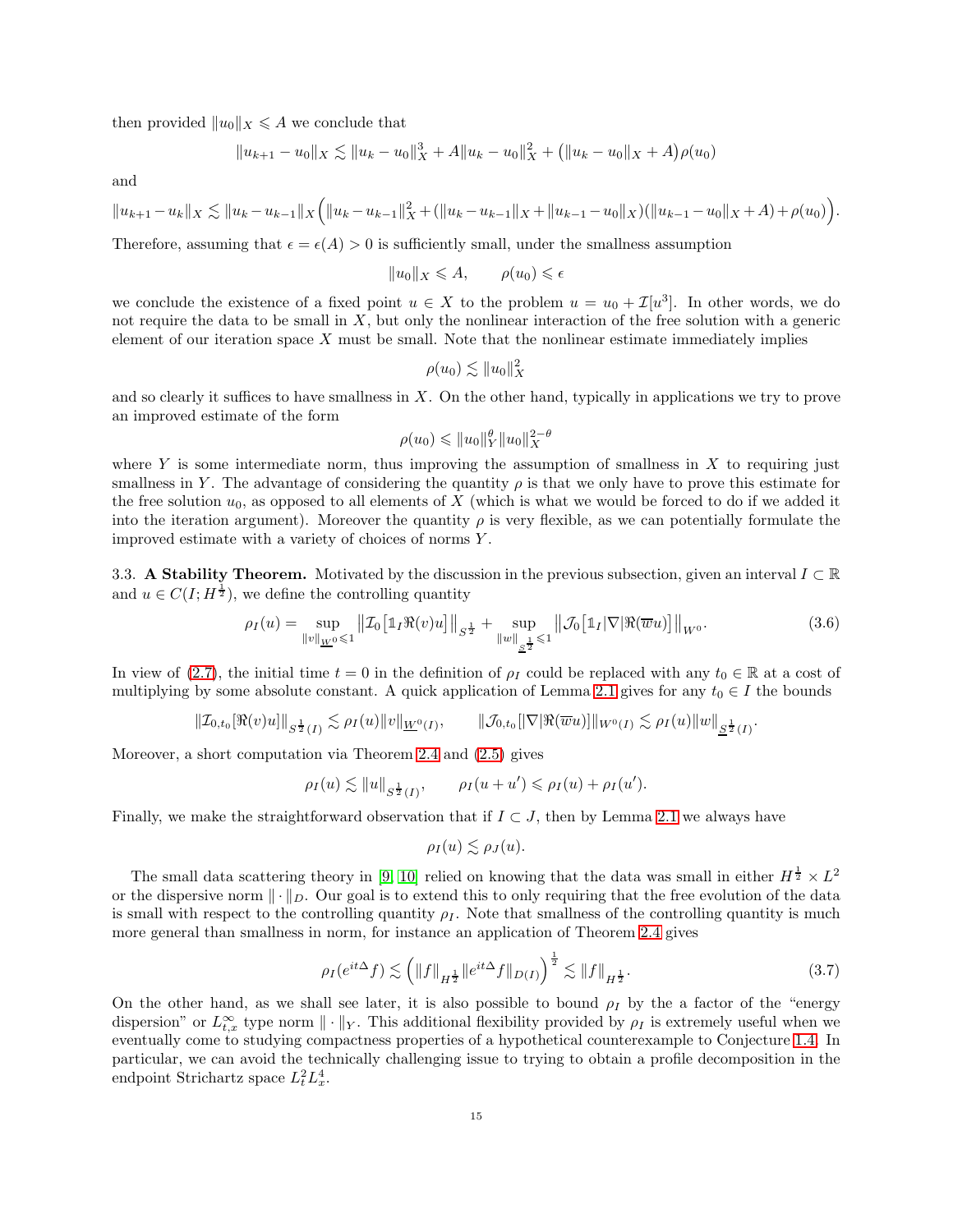The construction of a minimal counter example relies on a crucial stability property of solutions to the Zakharov equation. Roughly speaking, we need to that if we have a solution  $(\psi, \phi) \in C(I; H^{\frac{1}{2}} \times L^2)$  is a solution to the perturbed equation

$$
(i\partial_t + \Delta)\psi = \Re(\phi)\psi + F,
$$
  
\n
$$
(i\partial_t + |\nabla|)\phi = |\nabla||\psi|^2 + G,
$$
\n(3.8)

<span id="page-15-0"></span>which is dispersive, thus  $\psi \in S^{\frac{1}{2}}(I)$ , then under a suitable smallness assumption on F and G, there exists a genuine solution  $(u, V)$  to the Zakharov equation [\(1.2\)](#page-0-0) which is also dispersive and 'close' to  $(\psi, \phi)$ . A precisely formulation of this stability property is as follows.

<span id="page-15-4"></span>**Theorem 3.3** (Stability). Let  $A > 0$ ,  $0 < B < ||Q||_{\dot{H}^1}$ , and  $\frac{1}{2} \leq s < 1$ . There exists  $\epsilon_0(A, B) > 0$  such that *if*  $0 < \epsilon \leq \epsilon_0(A, B)$ ,  $t_0 \in I \subset \mathbb{R}$  *is an interval, and* 

$$
(f,g) \in H^s \times L^2
$$
,  $(F,G) \in N^{\frac{1}{2}}(I) \times M^0(I)$ ,  $(\psi, \phi) \in C(I, H^{\frac{1}{2}} \times L^2)$ 

*satisfies the boundedness condition*

<span id="page-15-1"></span>
$$
||f||_{H^{\frac{1}{2}}} + ||\psi||_{S^{\frac{1}{2}}(I)} \leq A, \qquad ||\phi||_{L_t^{\infty} L_x^2(I \times \mathbb{R}^4)} \leq B,
$$
\n(3.9)

*the smallness condition*

<span id="page-15-2"></span>
$$
\rho_I\big(e^{i(t-t_0)\Delta}[f-\psi(t_0)]\big)+\|g-\phi(t_0)\|_{L^2}+\|Z_{0,t_0}[F]\|_{S^{\frac{1}{2}}(I)}+\|\mathcal{J}_{0,t_0}[G]\|_{W^0(I)}<\epsilon,\tag{3.10}
$$

and  $(\psi, \phi)$  solve the perturbed Zakharov equation [\(3.8\)](#page-15-0) on  $I \times \mathbb{R}^4$ , then there exists a (unique) solution  $(u, V) \in C(I, H^s \times L^2)$  to [\(1.2\)](#page-0-0) with data  $(u, V)(t_0) = (f, g)$ *. Moreover, we have the bounds* 

$$
\rho_I(u - \psi) + ||u - \psi - e^{i(t - t_0)\Delta} [f - \psi(t_0)]||_{S^{\frac{1}{2}}(I)} + ||V - \phi||_{W^0(I)} \lesssim_{A,B} \epsilon
$$

*and*

$$
||u||_{\underline{S}^{s}(I)} \lesssim_{A,B,s} ||f||_{H^{s}}, \qquad ||V||_{L_{t}^{\infty}L_{x}^{2}(I)} \leq \frac{1}{2}(B + ||Q||_{\dot{H}^{1}})
$$

*where the implied constants depend only on* A*,* B*, and* s*.*

*Proof.* We begin by considering the case  $s = \frac{1}{2}$  under the additional assumption that the dispersive norm  $\|\psi\|_{D(I)}$  is sufficiently small. This additional smallness assumption is then removed by arguing as in the proof of Theorem [3.1.](#page-12-5) Upgrading the regularity from  $s = \frac{1}{2}$  to  $\frac{1}{2} < s < 1$  follows from a direct application of Theorem [3.1.](#page-12-5) We now turn to the details. Suppose for the moment that the following claim holds:

**Claim:** Let  $A > 0$  and  $0 < B < ||Q||_{\dot{H}^1}$ . There exists  $\epsilon^*(A, B), \delta^*(A, B) > 0$  such that if

$$
0 < \epsilon \leq \epsilon^*(A, B) \qquad \text{and} \qquad 0 < \delta \leq \delta^*(A, B),
$$

and  $(\psi, \phi) \in C(I; H^{\frac{1}{2}} \times L^2)$  is a solution to [\(3.8\)](#page-15-0) satisfying [\(3.9\)](#page-15-1), [\(3.10\)](#page-15-2), and

<span id="page-15-3"></span>
$$
\|\psi\|_{D(J)} < \delta,\tag{3.11}
$$

for some  $t_0 \in J \subset I$ , then there exists a solution  $(u, V) \in C(J; H^{\frac{1}{2}} \times L^2)$  to the Zakharov system [\(1.2\)](#page-0-0) such that  $(u, V)(t_0) = (f, g)$  and we have

$$
\|u - \psi - e^{i(t - t_0)\Delta} [f - \psi(t_0)]\|_{S^{\frac{1}{2}}(J)} \lesssim_B (1 + A)^2 \epsilon
$$

and

$$
||V - \phi||_{W^0(J \times \mathbb{R}^4)} \lesssim_B (1+A)^3 \epsilon
$$

where the implied constant depends only on B.

To prove that the claim implies the required result, we argue as in the proof of Theorem [3.1](#page-12-5) and decompose the initial interval I into subintervals on which we have the required smallness [\(3.11\)](#page-15-3). Fix  $A > 0, 0 < B < ||Q||_{\dot{H}^1}$ , and assume that we have  $(\psi, \phi) \in C(I; H^{\frac{1}{2}} \times L^2)$  such that the conditions [\(3.9\)](#page-15-1), [\(3.10\)](#page-15-2), and [\(3.8\)](#page-15-0) hold where  $\epsilon > 0$  is to be determined later. Since  $\|\psi\|_{D(I)} \leqslant \|\psi\|_{S^{\frac{1}{2}}(I)} \leqslant A$ , we can find a collection of intervals  $I_j \subset I$ such that

$$
I = \bigcup_{j=-N}^{N} I_j, \qquad \|\psi\|_{D(I_j)} \leq \delta, \qquad N \approx \delta^{-2} A^2 \approx_{A,B} 1, \qquad I_j \cap I_{j+1} \neq \emptyset, \qquad t_0 \in I_0
$$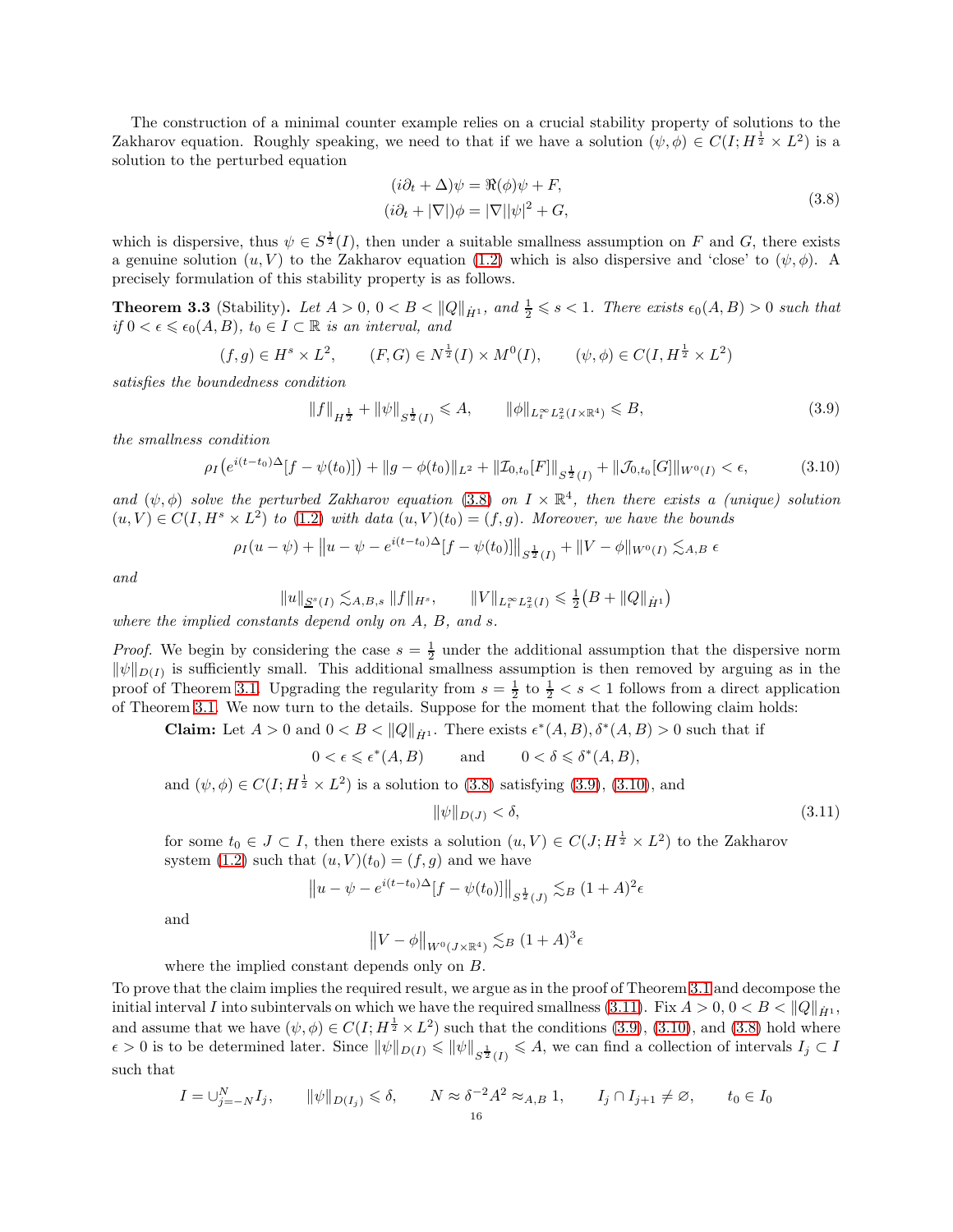where  $\delta = \delta^*(2A, B) > 0$  is as in the statement of the above claim. To construct the solution  $(u, V)$  forward in time, i.e. on the interval  $\cup_{j\geqslant 0}I_j$ , we first choose times  $t_{j+1}\in I_j\cap I_{j+1}$ . Assuming we have a solution on the interval  $I_j$ , we note that

$$
\rho_I(e^{i(t-t_{j+1})\Delta}[u-\psi](t_{j+1})) - \rho_I(e^{i(t-t_j)\Delta}[u-\psi](t_j))
$$
  
\n
$$
\lesssim \rho_I\Big(e^{i(t-t_{j+1})\Delta}([u-\psi](t_{j+1}) - e^{i(t_{j+1}-t_j)\Delta}[u-\psi](t_j))\Big)
$$
  
\n
$$
\lesssim ||[u-\psi](t_{j+1}) - e^{i(t_{j+1}-t_j)\Delta}[u-\psi](t_j)||_{H^{\frac{1}{2}}}
$$
  
\n
$$
\lesssim ||u-\psi - e^{i(t-t_j)\Delta}[u-\psi](t_j)||_{H^{\frac{1}{2}}(I_j)}
$$

and similarly

$$
\begin{aligned} \left\| [u - \psi](t_{j+1}) \right\|_{H^{\frac{1}{2}}} - \left\| [u - \psi](t_j) \right\|_{H^{\frac{1}{2}}} &\leq \left\| [u - \psi](t_{j+1}) - e^{i(t_{j+1} - t_j)\Delta} [u - \psi](t_j) \right\|_{H^{\frac{1}{2}}} \\ &\lesssim \left\| u - \psi - e^{i(t - t_j)\Delta} [u - \psi](t_j) \right\|_{S^{\frac{1}{2}}(I_j)}. \end{aligned}
$$

In view of  $(2.7)$  (and a similar version for the wave Duhamel term), for any j,

$$
\|\mathcal{I}_{0,t_j}[F]\|_{S^{\frac{1}{2}}(I)} + \|\mathcal{J}_{0,t_j}[G]\|_{W^0(I)} \lesssim \|\mathcal{I}_{0,t_0}[F]\|_{S^{\frac{1}{2}}(I)} + \|\mathcal{J}_{0,t_0}[G]\|_{W^0(I)} \lesssim \epsilon.
$$

Therefore, provided we have say

$$
\epsilon \leqslant \frac{1}{N+1} \big[ C_B (1+2A)^3 \big]^{-(N+1)} \epsilon^*(2A, B)
$$

where  $C_B$  is a suitably chosen constant depending only on  $B$  (via the above implied constants), repeatedly applying the above claim, together with the uniqueness of solutions in  $D(I)$ , gives a solution  $(u, V) \in$  $C(I; H^{\frac{1}{2}} \times L^2)$  such that for any  $|j| \leq N$  we have

$$
\rho_I(e^{i(t-t_j)\Delta}[u-\psi](t_j)) + \|u-\psi-e^{i(t-t_j)\Delta}[u-\psi](t_j)\|_{S^{\frac{1}{2}}(I_j)} + \|V-\phi\|_{W^0(I_j)} \lesssim_{A,B} \epsilon,
$$

and

$$
||u||_{S^{\frac{1}{2}}(I_j)} + ||V||_{W^0(I_j)} \lesssim_{A,B} 1.
$$

To extend these bounds to the whole interval  $I$ , we observe that an application of Lemma [2.2](#page-10-2) gives

$$
\| \mathcal{I}_{0,t_0} \left[ \Re(V) u - \Re(\phi) \psi \right] \|_{S^{\frac{1}{2}}(I)} \n\lesssim \sum_{j=-N}^{N} \left( \left\| \mathcal{I}_{0,t_0} \left[ \Re(V - \phi) \psi \right] \right\|_{S^{\frac{1}{2}}(I_j)} \n+ \left\| \mathcal{I}_{0,t_0} \left[ \Re(V) (u - \psi - e^{i(t-t_j)\Delta} [u - \psi](t_j)) \right] \right\|_{S^{\frac{1}{2}}(I_j)} + \left\| \mathcal{I}_{0,t_0} \left[ \Re(V) e^{i(t-t_j)\Delta} [u - \psi](t_j) \right] \right\|_{S^{\frac{1}{2}}(I_j)} \right) \n\lesssim \sum_{j=-N}^{N} \left[ \left\| V - \phi \right\|_{W^0(I_j)} \left\| \psi \right\|_{S^{\frac{1}{2}}(I)} \n+ \left\| V \right\|_{\underline{W}^0(I_j)} \left( \left\| u - \psi - e^{i(t-t_j)\Delta} [u - \psi](t_j) \right\|_{S^{\frac{1}{2}}(I_j)} + \rho_I \left( e^{i(t-t_j)\Delta} [u - \psi](t_j) \right) \right) \right] \n\lesssim_{A,B} \epsilon
$$

where we used the bound  $N \lesssim_{A,B} 1$  together with

$$
||V||_{\underline{W}^{0}(I_j)} \lesssim ||V(t_j)||_{L_x^2} + ||u||_{S^{\frac{1}{2}}(I_j)}^2 \lesssim_{A,B} 1.
$$

Therefore we obtain the global smallness bound

$$
||u - \psi - e^{i(t - t_0)}[f - \psi(t_0)]||_{S^{\frac{1}{2}}(I)} = ||\mathcal{I}_{0,t_0}[\Re(V)u - \Re(\phi)\psi - F]||_{S^{\frac{1}{2}}(I)} \lesssim_{A,B} \epsilon.
$$

After observing that

$$
\rho_I(u - \psi) \leq \rho_I(u - \psi - e^{i(t - t_0)\Delta}[u - \psi](t_0)) + \rho_I(e^{i(t - t_0)\Delta}[u - \psi](t_0))
$$
  

$$
\lesssim ||u - \psi - e^{i(t - t_0)\Delta}[u - \psi](t_0)||_{S^{\frac{1}{2}}(I)} + \epsilon \lesssim_{A,B} \epsilon
$$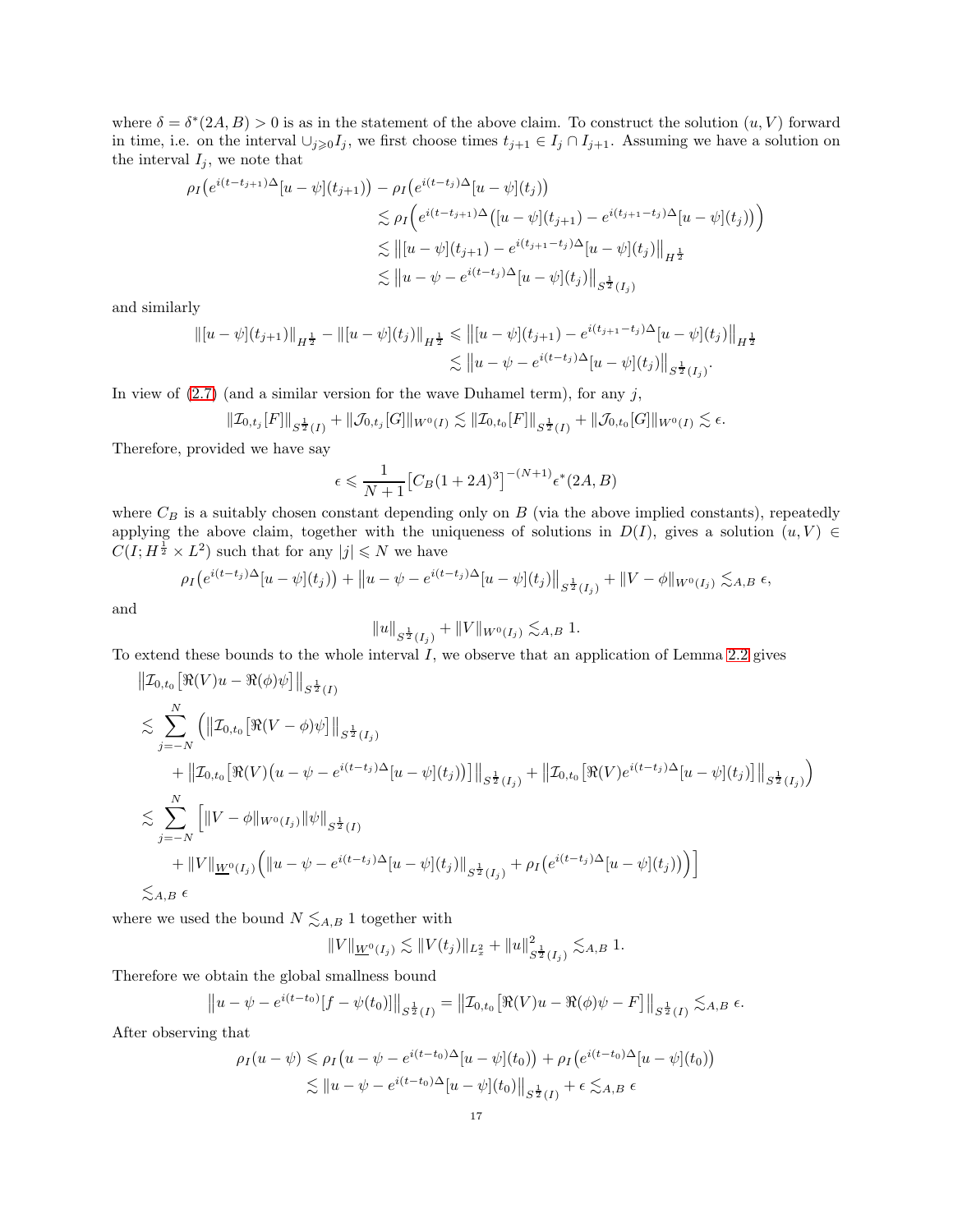we have the required smallness bounds on the Schrödinger evolution. Moreover, an application of Theorem [3.1](#page-12-5) gives for any  $\frac{1}{2} \leqslant s < 1$  the higher regularity bounds

$$
||u||_{S^{s}(I)} \lesssim_{A,B,s} ||f||_{H^{s}}.
$$

To bound the wave evolution we simply observe that since

$$
|u|^2 - |\psi|^2 = \Re[(\overline{u} + \overline{\psi})(u - \psi)] = \Re[(\overline{u} + \overline{\psi} - \mathcal{I}_{0,t_0}[F])(u - \psi) + \mathcal{I}_{0,t_0}[F](u - \psi)]
$$

and

$$
\|\psi-\mathcal{I}_{0,t_0}[F]\|_{\underline{S}^{\frac{1}{2}}(I)} \lesssim \|\phi\|_{W^0(I)} \|\psi\|_{S^{\frac{1}{2}}(I)} \lesssim \big(\|\phi(t_0)\|_{L^2} + \|\psi\|_{S^{\frac{1}{2}}(I)}^2\big)\|\psi\|_{S^{\frac{1}{2}}(I)} \lesssim_{A,B} 1
$$

we conclude that

$$
\|V - \phi\|_{W^{0}(I)} \le \|g - \phi(t_0)\|_{L^{2}} + \|\mathcal{J}_{0,t_0}[|u|^2 - |\psi|^2 - G]\|_{W^{0}(I)}
$$
  
\n
$$
\lesssim \epsilon + \|\mathcal{J}_{0,t_0}[\Re((u + \psi - \mathcal{I}_{0,t_0}[F])(u - \psi))]\|_{W^{0}(I)} + \|\mathcal{J}_{0,t_0}[\Re(\mathcal{I}_{0,t_0}[F](u - \psi))]\|_{W^{0}(I)}
$$
  
\n
$$
\lesssim \epsilon + (\|u\|_{\mathcal{L}^{\frac{1}{2}}(I)} + \|\psi - \mathcal{I}_{0,t_0}[F]\|_{S^{\frac{1}{2}}(I)})\rho_I(u - \psi) + \|\mathcal{I}_{0,t_0}[F]\|_{S^{\frac{1}{2}}(I)}(\|\psi\|_{S^{\frac{1}{2}}(I)} + \|u\|_{S^{\frac{1}{2}}(I)})
$$
  
\n
$$
\lesssim_{A,B} \epsilon.
$$

Therefore theorem follows from the claimed local version under the additional constraint [\(3.11\)](#page-15-3).

It remains to verify the claim. By translation invariance, we may fix  $t_0 = 0$ . Let  $\phi_0 = e^{it|\nabla|}\phi(0)$ . Our goal is to construct a solution to the problem

$$
(i\partial_t + \Delta - \Re(\phi_0))u' = \Re(V' + \phi)(u' + \psi) - \Re(\phi)\psi - \Re(\phi_0)u' - F,
$$
  
\n
$$
(i\partial_t + |\nabla|)V' = |\nabla|(|u' + \psi|^2 - |\psi|^2) - G,
$$
\n(3.12)

<span id="page-17-2"></span>with data

$$
(u',V')(0)=(f',g'):=(f-\psi(0),g-\phi(0)).
$$

Provided we obtain appropriate bounds on  $(u', V')$ , the claim then follows by taking  $(u, V) = (\psi + u', \phi + V')$ . We begin by observing that an application of Theorem [2.4](#page-11-1) together with  $(3.11)$  and  $(3.9)$  gives

$$
\|\phi - \phi_0\|_{W^0(J)} = \left\|\mathcal{J}_0[|\nabla||\psi|^2 + G]\right\|_{W^0(J)} \lesssim \|\psi\|_{D(J)} \|\psi\|_{S^{\frac{1}{2}}(J)} + \|\mathcal{J}_0[G]\|_{W^0(J)} \lesssim \delta A + \epsilon \tag{3.13}
$$

and (assuming  $\epsilon \ll 1$  and  $\delta A \ll 1$ )

$$
\|\psi - \mathcal{I}_0[F]\|_{\underline{S}^{\frac{1}{2}}(J)} \lesssim \|\psi(0)\|_{H^{\frac{1}{2}}} + \|\mathcal{I}_0[\Re(\phi)\psi]\|_{\underline{S}^{\frac{1}{2}}(J)} \lesssim A + \|\phi\|_{W^0(J)} \|\psi\|_{S^{\frac{1}{2}}(J)} \lesssim A \tag{3.14}
$$

Define  $u'_0 = e^{it\Delta} f'$  and for any  $k \in \mathbb{N}$  consider the sequence

$$
u'_{k+1} = \mathcal{U}_{\Re(\phi_0)}(t) f' + \mathcal{I}_{\Re(\phi_0)} [\Re(V'_{k+1} + \phi)(u'_k + \psi) - \Re(\phi)\psi - \Re(\phi_0)u'_k - F]
$$
  

$$
V'_{k+1} = e^{it|\nabla|}g' + \mathcal{J}_0 [|\nabla|(|u'_k + \psi|^2 - |\psi|^2) - G].
$$

We make the inductive assumption that

<span id="page-17-1"></span><span id="page-17-0"></span>
$$
||u'_k - u'_0||_{S^{\frac{1}{2}}(J)} \leq A. \tag{3.15}
$$

This bound clearly holds when  $k = 0$ , and the estimates below substantially improve on this weak upper bound, however it simplifies the notation somewhat. Write

$$
|u'_{k} + \psi|^{2} - |\psi|^{2} = |u'_{k} - u'_{0}|^{2} + 2\Re[\overline{u'_{0}}(u'_{k} - u'_{0} + \mathcal{I}_{0}[F])] + 2\Re[\overline{u'_{0}}(u'_{0} + \psi - \mathcal{I}_{0}[F])] + 2\Re[\overline{\psi}(u'_{k} - u'_{0})].
$$
  
Then the definition of  $\rho_{I}(u'_{0})$ , Theorem 2.3, and the bounds (3.9), (3.10), (3.11), and (3.14) give

$$
\|V'_{k+1}\|_{W^{0}(J)} \lesssim \|g'\|_{L^{2}} + \||\nabla |\mathcal{J}_{0}[\|u'_{k} - u'_{0}|^{2}]\|_{W^{0}(J)} + \||\nabla |\mathcal{J}_{0}[\overline{u'_{0}}(u'_{0} + \psi - \mathcal{I}_{0}[F])]\|_{W^{0}(J)} \n+ \||\nabla |\mathcal{J}_{0}[\Re(\overline{u'_{0}}(u'_{0} + \psi - \mathcal{I}_{0}[F]))]\|_{W^{0}(J)} + \||\nabla |\mathcal{J}_{0}[\overline{\psi}(u'_{k} - u'_{0})]\|_{W^{0}(J)} \n\lesssim \epsilon + \|u'_{k} - u'_{0}\|_{S^{\frac{1}{2}}(J)}^{2} + \|u'_{0}\|_{S^{\frac{1}{2}}(J)}(\|u'_{k} - u'_{0}\|_{S^{\frac{1}{2}}(J)} + \|\mathcal{I}_{0}[F]\|_{S^{\frac{1}{2}}(J)}) \n+ \rho_{I}(u'_{0})(\|u'_{0}\|_{S^{\frac{1}{2}}(J)} + \|\psi - \mathcal{I}_{0}[F]\|_{S^{\frac{1}{2}}(J)}) + \|\psi\|_{S^{\frac{1}{2}}(J)}\|u'_{k} - u'_{0}\|_{S^{\frac{1}{2}}(J)} \n\lesssim (1 + A)\epsilon + A\|u'_{k} - u'_{0}\|_{S^{\frac{1}{2}}(J)}
$$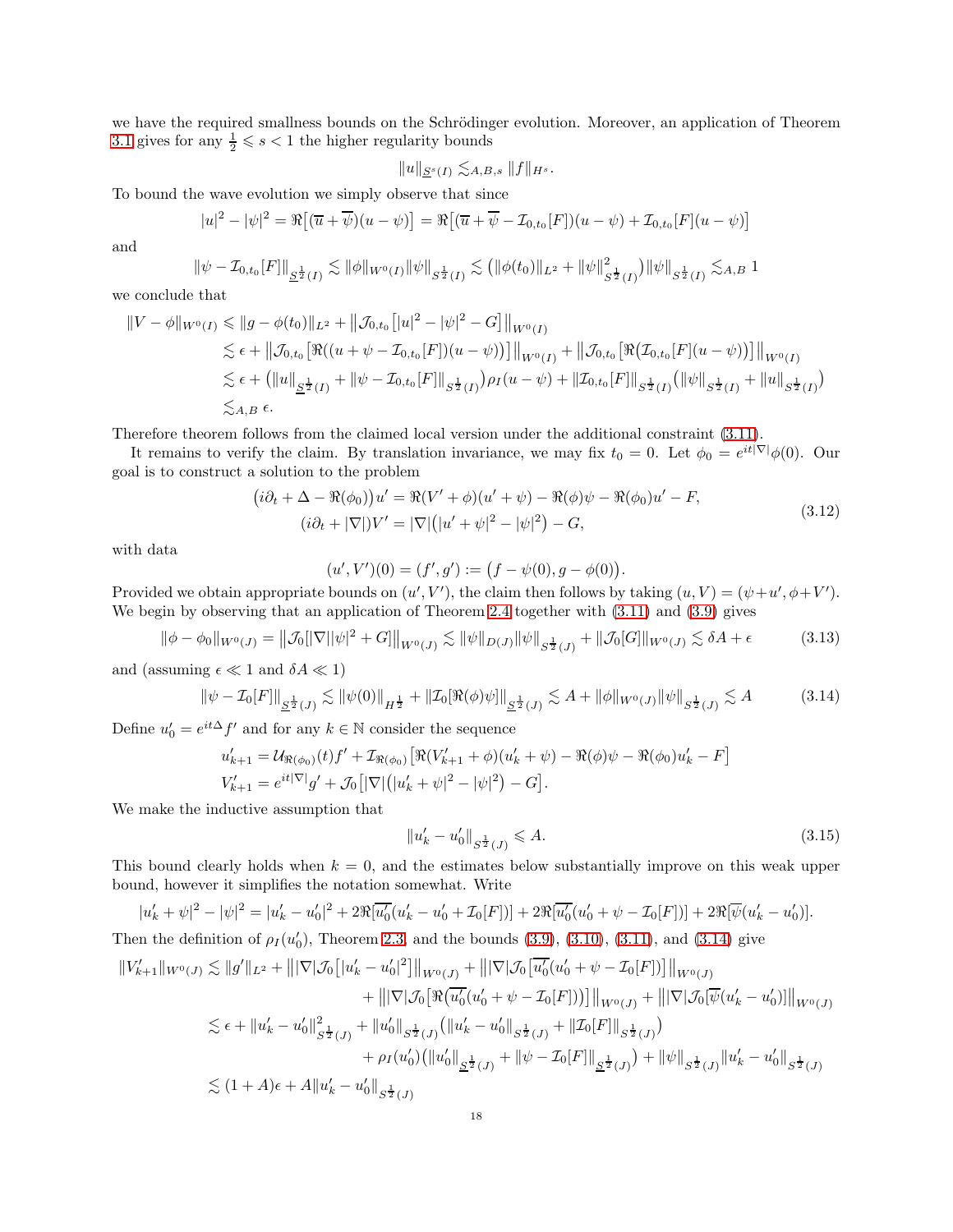where we also applied the inductive assumption [\(3.15\)](#page-17-1). Similarly, for the differences  $V'_{k+1} - V'_{j+1}$ , after writing

$$
V'_{k+1} - V'_{j+1} = |\nabla |\mathcal{J}_0[|u'_k + \psi|^2 - |u'_j + \psi|^2] = |\nabla |\mathcal{J}_0[|u'_k - u'_j|^2 + 2\Re((\overline{u}'_k - \overline{u}'_j)(u'_j + \psi))]
$$

we can bound the difference in the stronger space  $\underline{W}^0(J)$  via

$$
||V'_{k+1} - V'_{j+1}||_{\underline{W}^0(J)} \lesssim ||u'_j - u'_k||^2_{S^{\frac{1}{2}}(J)} + ||u'_j - u'_k||_{S^{\frac{1}{2}}(J)} (||u'_j - u'_0||_{S^{\frac{1}{2}}(J)} + ||u'_0||_{S^{\frac{1}{2}}(J)} + ||\psi||_{S^{\frac{1}{2}}(J)})
$$
  

$$
\lesssim A||u'_j - u'_k||_{S^{\frac{1}{2}}(J)}.
$$

The fact that we don't assume a good bound for  $\mathcal{J}_0[G]$  in the stronger space  $\underline{W}^0(J)$  prevents us from improving the above bound for  $V'_k$  from  $W^0(J)$  to  $\underline{W}^0(J)$ . However this is possible for components of the wave evolution. More precisely, we have (again using the inductive assumption [\(3.15\)](#page-17-1))

$$
||V'_{k+1} + \phi - \phi_0||_{\underline{W}^0(J)} = ||e^{it|\nabla|}g' + \mathcal{J}_0\big[|\nabla||u'_k + \psi|^2\big]||_{\underline{W}^0(J)} \lesssim \epsilon + ||u'_k + \psi||^2_{S^{\frac{1}{2}}(J)} \lesssim A^2.
$$

We now turn to the bounds for the Schrödinger component of the evolution. The first step is to observe that the identities

$$
\mathcal{I}_{\Re(\phi_0)}[\Phi] = \mathcal{I}_0[\Phi] + \mathcal{I}_{\Re(\phi_0)}[\Re(\phi_0)\mathcal{I}_0[\Phi]]
$$

and

$$
\mathcal{U}_{\Re(\phi_0)}f = e^{it\Delta}f + \mathcal{I}_{\Re(\phi_0)}[\Re(\phi_0)e^{it\Delta}f] = e^{it\Delta}f + \mathcal{I}_0[\Re(\phi_0)e^{it\Delta}f] + \mathcal{I}_{\Re(\phi_0)}[\Re(\phi_0)\mathcal{I}_0[\Re(\phi_0)e^{it\Delta}f]]
$$

together with the uniform energy estimate in Theorem [2.3](#page-11-0) and the bilinear estimates in Theorem [2.4](#page-11-1) gives (since  $\|\phi(0)\|_{L^2} \leq B < \|Q\|_{\dot{H}^1}$ )

$$
\|\mathcal{I}_{\Re(\phi_0)}[\Phi]\|_{S^{\frac{1}{2}}(J)} \lesssim_B \|\mathcal{I}_0[\Phi]\|_{S^{\frac{1}{2}}(J)} + \|\phi_0 \mathcal{I}_0[\Phi]\|_{N^{\frac{1}{2}}(J)} \lesssim_B \|\mathcal{I}_0[\Phi]\|_{S^{\frac{1}{2}}(J)}
$$

and

$$
\| \mathcal{U}_{\Re(\phi_0)} f' - u'_0 \|_{S^{\frac{1}{2}}(J)} \lesssim_B \|\mathcal{I}_0[\Re(\phi_0) u'_0\|_{S^{\frac{1}{2}}(J)} + \|\Re(\phi_0) \mathcal{I}_0[\Re(\phi_0) u'_0]\|_{N^{\frac{1}{2}}(J)}\lesssim_B \|\mathcal{I}_0[\Re(\phi_0) u'_0]\|_{S^{\frac{1}{2}}(J)} \lesssim_B \|\phi_0\|_{\underline{W}^0(J)} \rho_I(u'_0) \lesssim_B \epsilon.
$$

Hence after decomposing

$$
\Re(V'_{k+1} + \phi)(u'_{k} + \psi) - \Re(\phi)\psi - \phi_0 u'_{k} = \Re(V'_{k+1} + \phi - \phi_0)(u'_{k} - u'_{0}) + \Re(V'_{k+1} + \phi - \phi_0)u'_{0} + \Re(V'_{k+1})\psi
$$
  
see that

we see that

$$
||u'_{k+1} - u'_{0}||_{S^{\frac{1}{2}}(J)} \le ||\mathcal{U}_{\Re(\phi_{0})}f' - u'_{0}||_{S^{\frac{1}{2}}(J)} + ||\mathcal{I}_{\Re(\Phi_{0})}[\Re(V'_{k+1} + \phi)(u'_{k} + \psi) - \Re(\phi)\psi - \phi_{0}u'_{k}]||_{S^{\frac{1}{2}}(J)}
$$
  
\n
$$
\leq_{B} \epsilon + ||\mathcal{I}_{0}[\Re(V'_{k+1} + \phi - \phi_{0})(u'_{k} - u'_{0}) + \Re(V'_{k+1} + \phi - \phi_{0})u'_{0} + \Re(V'_{k+1})\psi]||_{S^{\frac{1}{2}}(J)}
$$
  
\n
$$
\leq_{B} \epsilon + ||V'_{k+1} + \phi - \phi_{0}||_{W^{0}(J)}||u'_{k} - u'_{0}||_{S^{\frac{1}{2}}(J)}
$$
  
\n
$$
+ ||V'_{k+1} + \phi - \phi_{0}||_{\underline{W}^{0}(J)}\rho_{I}(u'_{0}) + ||V'_{k+1}||_{W^{0}(J)}(||\psi||_{D(J)}||\psi||_{S^{\frac{1}{2}}(J)})^{\frac{1}{2}}
$$
  
\n
$$
\leq_{B} \epsilon + [(1 + A)\epsilon + \delta A + A||u'_{k} - u'_{0}||_{S^{\frac{1}{2}}(J)}]||u'_{k} - u'_{0}||_{S^{\frac{1}{2}}(J)}
$$
  
\n
$$
+ A^{2}\epsilon + [(1 + A)\epsilon + A||u'_{k} - u'_{0}||_{S^{\frac{1}{2}}(J)}](\delta A)^{\frac{1}{2}}
$$
  
\n
$$
\leq_{B} (1 + A^{2})\epsilon + [(1 + A)\epsilon + A^{\frac{3}{2}}\delta^{\frac{1}{2}} + A||u'_{k} - u'_{0}||_{S^{\frac{1}{2}}(J)}]||u'_{k} - u_{0}||_{S^{\frac{1}{2}}(J)}.
$$

Similarly, for differences, we write

$$
\Re(V'_{k+1}+\phi)(u'_k+\psi)-\Re(\phi_0)u'_k-\Re(V'_{j+1}+\phi)(u'_j+\psi)+\Re(\phi_0)u'_j=\Re(V'_{k+1}-V'_{j+1})(u'_k+\psi)+\Re(V'_{j+1}+\phi-\phi_0)(u'_k-u'_j)+\Re(\phi_0)u'_k-\Re(\phi_0)u'_j=\Re(\phi_0)u'_k-\Re(\phi_0)u'_j
$$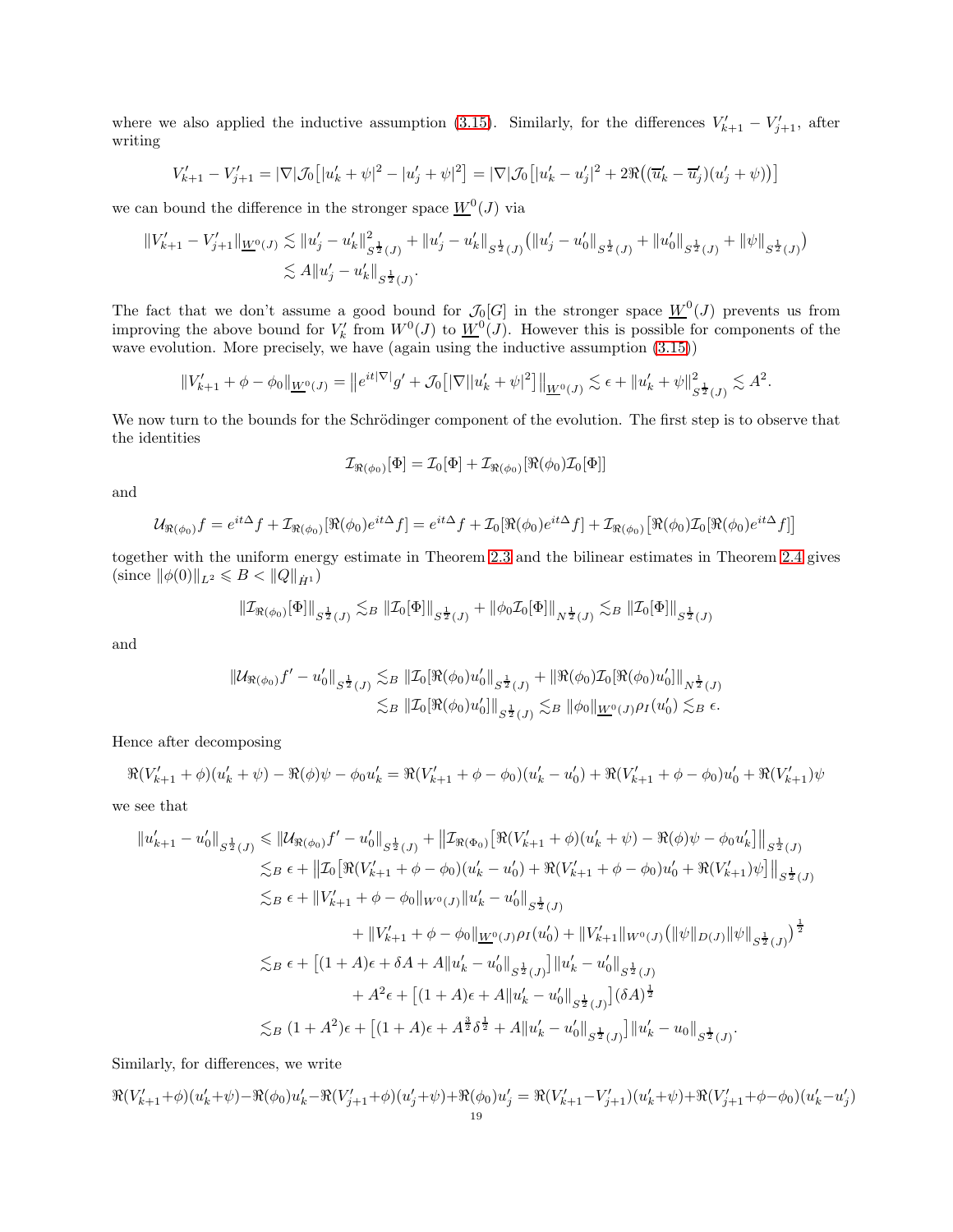and observe that the above bounds give

$$
||u'_{k+1} - u'_{j+1}||_{S^{\frac{1}{2}}(J)} = ||\mathcal{I}_{\Re(\phi_0)}[\Re(V'_{k+1} - V'_{j+1})(u'_{k} + \psi) + \Re(V'_{j+1} + \phi - \phi_0)(u'_{k} - u'_{j})]||_{S^{\frac{1}{2}}(J)}
$$
  
\n
$$
\lesssim_B ||\mathcal{I}_0[\Re(V'_{k+1} - V'_{j+1})(u'_{k} + \psi)]||_{S^{\frac{1}{2}}(J)} + ||\mathcal{I}_0[(V'_{j+1} + \phi - \phi_0)(u'_{k} - u'_{j})]||_{S^{\frac{1}{2}}(J)}
$$
  
\n
$$
\lesssim_B ||V'_{k+1} - V'_{j+1}||_{\underline{W}^0(J)} (||u'_{k} - u'_{0}||_{S^{\frac{1}{2}}(J)} + \rho_I(u'_{0}) + (||\psi||_{S^{\frac{1}{2}}(J)} ||\psi||_{D(J)})^{\frac{1}{2}})
$$
  
\n
$$
+ (||V'_{j+1}||_{W^0(J)} + ||\phi - \phi_0||_{W^0(J)}) ||u'_{k} - u'_{j}||_{S^{\frac{1}{2}}(J)}
$$
  
\n
$$
\lesssim_B A ||u'_{k} - u'_{j}||_{S^{\frac{1}{2}}(J)} (||u'_{k} - u'_{0}||_{S^{\frac{1}{2}}(J)} + \epsilon + (A\delta)^{\frac{1}{2}})
$$
  
\n
$$
+ ((1 + A)\epsilon + \delta A + A ||u'_{j} - u'_{0}||_{S^{\frac{1}{2}}(J)}) ||u'_{k} - u'_{j}||_{S^{\frac{1}{2}}(J)}
$$
  
\n
$$
\lesssim_B (1 + A)(\epsilon + (A\delta)^{\frac{1}{2}} + ||u'_{j} - u'_{0}||_{S^{\frac{1}{2}}(J)} + ||u'_{k} - u'_{0}||_{S^{\frac{1}{2}}(J)}) ||u'_{j} - u'_{k}||_{S^{\frac{1}{2}}(J)}.
$$

Therefore, a standard argument shows that there exists  $\epsilon^*(A, B), \delta^*(A, B) > 0$  such that if  $0 < \epsilon < \epsilon^*(A, B)$ and  $0 < \delta < \delta^*(A, B)$  then there exists a solution  $(u', V')$  to  $(3.12)$  such that

$$
||u' - u'_0||_{S^{\frac{1}{2}}(J)} \lesssim_B (1 + A^2)\epsilon, \qquad ||V' - e^{it\Delta} f'||_{W^0(J)} \lesssim_B (1 + A^3)\epsilon.
$$

Letting  $(u, V) = (\psi + u', \phi + V')$ , and noting that for any  $s \in J$  we have

$$
\rho_I\big(e^{i(t-s)\Delta}[u(s)-\psi(s)]\big) \le \rho_I\big(e^{it\Delta}[f-\psi(0)]\big) + \rho_I\big(e^{i(t-s)\Delta}[u(s)-\psi(s)-e^{is\Delta}[f-\psi(0)]]\big) \n\lesssim \epsilon + ||u(s)-\psi(s)-e^{is\Delta}[f-\psi(0)]||_{H^{\frac{1}{2}}} \lesssim_B (1+A^2)\epsilon
$$

the claim now follows.  $\Box$ 

A quick corollary of the previous theorem is an existence theorem for the Zakharov equation where the time of existence depends only on the size of the controlling quantity  $\rho_I$ .

<span id="page-19-0"></span>**Corollary 3.4** (Refined small data theory). Let  $A > 0$ ,  $0 < B < ||Q||_{\dot{H}^1}$ , and  $\frac{1}{2} \leq s < 1$ . There exists  $\epsilon_0(A,B) > 0$  such that if  $0 < \epsilon \leqslant \epsilon_0(A,B)$ ,  $I \subset \mathbb{R}$  is an interval, and  $(f,g) \in H^s \times L^2$  such that for some  $t_0 \in I$  *we have the boundedness condition* 

$$
||f||_{H^{\frac{1}{2}}} \leqslant A, \qquad ||g||_{L^2_x} \leqslant B,\tag{3.16}
$$

*and the smallness condition*

$$
\rho_I\left(e^{i(t-t_0)\Delta}f\right) < \epsilon,\tag{3.17}
$$

*then there exists a (unique) solution*  $(u, V) \in C(I, H^s \times L^2)$  *to* [\(1.2\)](#page-0-0) *with data*  $(u, V)(0) = (f, g)$ *. Moreover, we have the bounds*

$$
\rho_I(u) + \|u - e^{i(t - t_0)\Delta} f\|_{S^{\frac{1}{2}}(I)} + \|V - e^{i(t - t_0)|\nabla|} g\|_{W^0(I)} \lesssim_{A,B} \epsilon
$$

*and*

$$
||u||_{\underline{S}^{s}(I)} \lesssim_{A,B,s} ||f||_{H^{s}}, \qquad ||V||_{L_{t}^{\infty}L_{x}^{2}(I)} \leq \frac{1}{2}(B+||Q||_{\dot{H}^{1}})
$$

*where the implied constants depend only on* A*,* B*, and* s*.*

*Proof.* We simply apply Theorem [3.3](#page-15-4) with  $\psi = F = G = 0$  and  $\phi = e^{it|\nabla|}g$ .

3.4. Existence of Wave Operators. To extract some compactness from a bounded sequence of solutions to the Zakharov equation, we require solutions with prescribed data at infinity (i.e the existence of wave operators). This is a simple consequence of the results in [\[9,](#page-39-10) [10\]](#page-39-11).

<span id="page-19-1"></span>**Theorem 3.5** (Existence of wave operators below ground state). Let  $(f, g) \in H^1 \times L^2$  with

$$
2||f||_{\dot{H}^1}^2 + ||g||_{L^2}^2 < ||Q||_{\dot{H}^1}^2.
$$

*Then there exists a unique global solution*  $(u, V) \in C(\mathbb{R}, H^1 \times L^2)$  *to* [\(1.2\)](#page-0-0) *such that*  $u \in L^2_{t, loc} W_x^{\frac{1}{2}, 4}$  *and* 

$$
\lim_{t \to -\infty} \left\| (u, V)(t) - \left( e^{it\Delta} f, e^{it|\nabla|} g \right) \right\|_{H^1 \times L^2} = 0.
$$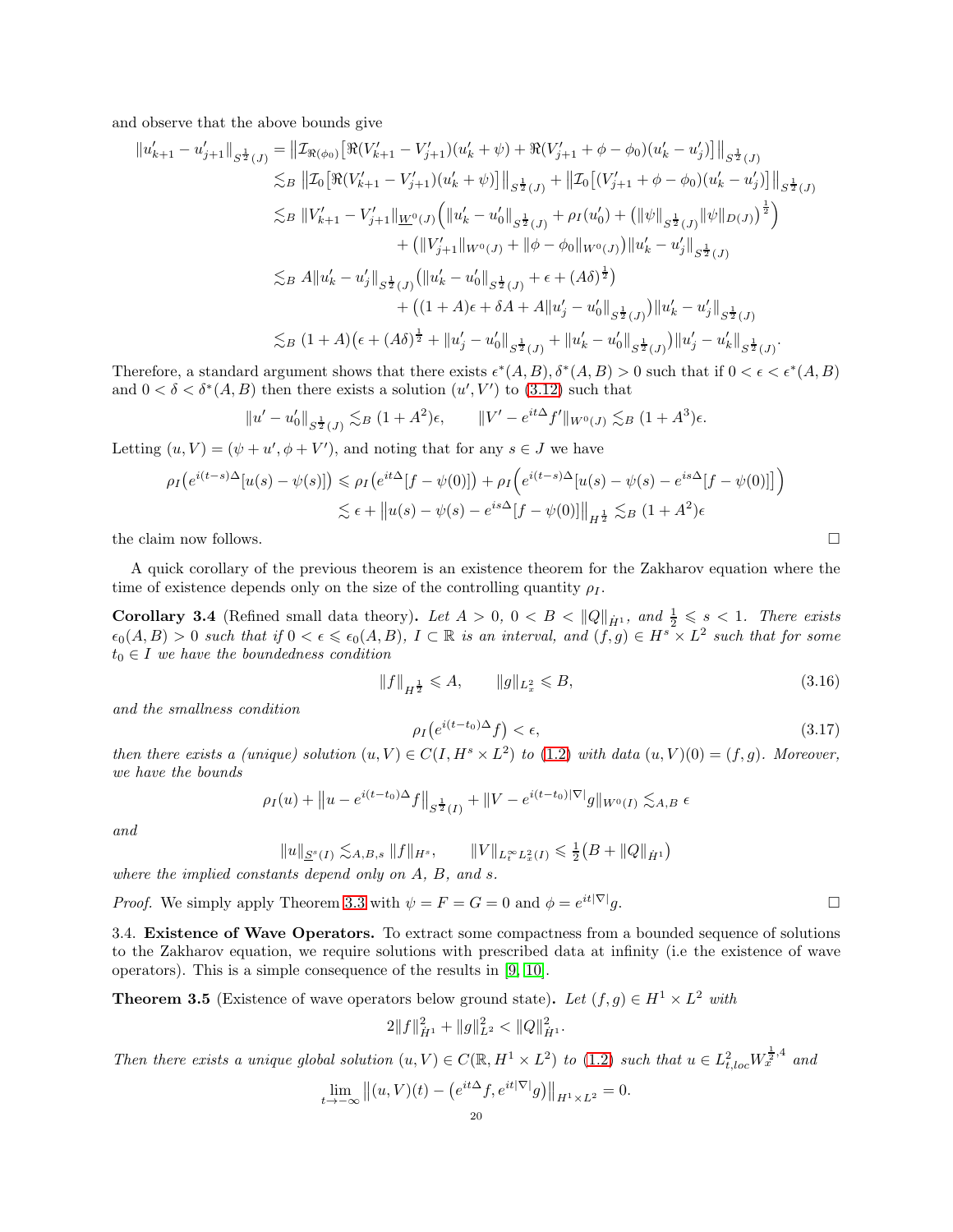*Moreover, the energy*  $\mathcal{E}_Z(u, V)$  *is conserved, and* 

$$
4\mathcal{E}_Z(u,V) = \lim_{t \to -\infty} 4\mathcal{E}_Z(e^{it\Delta}f, e^{it|\nabla|}g) = 2||f||_{\dot{H}^1}^2 + ||g||_{L^2}^2, \qquad ||V||_{L_t^\infty L_x^2}^2 \leq 2||f||_{\dot{H}^1}^2 + ||g||_{L^2}^2.
$$

*Proof.* The estimates in [\[10\]](#page-39-11) (see Theorem [2.4](#page-11-1) and the energy inequality [\(2.5\)](#page-9-1)) together with a standard fixed point argument give a time  $T \in \mathbb{R}$  and a unique solution  $(u, V) \in C((-\infty, T], H^1 \times L^2)$  to [\(1.2\)](#page-0-0) with  $u \in L^2_t W_x^{\frac{1}{2},4}((-\infty,T] \times \mathbb{R}^4)$  and

$$
\lim_{t \to -\infty} \left\| (u, V)(t) - \left( e^{it\Delta} f, e^{it|\nabla|} g \right) \right\|_{H^1 \times L^2} = 0.
$$

Moreover this solution conserves energy, and hence as

$$
\begin{aligned} \left| \mathcal{E}_Z(u,v) - \mathcal{E}_Z(e^{it\Delta}f,e^{it|\nabla|}g) \right| \\ &\lesssim \left( \|u(t)\|_{H^1} + \|V(t)\|_{L^2} + \|f\|_{H^1} + \|g\|_{L^2} \right) \left( \|u(t) - e^{it\Delta}f\|_{H^1} + \|V(t) - e^{it|\nabla|}g\|_{L^2} \right) \end{aligned}
$$

we have

$$
\mathcal{E}_Z(u, V) = \lim_{t \to -\infty} \mathcal{E}_Z(e^{it\Delta} f, e^{it|\nabla|} g) = \frac{1}{2} ||f||_{H^1}^2 + \frac{1}{4} ||g||_{L^2}^2
$$

where the last identity follows from the fact that, due to the dispersive properties of the Schrödinger evolution, we have  $\lim_{t\to-\infty} \|e^{it\Delta}f\|_{L_x^4} = 0$ . Therefore in view of the assumptions on the asymptotic data  $(f, g)$  we have

$$
4\mathcal{E}_Z(u,V) < ||Q||_{\dot{H}^1}^2, \qquad \lim_{t \to -\infty} ||V(t)||_{L^2} = ||g||_{L^2} < ||Q||_{\dot{H}^1}.
$$

Consequently we can find some  $T^* \in (-\infty, T]$  such that

$$
4\mathcal{E}_Z(u(T^*), V(T^*)) < ||Q||_{\dot{H}^1}^2, \qquad ||V(T^*)||_{L^2} < ||Q||_{\dot{H}^1}
$$

and hence taking  $(u, V)(T^*)$  as data, Theorem [1.1](#page-1-1) extends the solution  $(u, V)$  from  $(-\infty, T]$  to R with  $(u, V) \in C(\mathbb{R}, H^1 \times L^2)$ ). The contract of the contract of  $\Box$ 

#### 4. Bilinear Estimates

<span id="page-20-0"></span>This section contains the key bilinear estimates that form the foundation of the proof of our main results. Our main goal is to prove the nonlinear terms on the righthand side of [\(1.2\)](#page-0-0) are perturbative provided that the Y norm is small. As mentioned in the introduction, the fundamental issue is that in the fully resonant case (so both inputs and outputs have Fourier support close to their relevant characteristic surfaces) it seems very hard to improve on the Strichartz bounds

$$
\| \mathcal{I}_0[\Re(V)u] \|_{L_t^2 L_x^4} \lesssim \|\Re(V)u\|_{L_t^2 L_x^{\frac{4}{3}}} \lesssim \|V\|_{L_t^\infty L_x^2} \|u\|_{L_t^2 L_x^4}.
$$
\n(4.1)

In particular, it does not seem possible to extract a factor  $||u||_{L^{\infty}_{t,x}}$ . Instead, following the approach in [\[9\]](#page-39-10), we require a version of the bilinear restriction estimates for the paraboloid. More precisely, we recall that provided  $r > \frac{5}{3}$  and  $\mu \in 2^{\mathbb{Z}}$  we have the (homogeneous) bilinear restriction estimate for the paraboloid

<span id="page-20-1"></span>
$$
\|\dot{P}_{\mu}(\overline{e^{it\Delta}f}e^{it\Delta}g)\|_{L_t^1 L_x^r} \lesssim \mu^{2-\frac{4}{r}} \|f\|_{L^2} \|g\|_{L^2}.
$$
\n(4.2)

Note that the Stricharz estimates only give the case  $r = 2$ . The key advantage of [\(4.2\)](#page-20-1) is that we can take  $r < 2$  and thus gain some additional room over simply applying Hölder's inequality followed by the linear Strichartz estimate. The range  $r > \frac{5}{3}$  is sharp, in the sense that [\(4.2\)](#page-20-1) fails if  $r < \frac{5}{3}$ . The endpoint  $r = \frac{5}{3}$  is open. The estimate [\(4.2\)](#page-20-1) was obtained in [\[8\]](#page-39-15). Bilinear restriction estimates for the paraboloid in  $L_{t,x}^p$  up to the sharp region were obtain by Tao [\[30\]](#page-40-14), the mixed norm case  $L_t^q L_x^r$  with  $q > 1$  was then considered in [\[24\]](#page-40-16).

As it stands, the estimate [\(4.2\)](#page-20-1) is not particularly useful in the nonlinear problem as the restriction to homogeneous solutions is too strong. However recently stronger estimates have been developed that improve on [\(4.2\)](#page-20-1) by allowing general functions belonging to suitable adapted function spaces [\[8\]](#page-39-15). Of particular importance for our purposes are the *inhomogeneous* bilinear restriction estimates proved in [\[9\]](#page-39-10), see Theorem [4.3](#page-21-1) below. In fact, by adapting the arguments from [\[9\]](#page-39-10) we obtain the following crucial bilinear estimate.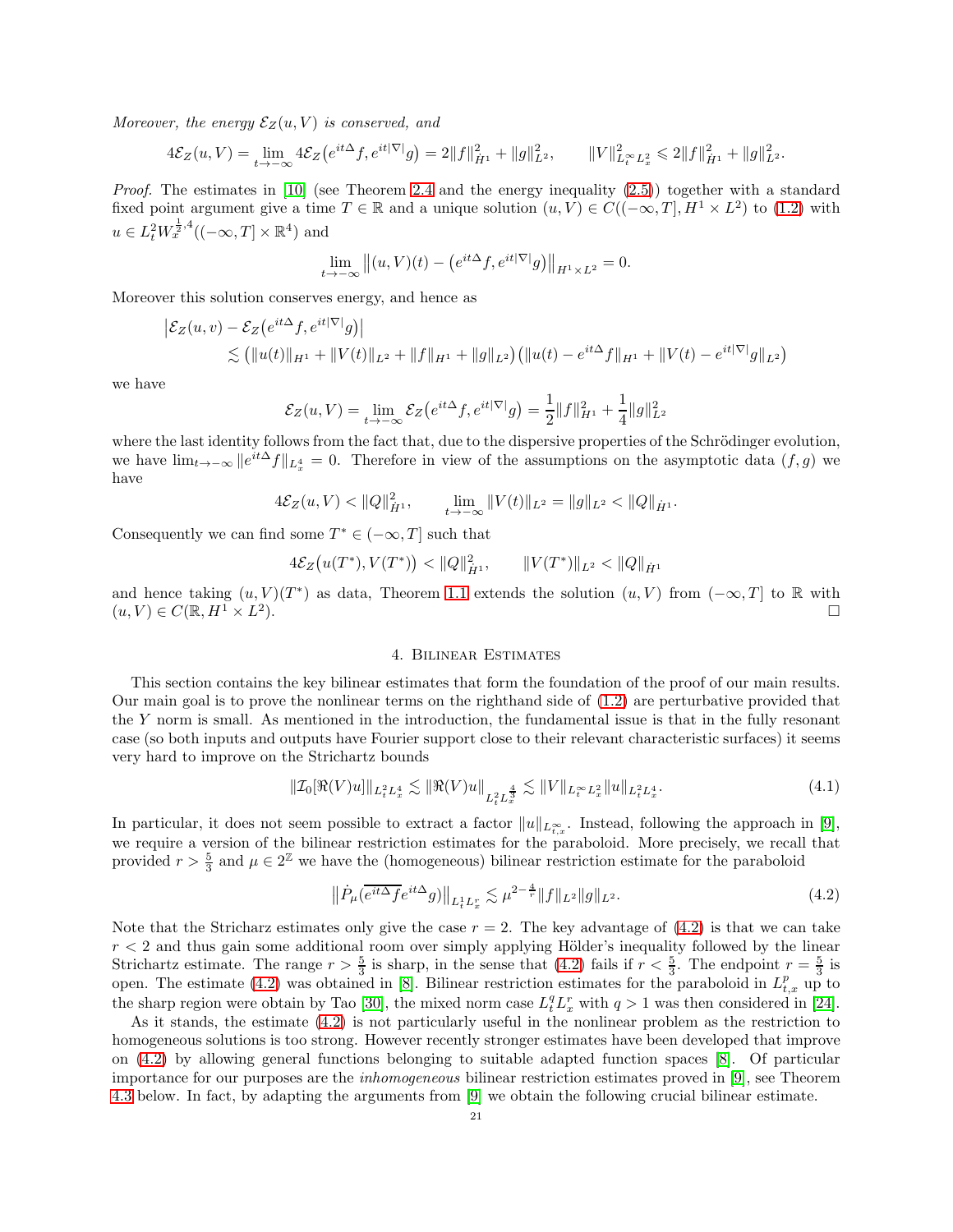<span id="page-21-0"></span>**Theorem 4.1** (Improved Bilinear Estimates). Let  $s > \frac{1}{2}$ . There exists  $C > 0$  and  $0 < \theta < 1$  such that for *any interval*  $0 ∈ I ⊂ ℝ$  *we have* 

$$
\left\| \mathcal{I}_0\big[\Re(V)u\big] \right\|_{S^{\frac{1}{2}}(I)} \leqslant C \Big(\|V\|_{Y(I)}\|u\|_{Y(I)}\Big)^{\theta} \Big(\|V\|_{\underline{W}^0(I)}\|u\|_{\underline{S}^s(I)}\Big)^{1-\theta}
$$

*and*

$$
\left\|\mathcal{J}_0\big[|\nabla|\Re(\overline{w}u)\big]\right\|_{W^0(I)} \leqslant C\Big(\|w\|_{Y(I)}\|u\|_{Y(I)}\Big)^\theta\Big(\|w\|_{\underline{S}^{\frac{1}{2}}(I)}\|u\|_{\underline{S}^s(I)}\Big)^{1-\theta}.
$$

We give the proof of Theorem [4.1](#page-21-0) at the end of this section, after first recalling the inhomogeneous bilinear restriction estimates from [\[9\]](#page-39-10), and proving frequency localised versions of the bilinear estimates in Theorem [4.1.](#page-21-0)

It is worth noting that there is a loss of (Schrödinger) regularity in Theorem [4.1.](#page-21-0) In particular, we require  $u \in \underline{S}^s$  with  $s > \frac{1}{2}$ , but can only place the Duhamel term  $\mathcal{I}_0[\Re(V)u]$  into  $S^{\frac{1}{2}}$ . This reflects the fact that  $\frac{d}{dx} \left\{ \frac{d}{dx} \right\}$  with  $\frac{d}{dx} \leq \frac{d}{dx}$ , but can only place the Dunamer term  $\mathcal{L}_0[x(v) a]$  models. This reflects the fact that above, we are essentially forced to place  $u \in L_t^a L_x^b$  for some  $a > 2$  (or at least some space which has temporal component of the form  $L_t^a$ ). In turn, this means we have to control V in  $L_t^q$  for some  $q < \infty$ . As we see below, this is possible, but there is a derivative loss. It is unclear if this can be avoided. In any case, as our eventual goal is to study solutions with regularity  $H^1 \times L^1$ , allowing some loss in the Schrödinger regularity is not a major obstruction. However, it does force some technical complications, which are mostly alleviated by considering smallness in terms of the controlling quantity  $\rho$  (as in Section [3\)](#page-12-0), as opposed to trying to propagate smallness in  $Y(I)$  via Theorem [4.1](#page-21-0) directly in an iteration argument.

4.1. Bilinear Restriction Estimates. The proof of global existence for the Zakharov equation relied crucially on the following bilinear restriction type estimates for the paraboloid and cone. The first estimate gives a useful bilinear estimate in  $L_{t,x}^2$  in the case where u can be an *inhomogeneous* solution to the Schrödinger equation. Recall that we have defined

$$
||u||_Z = ||u||_{L_t^{\infty}L_x^2} + ||(i\partial_t + \Delta)u||_{L_t^1L_x^2 + L_x^2L_x^4}.
$$

<span id="page-21-2"></span>**Theorem 4.2** (Bilinear  $L_{t,x}^2$  for inhomogeneous wave-Schrödinger interactions [\[9,](#page-39-10) Theorem 4.1]). Let  $0 \leq$  $\alpha < \frac{1}{2}$ . For all  $\lambda \in 2^{\mathbb{N}}$  and  $\mu \in 2^{\mathbb{Z}}$  with  $\mu \lesssim \lambda$ , we have

$$
||u_{\lambda}e^{it|\nabla|}\dot{P}_{\mu}g||_{L_{t,x}^{2}(\mathbb{R}^{1+4})} \lesssim \left(\frac{\mu}{\lambda}\right)^{\alpha} \mu ||u_{\lambda}||_{Z} ||\dot{P}_{\mu}g||_{L_{x}^{2}}.
$$
\n(4.3)

The second bilinear estimate we require is an inhomogeneous version of a bilinear restriction estimate for the paraboloid.

<span id="page-21-1"></span>**Theorem 4.3** (Bilinear restriction for inhomogeneous Schrödinger [\[9,](#page-39-10) Theorem 4.2]). Let  $r > \frac{5}{3}$ . For any  $\mu \in 2^{\mathbb{Z}}$  we have

$$
\|\dot{P}_{\mu}(\overline{w}u)\|_{L_t^1 L_x^r(\mathbb{R}^{1+4})} \lesssim \mu^{2-\frac{4}{r}} \|w\|_{Z} \|u\|_{Z}.
$$
\n(4.4)

For technical reasons, and to slightly simplify the arguments below, we require the following extension of the above bilinear restriction estimates.

<span id="page-21-3"></span>**Corollary 4.4** (Bilinear restriction in iteration norms). Let  $r > \frac{5}{3}$ . If  $\tilde{\mu} \in 2^{\mathbb{Z}}$  and  $\mu, \lambda \in 2^{\mathbb{N}}$  with  $\mu \lesssim \lambda$  then

$$
||u_{\lambda} \dot{P}_{\tilde{\mu}} v_{\mu}||_{L^2_{t,x}} \lesssim \left(\frac{\tilde{\mu}}{\lambda}\right)^{\frac{1}{4}} \tilde{\mu}||u_{\lambda}||_{\underline{S}^0_{\lambda}} ||v_{\mu}||_{\underline{W}^0_{\mu}}.
$$

*Moreover, for any*  $\tilde{\mu} \in 2^{\mathbb{Z}}$  and  $\lambda_1, \lambda_2 \in 2^{\mathbb{N}}$  we have

$$
\|\dot{P}_{\tilde{\mu}}(\overline{w}u)\|_{L^1_tL^r_x} \lesssim \tilde{\mu}^{2-\frac{4}{r}}\min\left\{\|w\|_Z, \|w\|_{\underline{S}^0_{\lambda_1}}\right\}\|u\|_{\underline{S}^0_{\lambda_2}}.
$$

*Proof.* The proof follows from Theorem [4.2](#page-21-2) and Theorem [4.3](#page-21-1) by adapting the standard  $X^{s,b}$  transference argument. We start by replacing the norm  $||u||_Z$  with  $||u||_{\underline{S}^0_\lambda}$ . To this end, we write

$$
(C_d u)(t, x) = \int_{\mathbb{R}} e^{it\tau} (e^{it\Delta} f_d^{(\tau)}) (x) d\tau
$$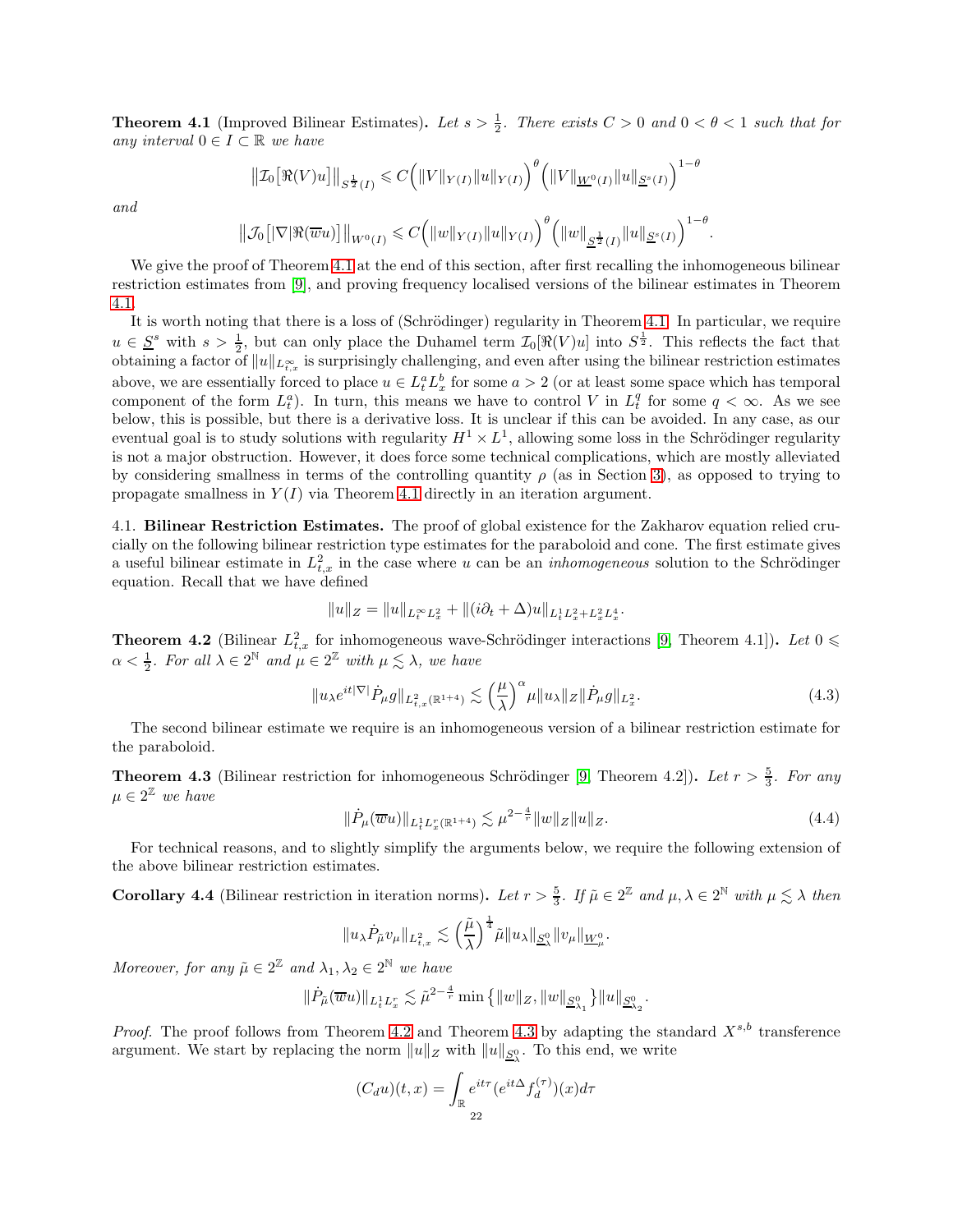with  $\hat{f}_d^{(\tau)}(\xi) = \mathcal{F}_{t,x}[C_d u](\tau + |\xi|^2, \xi)$  and note that

$$
\int_{\mathbb{R}} \|f_d^{(\tau)}\|_{L_x^2} d\tau \approx \int_{|\tau| \approx d} \|f_d^{(\tau)}\|_{L_x^2} d\tau \lesssim d^{\frac{1}{2}} \|C_d u\|_{L_{t,x}^2} \approx d^{-\frac{1}{2}} \|(i\partial_t + \Delta)u\|_{L_{t,x}^2}
$$

In particular, by definition of the norm  $\|\cdot\|_{\underline{S}_{\lambda}^{0}}$ , we have the bound

$$
||C_{\ll \lambda^2} u||_Z + \sum_{d \gtrsim \lambda^2} d^{-\frac{1}{2}} \int_{\mathbb{R}} ||f_d^{(\tau)}||_{L_x^2} d\tau \lesssim ||u||_{\underline{S}_{\lambda}^0}
$$

and hence, applying Theorem [4.2,](#page-21-2) we see that

$$
\|u_{\lambda}e^{it|\nabla|}\dot{P}_{\tilde{\mu}}g\|_{L_{t,x}^{2}} \lesssim \|C_{\ll \lambda^{2}}u_{\lambda}e^{it|\nabla|}\dot{P}_{\tilde{\mu}}g\|_{L_{t,x}^{2}} + \sum_{d \gtrsim \lambda^{2}} \|C_{d}u_{\lambda}e^{it|\nabla|}\dot{P}_{\tilde{\mu}}g\|_{L_{t,x}^{2}}
$$
  

$$
\lesssim \left(\frac{\tilde{\mu}}{\lambda}\right)^{\frac{1}{4}}\tilde{\mu}\|C_{\ll \lambda^{2}}u_{\lambda}\|_{Z}\|\dot{P}_{\tilde{\mu}}g\|_{L_{x}^{2}} + \sum_{d \gtrsim \lambda^{2}}\int_{\mathbb{R}}\|e^{it\Delta}f_{\lambda,d}^{(\tau)}e^{it|\nabla|}\dot{P}_{\tilde{\mu}}g\|_{L_{t,x}^{2}}d\tau
$$
  

$$
\lesssim \left(\frac{\tilde{\mu}}{\lambda}\right)^{\frac{1}{4}}\tilde{\mu}\left(\|C_{\ll \lambda^{2}}u_{\lambda}\|_{Z} + \sum_{d \gtrsim \lambda^{2}}\int_{\mathbb{R}}\|f_{\lambda,d}^{(\tau)}\|_{L_{x}^{2}}d\tau\right)\|\dot{P}_{\tilde{\mu}}g\|_{L_{x}^{2}}
$$
  

$$
\lesssim \left(\frac{\tilde{\mu}}{\lambda}\right)^{\frac{1}{4}}\tilde{\mu}\|u_{\lambda}\|_{\underline{S}_{\lambda}^{0}}\|\dot{P}_{\tilde{\mu}}g\|_{L_{x}^{2}}.
$$
 (4.5)

Similarly, applying Theorem [4.3,](#page-21-1) we have

$$
\begin{aligned}\n\|\dot{P}_{\tilde{\mu}}(\overline{w}u)\|_{L^1_t L^r_x} &\lesssim \|\dot{P}_{\tilde{\mu}}(\overline{w}C_{\ll \lambda_2^2}u\|_{L^1_t L^r_x} + \sum_{d \gtrsim \lambda_2^2} \|\dot{P}_{\tilde{\mu}}(\overline{w}C_d u)\|_{L^1_t L^r_x} \\
&\lesssim \tilde{\mu}^{2-\frac{4}{r}}\|w\|_{Z}\|C_{\ll \lambda_2^2}u\|_{Z} + \sum_{d \gtrsim \lambda_2^2} \int_{\mathbb{R}} \|\dot{P}_{\tilde{\mu}}(\overline{w}e^{it\Delta}f_d^{(\tau)})\|_{L^1_t L^r_x} d\tau \\
&\lesssim \tilde{\mu}^{2-\frac{4}{r}}\|w\|_{Z}\Big(\|C_{\ll \lambda_2^2}u\|_{Z} + \sum_{d \gtrsim \lambda_2^2} \int_{\mathbb{R}} \|f_d^{(\tau)}\|_{L^2_x} d\tau\Big) \\
&\lesssim \tilde{\mu}^{2-\frac{4}{r}}\|w\|_{Z}\|u\|_{\underline{S}^0_{\lambda_2}}.\n\end{aligned}
$$

Repeating this argument for w shows that we can replace  $||w||_Z$  with  $||w||_{\mathcal{S}_{\lambda_1}^0}$ . Thus it only remains to replace the free wave  $e^{it|\nabla|}g$  in [\(4.5\)](#page-22-0) with a general function  $v \in \underline{W}_{\mu}^0$ , but this follows from a similar argument. Namely we write

<span id="page-22-0"></span>
$$
v_{\mu} = P_{\ll \mu^2}^{(t)} v_{\mu} + \sum_{d \gtrsim \mu^2} P_d^{(t)} v_{\mu}
$$

and apply the Duhamel formula together with [\(4.5\)](#page-22-0) for the first term. On the other hand, for the second term we argue via the standard  $X^{s,b}$  transference argument, and observe that we can write

$$
P_d^{(t)}v_\mu = \int_{|\tau| \approx d} e^{it\tau} e^{it|\nabla|} g_{\mu,d}^{(\tau)} d\tau
$$

with  $\widehat{g}_{\mu,d}^{(\tau)}(\xi) = \mathcal{F}_{t,x}[P_d^{(t)}]$  $\partial_d^{(t)} v_\mu$   $(\tau + |\xi|, \xi)$ . Hence the required bound follows by arguing as in the proof of  $(4.5)$ .

4.2. Schrödinger Nonlinearity. The next step is to combine the above bilinear restriction type estimates to give a gain when bounding the Schrödinger nonlinearity. The key observation is that we have additional regularity to exploit, namely in the applications to follow, the Schrödinger evolution lies in the energy space  $H<sup>1</sup>$ . In particular, if we only wish to obtain an improved bound at lower regularities, we have some room to exploit. On way to do this is via the following.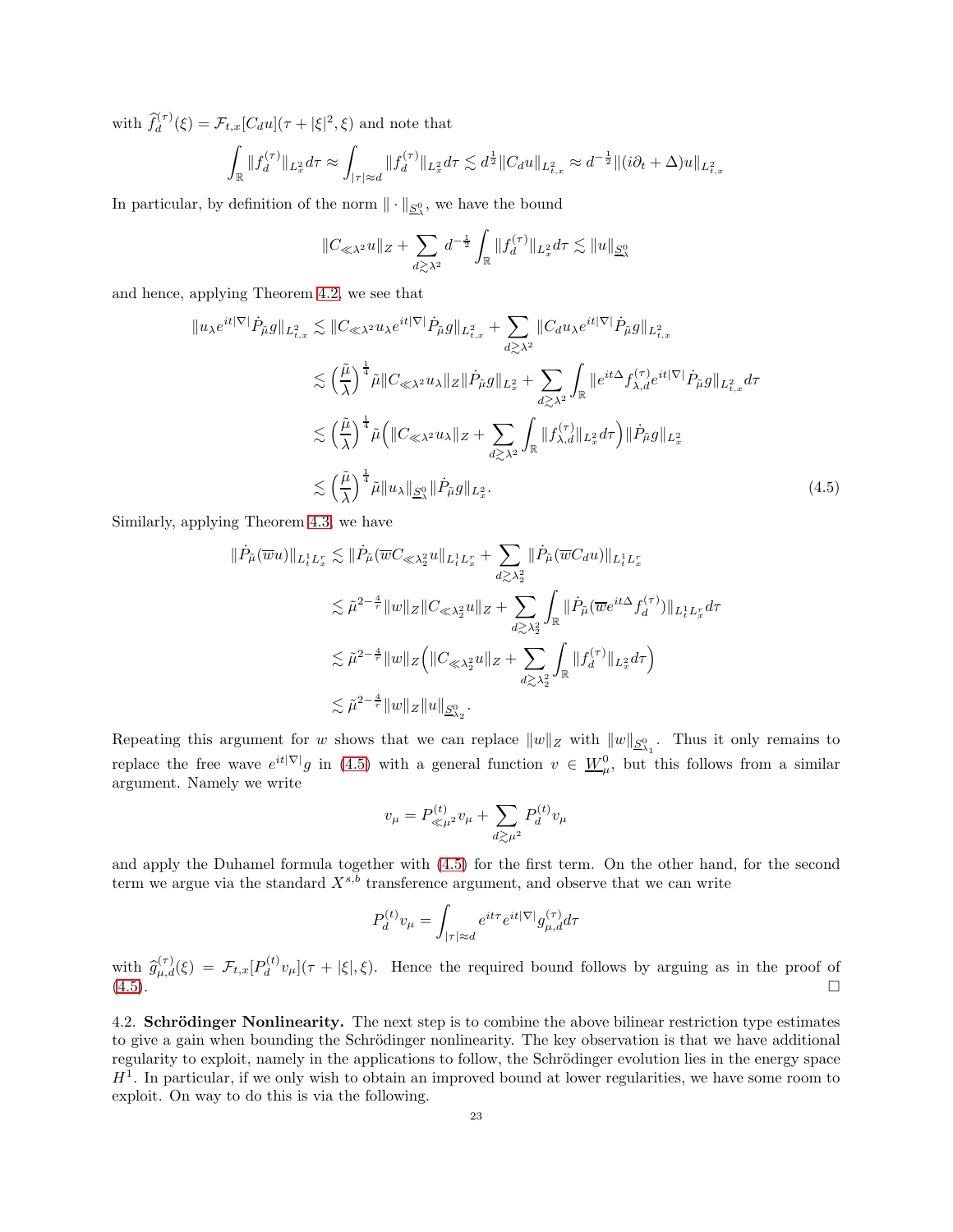<span id="page-23-2"></span>**Theorem 4.5** (Frequency localised bound for Schrödinger nonlinearity). Let  $0 < s \le s' < 1$  and  $\ell \ge 0$ . *There exists*  $0 < \theta < 1$  *such that for any interval*  $I \subset \mathbb{R}$  *and any*  $\mu, \lambda_0, \lambda_1 \in 2^{\mathbb{N}}$  *we have* 

$$
\left\| \mathcal{I}_0\big[\mathbb{1}_I P_{\lambda_0}(v_\mu u_{\lambda_1})\big] \right\|_{S^s_{\lambda_0}} \lesssim \left(\frac{\lambda_{min}}{\lambda_{max}}\right)^\theta \left( \|v_\mu\|_{Y(I)} \|u_{\lambda_1}\|_{Y(I)} \right)^{\theta \sigma} \left( \|v_\mu\|_{\underline{W}^\ell_\mu} \|u_{\lambda_1}\|_{\underline{S}^{s'}_{\lambda_1}} \right)^{1-\theta \sigma}
$$

*where*  $9\sigma = \ell + s' - s$ ,  $\lambda_{min} = \min{\mu, \lambda_0, \lambda_1}$ , and  $\lambda_{max} = \max{\mu, \lambda_0, \lambda_1}$ .

*Proof.* Fix  $0 < s < 1$ . It suffices to consider the case where  $9\sigma = \ell + s' - s$  is sufficiently small, and  $0 \le \ell < \frac{1}{4}$ . We begin by observing that if  $\frac{1}{q} = \frac{\sigma}{2(1-\sigma)}$  and  $\frac{1}{r} = \frac{1}{2} - \frac{2}{3q}$ , then provided  $\sigma \geq 0$  is sufficiently small, the pair  $(q, r)$  is wave Strichartz admissible. Hence the Strichartz estimates [\(2.1\)](#page-8-1) and [\(2.2\)](#page-8-0) together with an application of Bernstein's inequality gives for any  $\mu, \lambda_0, \lambda_1 \in 2^{\mathbb{N}},$  and any  $\tilde{\mu} \in 2^{\mathbb{Z}}$ 

$$
\label{eq:estim} \begin{split} & \| P_{\lambda_0} ( \dot{P}_{\tilde{\mu}} v_{\mu} u_{\lambda_1} ) \|_{L_{t,x}^2(I)} \\ & \lesssim (\min\{ \lambda_0, \lambda_1, \tilde{\mu} \})^{1-\frac{13\sigma}{3}} \Big( \| v_{\mu} \|_{L_{t,x}^{\infty}(I)} \| u_{\lambda_1} \|_{L_{t,x}^{\infty}(I)} \Big)^{\sigma} \Big( \| v_{\mu} \|_{L_{t}^{q} L_{x}^{r}} \| u_{\lambda_1} \|_{L_{t}^{2} L_{x}^{4}} \Big)^{1-\sigma} \\ & \lesssim (\min\{ \lambda_0, \lambda_1, \tilde{\mu} \})^{1-\frac{13\sigma}{3}} \mu^{\frac{29\sigma}{6} - \ell(1-\sigma)} \lambda_1^{4\sigma - s'(1-\sigma)} \Big( \| v_{\mu} \|_{Y(I)} \| u_{\lambda_1} \|_{Y(I)} \Big)^{\sigma} \Big( \| v_{\mu} \|_{\underline{W}_{\mu}^{\ell}} \| u_{\lambda_1} \|_{S_{\lambda_1}^{s'}} \Big)^{1-\sigma} . \end{split}
$$

Note that this bound is only nontrivial when  $\langle \tilde{\mu} \rangle \approx \mu$ , and two largest frequencies are comparable. Thus the additional homogeneous  $\dot{P}_{\mu}$  multiplier is only interesting when  $\mu = 1$ , as then  $\dot{P}_{\mu}$  forces an additional localisation to the frequency region  $|\xi| \approx \tilde{\mu} \lesssim 1$  (compared to the inhomogeneous localisation  $|\xi| \leq 2$  provided by  $v_{\mu}$  when  $\mu = 1$ ). In particular, a short computation shows that provided  $\sigma \geq 0$  is sufficiently small, if  $\mu, \lambda \in 2^{\mathbb{N}}$  with  $\mu \lesssim \lambda$ , and  $\tilde{\mu} \in 2^{\mathbb{Z}}$ , then

<span id="page-23-0"></span>
$$
\lambda^{s-1} \|\dot{P}_{\tilde{\mu}}v_{\mu}u_{\lambda}\|_{L^2_{t,x}(I)} \lesssim \left(\frac{\tilde{\mu}}{\lambda}\right)^{\frac{3}{4}} \left(\|v_{\mu}\|_{Y(I)}\|u_{\lambda_1}\|_{Y(I)}\right)^{\sigma} \left(\|v_{\mu}\|_{\underline{W}^{\ell}_{\mu}}\|u_{\lambda}\|_{S^{s'}_{\lambda}}\right)^{1-\sigma} \tag{4.6}
$$

while if  $\mu \approx \max\{\lambda_0, \lambda_1\} \gg \min\{\lambda_0, \lambda_1\}$  (and  $\lambda_0, \lambda_1 \in 2^{\mathbb{N}}$ ) we instead have

$$
\lambda_0^{s-1} \| P_{\lambda_0}(v_\mu u_{\lambda_1}) \|_{L^2_{t,x}(I)} \lesssim \left( \frac{\min\{\lambda_0, \lambda_1\}}{\mu} \right)^{\min\{\frac{s}{2}, \frac{1-s}{2}\}} \left( \|v_\mu\|_{Y(I)} \|u_{\lambda_1}\|_{Y(I)} \right)^{\sigma} \left( \|v_\mu\|_{\underline{W}^{\ell}_\mu} \|u_{\lambda_1}\|_{S^{\sigma'}_{\lambda_1}} \right)^{1-\sigma} . \tag{4.7}
$$

This clearly suffices to bound the  $L^2_{t,x}$  component of the  $S^s_{\lambda_0}$  norm after potentially decomposing into small frequencies via  $v_{\mu} = \sum_{\tilde{\mu} \in 2^{\mathbb{Z}}, \langle \tilde{\mu} \rangle \approx \mu} \dot{P}_{\tilde{\mu}} v_{\mu}$ .

To bound the Stricharz component of the  $S^s_\lambda$  norm, we consider separately the cases  $\mu \lesssim \lambda_0 \approx \lambda_1$  and  $\mu \gg \min{\{\lambda_0, \lambda_1\}}$ , and adapt the argument used to prove [\[9,](#page-39-10) Theorem 5.1] together with Corollary [4.4.](#page-21-3) More precisely, in view of the duality (see [\[9,](#page-39-10) Lemma 2.2]), to deal with the case  $\mu \lesssim \lambda_0 \approx \lambda_1$  it suffices to prove that if  $1 \lesssim \mu \lesssim \lambda$  then we have  $\theta > 0$  such that

<span id="page-23-1"></span>
$$
\Big| \int_{I \times \mathbb{R}^4} v_{\mu} \overline{w} u_{\lambda} \, dx \, dt \Big| \lesssim \lambda^{-s} \Big( \frac{\mu}{\lambda} \Big)^{\theta} \|w\|_Z \Big( \|v_{\mu}\|_{Y(I)} \|u_{\lambda_1}\|_{Y(I)} \Big)^{\theta \sigma} \Big( \|v_{\mu}\|_{\underline{W}^{\ell}_{\mu}} \|u_{\lambda}\|_{S^s_{\lambda}} \Big)^{1-\theta \sigma} . \tag{4.8}
$$

Let  $K_{\tilde{\mu}} \in L^1$  denote the convolution kernel of the Fourier multiplier  $\dot{P}_{\approx \tilde{\mu}}$ , and take  $\frac{1}{r} = \frac{1}{2} + \frac{\theta}{4(1-\theta)}$  where  $0 < \theta < 1$ . Then provided  $\theta > 0$  is sufficiently small, for any  $w \in Z$  we have via Hölder's inequality and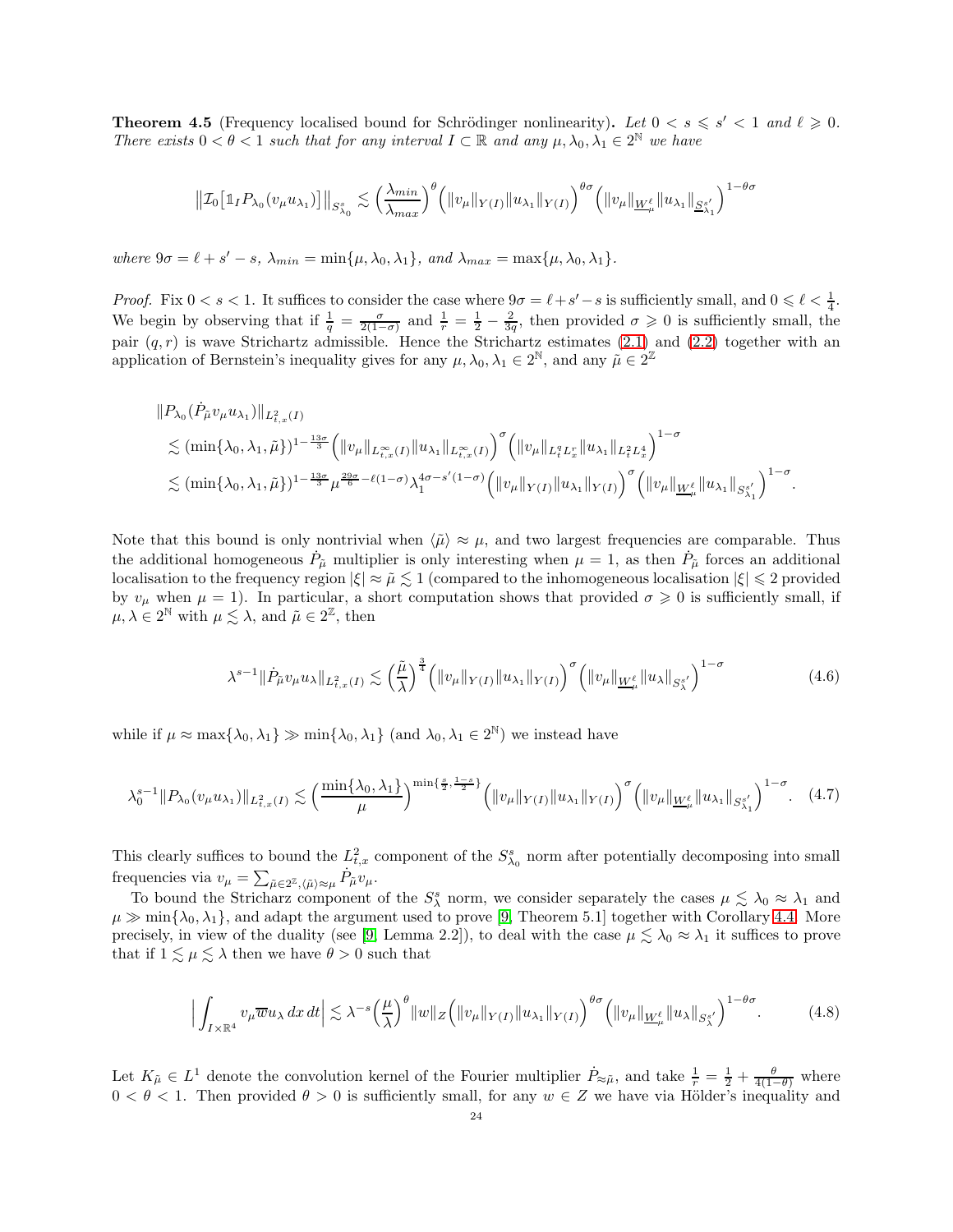Corollary [4.4](#page-21-3)

$$
\begin{split} \Big|\int_{I\times\mathbb{R}^4} v_\mu \overline{w} u_\lambda\,dx\,dt \Big| &\lesssim \sum_{\substack{\tilde{\mu}\in 2^{\mathbb{Z}}\\ \langle \tilde{\mu}\rangle\simeq \mu}} \Big|\int_{I\times\mathbb{R}^4} \dot{P}_{\tilde{\mu}} v_\mu \dot{P}_{\approx \tilde{\mu}}(\overline{w} u_\lambda) \|^{\theta}_{L^1_t L^{\frac{4}{3}}_x(I)} \|\dot{P}_{\tilde{\mu}} v_\mu \dot{P}_{\approx \tilde{\mu}}(\overline{w} u_\lambda)\|^{1-\theta}_{L^1_t L^{\frac{2r}{3+r}}_x} \\ &\lesssim \sum_{\substack{\tilde{\mu}\in 2^{\mathbb{Z}}\\ \langle \tilde{\mu}\rangle\simeq \mu}} \Big(\int_{\mathbb{R}^4} |K_{\tilde{\mu}}(y)| \|(\dot{P}_{\tilde{\mu}} v_\mu)(t,x)\overline{w}(t,x-y) u_\lambda(t,x-y)\|_{L^1_t L^{\frac{4}{3}}_x(I)} dy\Big)^{\theta} \\ &\times \Big(\|v_\mu\|_{L^\infty_t L^2_x} \|\dot{P}_{\mu}(\overline{w} u_\lambda)\|_{L^1_t L^r_x}\Big)^{1-\theta} \\ &\lesssim \lambda^{-s} \|w\|_Z \sum_{\substack{\tilde{\mu}\in 2^{\mathbb{Z}}\\ \langle \tilde{\mu}\rangle\simeq \mu}} \Big(\tilde{\mu}^{-1}\lambda^{s}\sup_{y\in \mathbb{R}^4} \|(\dot{P}_{\tilde{\mu}} v_\mu)(t,x) u_\lambda(t,x-y)\|_{L^2_{t,x}(I)}\Big)^{\theta} \Big(\|v_\mu\|_{L^\infty_t L^2_x} \|u_\lambda\|_{\underline{S}^s_\lambda}\Big)^{1-\theta}. \end{split}
$$

To bound the  $L^2_{t,x}$  norm in the above inequality, we combine Corollary [4.4](#page-21-3) and [\(4.6\)](#page-23-0) which gives

$$
\tilde{\mu}^{-1}\lambda^{s}\|\dot{P}_{\tilde{\mu}}v_{\mu}u_{\lambda}\|_{L^{2}_{t,x}(I)} \lesssim \Big[\Big(\frac{\tilde{\mu}}{\lambda}\Big)^{-\frac{1}{4}} \Big(\|v_{\mu}\|_{Y(I)}\|u_{\lambda_{1}}\|_{Y(I)}\Big)^{\sigma}\Big(\|v_{\mu}\|_{\underline{W}^{\ell}_{\mu}}\|u_{\lambda}\|_{S^{s'}_{\lambda}}\Big)^{1-\sigma}\Big]^{\frac{1}{4}}\Big[\Big(\frac{\tilde{\mu}}{\lambda}\Big)^{\frac{1}{4}}\|v_{\mu}\|_{\underline{W}^{\ell}_{\mu}}\|u_{\lambda}\|_{\underline{S}^{s'}_{\lambda}}\Big]^{\frac{3}{4}} \\ \approx \Big(\frac{\tilde{\mu}}{\lambda}\Big)^{\frac{1}{4}} \Big(\|v_{\mu}\|_{Y(I)}\|u_{\lambda_{1}}\|_{Y(I)}\Big)^{\frac{\sigma}{4}} \Big(\|v_{\mu}\|_{\underline{W}^{\ell}_{\mu}}\|u_{\lambda}\|_{\underline{S}^{s'}_{\lambda}}\Big)^{1-\frac{\sigma}{4}}.
$$

Therefore the bound [\(4.8\)](#page-23-1) follows from the translation invariance of the norm  $\|\cdot\|_{\mathcal{S}_\lambda^s}$ , and summing up over low frequencies  $\tilde{\mu} \lesssim \mu$ .

It only remains to consider the case  $\mu \approx \max\{\lambda_0, \lambda_1\} \gg \min\{\lambda_0, \lambda_1\}$ . Let  $\frac{1}{q} = \frac{\sigma}{2(1-\sigma)}$ ,  $\frac{1}{r} = \frac{1}{2} - \frac{2}{3q}$ , and  $\frac{1}{a} = \frac{1}{2} + \frac{7\sigma}{12(1-\sigma)}$ . Then provided  $\sigma \geq 0$  is sufficiently small, the pair  $(q, r)$  is wave Strichartz admissible and hence an application of [\(2.2\)](#page-8-0) together with Corollary [4.4](#page-21-3) (noting that  $\overline{w}_{\lambda_0}u_{\lambda_1} = P_{\approx \mu}(\overline{w}_{\lambda_0}u_{\lambda_1})$ ) and the endpoint Strichartz estimate for the Schrödinger equation gives

$$
\Big| \int_{I \times \mathbb{R}^4} v_{\mu} \overline{w}_{\lambda_0} u_{\lambda_1} dx dt \Big| \lesssim \Big( \|v_{\mu}\|_{L^{\infty}_{t,x}(I)} \|w_{\lambda_0}\|_{L^{2}_{t}L^{4}_{x}} \|u_{\lambda_1}\|_{L^{\infty}_{t,x}(I)} \Big)^{\sigma} \Big( \|v_{\mu}\|_{L^q_t L^r_x} \|\overline{w}_{\lambda_0} u_{\lambda_1}\|_{L^1_t L^a_x} \Big)^{1-\sigma} \lesssim \|w\|_{Z} \Big( \|v_{\mu}\|_{L^{\infty}_{t,x}(I)} \|u_{\lambda_1}\|_{L^{\infty}_{t,x}(I)} \Big)^{\sigma} \Big( \mu^{\frac{5}{3q}-\ell} \lambda_1^{2-\frac{4}{d}-s'} \|v_{\mu}\|_{\underline{W}^{\ell}_{\lambda}} \|u_{\lambda_1}\|_{\underline{S}^{s'}_{\lambda}} \Big)^{1-\sigma} \lesssim \mu^{6\sigma-\ell} \lambda_1^{3\sigma-s'} \|w\|_{Z} \Big( \|v_{\mu}\|_{Y(I)} \|u_{\lambda_1}\|_{Y(I)} \Big)^{\sigma} \Big( \|v_{\mu}\|_{\underline{W}^{\ell}_{\lambda}} \|u_{\lambda_1}\|_{\underline{S}^{s'}_{\lambda}} \Big)^{1-\sigma}
$$

where the last line again used the assumption  $0 \leq \ell \leq \frac{1}{4}$  and  $0 \leq s' \leq 1$  to slightly simplify the frequency exponents. Therefore another application of duality (see [\[9,](#page-39-10) Lemma 2.2]) gives for any  $\mu \approx \max\{\lambda_0, \lambda_1\} \gg$  $\min\{\lambda_0, \lambda_1\}$  the bound

$$
\lambda_0^s \| \mathcal{I}_0[\mathbb{1}_I P_{\lambda_0}(v_\mu u_{\lambda_1})] \|_{L^\infty_t L^2_x \cap L^2_t L^4_x} \lesssim \mu^{9\sigma - \ell + s} \lambda_1^{-s'} \Big( \|v_\mu\|_{Y(I)} \|u_{\lambda_1}\|_{Y(I)} \Big)^\sigma \Big( \|v_\mu\|_{\underline{W}^\ell_\lambda} \|u_{\lambda_1}\|_{\underline{S}^{s'}_\lambda} \Big)^{1-\sigma}.
$$

Since  $9\sigma = \ell + s' - s$  and  $s > 0$ , this suffices when  $\mu \approx \lambda_1 \gg \lambda_0$ . On the other hand, when  $\mu \approx \lambda_0 \gg \lambda_1$ , we instead interpolate with the high-low frequency gain

$$
\lambda_0^s \| \mathcal{I}_0[\mathbb{1}_I P_{\lambda_0}(v_\mu u_{\lambda_1})] \|_{L^\infty_t L^2_x \cap L^2_t L^4_x} \lesssim \left(\frac{\lambda_1}{\mu}\right)^{1-s} \|v_\mu\|_{\underline{W}^0_\lambda} \|u_{\lambda_1}\|_{\underline{S}^s_\lambda}
$$

which is a consequence of (the proof of) [\[9,](#page-39-10) Theorem 3.1] (see  $(3.5)$  and equation below  $(3.3)$  in [\[9\]](#page-39-10)) together with the energy inequality [\(2.5\)](#page-9-1). Note that the temporal cutoff  $\mathbb{1}_I$  can be removed by applying [\(2.7\)](#page-10-0) and Lemma [2.1.](#page-10-1)  $\Box$ 

Note that in the previous theorem, we have two options. We can either take  $\ell = 0$  and  $s' > s$  (so spend additional Schrödinger regularity), or  $\ell > 0$  and  $s' = s$  (so spend additional wave regularity).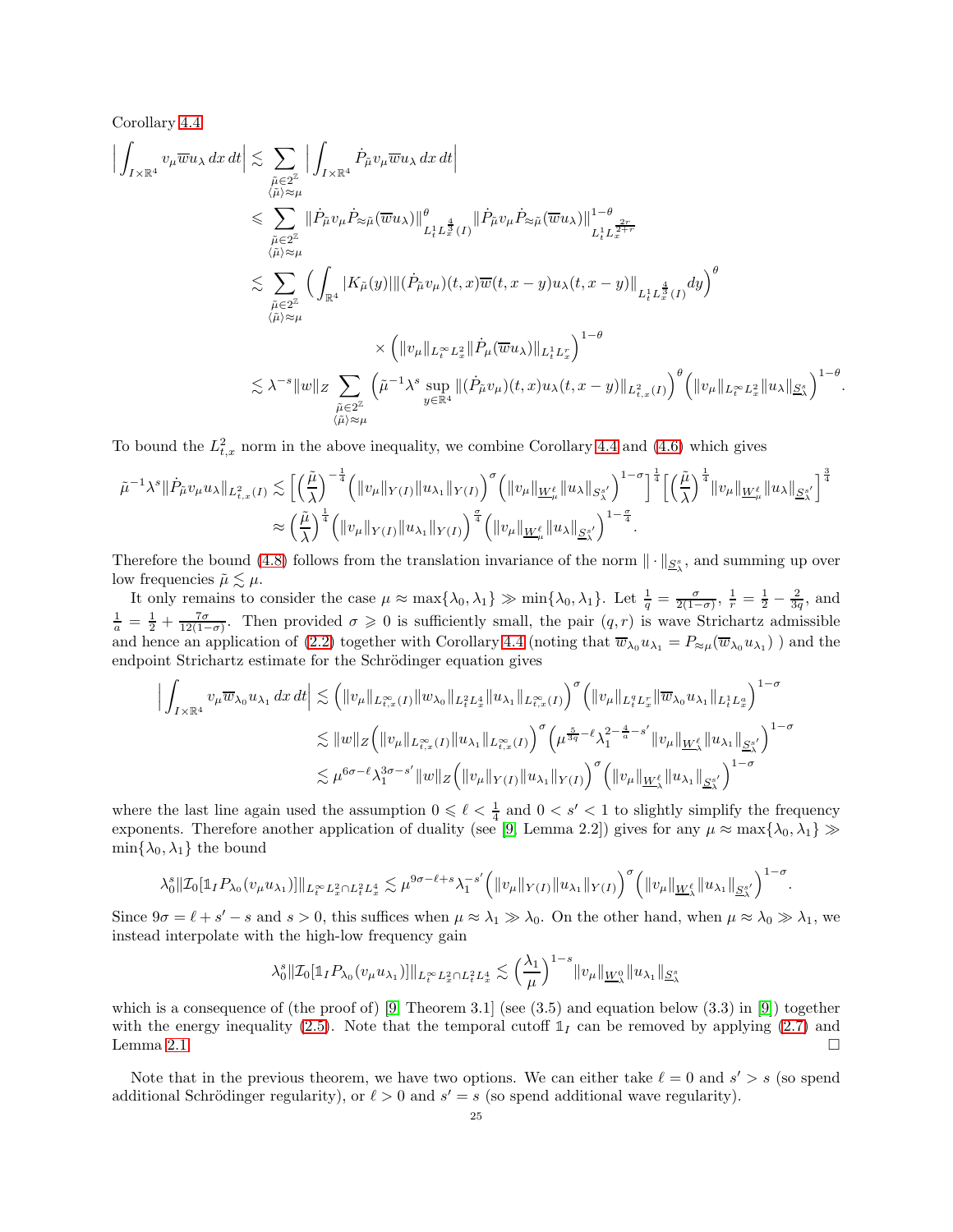4.3. Wave Nonlinearity. We have a similar frequency localised improved bilinear estimate for the wave nonlinearity.

**Theorem 4.6** (Frequency localised control of wave nonlinearity). Let  $s > \frac{1}{2}$ . There exists  $\theta > 0$  such that *for any interval*  $I \subset \mathbb{R}$  *and any*  $\mu, \lambda_1, \lambda_2 \in 2^{\mathbb{N}}$  *we have* 

$$
\|\mathcal{J}_0\big[\mathbb{1}_I|\nabla|\Re\big(P_\mu(\overline{w}_{\lambda_1}u_{\lambda_2})\big)\big]\|_{W_\mu^0}\lesssim \Big(\frac{\lambda_{min}}{\lambda_{max}}\Big)^{\theta}\Big(\|w_{\lambda_1}\|_{Y(I)}\|u_{\lambda_2}\|_{Y(I)}\Big)^{\theta}\Big(\|w_{\lambda_1}\|_{\underline{S}_{\lambda_1}^{\frac{1}{2}}}\|u_{\lambda_2}\|_{\underline{S}_{\lambda_2}^s}\Big)^{1-\theta}
$$

*where*  $\lambda_{min} = \min{\{\mu, \lambda_1, \lambda_2\}}$  *and*  $\lambda_{max} = \max{\{\mu, \lambda_1, \lambda_2\}}$ .

*Proof.* It suffices to consider the case  $\frac{1}{2} < s \leq 1$ . Let  $\theta > 0$  (sufficiently small), and take  $\frac{1}{q} = \frac{1}{4(1-\theta)}$  and  $\frac{1}{r} = \frac{1}{2} - \frac{1}{2q}$ . An application of [\(2.1\)](#page-8-1) together with Bernstein's inequality gives

$$
\mu^{-1} \|\nabla |\Re(P_{\mu}(\overline{w}_{\lambda_{1}} u_{\lambda_{2}}))\|_{L_{t,x}^{2}(I)} \lesssim \left( \|w_{\lambda_{1}}\|_{L_{t,x}^{\infty}(I)} \|u_{\lambda_{2}}\|_{L_{t,x}^{\infty}(I)} \right)^{\theta} \|P_{\mu}(\overline{w}_{\lambda_{1}} u_{\lambda_{2}})\|_{L_{t,x}^{\frac{q}{2}}}^{1-\theta} \n\lesssim \left( \|w_{\lambda_{1}}\|_{L_{t,x}^{\infty}(I)} \|u_{\lambda_{2}}\|_{L_{t,x}^{\infty}(I)} \right)^{\theta} \left( \lambda_{\min}^{4(\frac{2}{r}-\frac{2}{q})} \|P_{\mu}(\overline{w}_{\lambda_{1}} u_{\lambda_{2}})\|_{L_{t,x}^{\frac{q}{2}} L_{x}^{\frac{r}{2}}} \right)^{1-\theta} \n\lesssim \lambda_{\min}^{1-4\theta} \lambda_{\max}^{8\theta-(1-\theta)(\frac{1}{2}+s)} \left( \|w_{\lambda_{1}}\|_{Y(I)} \|u_{\lambda_{2}}\|_{Y(I)} \right)^{\theta} \left( \|w_{\lambda_{1}}\|_{\frac{2}{3}\lambda_{1}} \|u_{\lambda_{2}}\|_{\mathcal{S}_{\lambda_{2}}} \right)^{1-\theta}.
$$

After observing that  $\lambda_{min}^{1-4\theta} \lambda_{max}^{8\theta-(1-\theta)(\frac{1}{2}+s)} \lesssim (\frac{\lambda_{min}}{\lambda_{max}})^{1-4\theta} \lambda_{max}^{\frac{1}{2}-s+6\theta}$ , the previous bound suffices to control the  $L_{t,x}^2$  component of the norm  $W_\mu^0$  provided that  $s \geq \frac{1}{2} + 6\theta$ . To bound the  $L_t^{\infty} L_x^2$  component, we take the wave admissible exponents  $\frac{1}{q} = \theta$  and  $\frac{1}{r} = \frac{1}{2} - \frac{2\theta}{3}$ , and let  $\frac{1}{a} = \frac{1}{1-\theta}(\frac{1}{2} + \frac{2\theta}{3})$ . The bilinear restriction type estimate in Corollary [4.4](#page-21-3) gives for any  $\tilde{\mu} \in 2^{\mathbb{Z}}$ 

$$
\begin{split} \|\dot{P}_{\tilde{\mu}}(\overline{w}_{\lambda_1}u_{\lambda_2})\|_{L_t^{q'}L_x^{r'}(I)} &\lesssim \left(\|w_{\lambda_1}\|_{L_{t,x}^{\infty}(I)}\|u_{\lambda_2}\|_{L_{t,x}^{\infty}(I)}\right)^{\theta}\|\dot{P}_{\tilde{\mu}}(\overline{w}_{\lambda_1}u_{\lambda_2})\|_{L_t^1L_x^{\alpha}(I)}^{1-\theta} \\ &\lesssim (\lambda_1\lambda_2)^{4\theta}\left(\tilde{\mu}^{2-\frac{4}{a}}\lambda_1^{-\frac{1}{2}}\lambda_2^{-s}\right)^{1-\theta}\left(\|w_{\lambda_1}\|_{Y(I)}\|u_{\lambda_2}\|_{Y(I)}\right)^{\theta}\left(\|w_{\lambda_1}\|_{\underline{S}_{\lambda_1}^{\frac{1}{2}}}\|u_{\lambda_2}\|_{\underline{S}_{\lambda_2}^s}\right)^{1-\theta} \\ &\lesssim \tilde{\mu}^{-(\frac{5}{3}\theta+1)}\left(\frac{\tilde{\mu}}{\lambda_1}\right)^{\frac{1}{2}-3\theta}\left(\frac{\tilde{\mu}}{\lambda_2}\right)^{\frac{1}{2}}\lambda_2^{\frac{1}{2}-s+7\theta}\left(\|w_{\lambda_1}\|_{Y(I)}\|u_{\lambda_2}\|_{Y(I)}\right)^{\theta}\left(\|w_{\lambda_1}\|_{\underline{S}_{\lambda_1}^{\frac{1}{2}}}\|u_{\lambda_2}\|_{\underline{S}_{\lambda_2}^s}\right)^{1-\theta}. \end{split}
$$

Consequently, as the pair  $(q, r)$  is wave admissable, provided  $s > \frac{1}{2} + 7\theta$  the inhomogeneous Strichartz estimate for the wave equation gives

<span id="page-25-0"></span>
$$
\|\mathcal{J}_0\left[\mathbb{1}_I|\nabla|\Re(P_\mu(\overline{w}_{\lambda_1}u_{\lambda_2}))\right]\|_{L_t^\infty L_x^2} \lesssim \sum_{\substack{\tilde{\mu}\in2^{\mathbb{N}}\\(\tilde{\mu})\approx\mu}} \tilde{\mu}\|\mathcal{J}_0\left[\mathbb{1}_I\Re(\dot{P}_{\tilde{\mu}}(\overline{w}_{\lambda_1}u_{\lambda_2}))\right]\|_{L_t^\infty L_x^2}
$$
\n
$$
\lesssim \sum_{\substack{\tilde{\mu}\in2^{\mathbb{N}}\\(\tilde{\mu})\approx\mu}} \tilde{\mu}^{1+\frac{5}{3}\theta}\|\dot{P}_{\tilde{\mu}}(\overline{w}_{\lambda_1}u_{\lambda_2})\|_{L_t^{q'}L_x^{r'}(I)}
$$
\n
$$
\lesssim \left(\frac{\mu}{\lambda_1}\right)^{\frac{1}{2}-3\theta}\left(\frac{\mu}{\lambda_2}\right)^{\frac{1}{2}}\left(\|w_{\lambda_1}\|_{Y(I)}\|u_{\lambda_2}\|_{Y(I)}\right)^{\theta}\left(\|w_{\lambda_1}\|_{\frac{1}{2\lambda_1}}\|u_{\lambda_2}\|_{\mathcal{S}_{\lambda_2}^*}\right)^{1-\theta}.
$$
\n(4.9)

This is enough to bound the  $L_t^{\infty} L_x^2$  contribution in the case  $\mu \approx \lambda_{\min}$ , thus it only remains to consider the case  $\mu \approx \lambda_{\text{max}} \gg \lambda_{\text{min}}$ . But this follows by combining [\(4.9\)](#page-25-0) with the derivative gain

$$
\|\mathcal{J}_0[\mathbb{1}_I|\nabla|\Re(P_\mu(\overline{w}_{\lambda_1}u_{\lambda_2}))]\|_{L_t^\infty L_x^2} \lesssim \mu^{1-2s} \|w_{\lambda_1}\|_{\underline{S}^s_{\lambda_1}} \|u_{\lambda_2}\|_{\underline{S}^s_{\lambda_2}}\approx \mu^{1-2s}\lambda_1^{s-\frac{1}{2}} \|w_{\lambda_1}\|_{\underline{S}^{\frac{1}{2}}_{\lambda_1}} \|u_{\lambda_2}\|_{\underline{S}^s_{\lambda_2}} \lesssim \mu^{\frac{1}{2}-s} \|w_{\lambda_1}\|_{\underline{S}^{\frac{1}{2}}_{\lambda_1}} \|u_{\lambda_2}\|_{\underline{S}^s_{\lambda_2}}
$$

which is a consequence of [\[10,](#page-39-11) Proof of (4.1) case 1] and [10, Lemma 2.6] in the case  $\mu \approx \lambda_{max} \gg \lambda_{min}$  (note that  $W^{\ell} = W^{\ell,0,0}$  and  $S^s = S^{s,0,0}$ , and so  $a = b = 0$  in the notation of [\[10\]](#page-39-11)).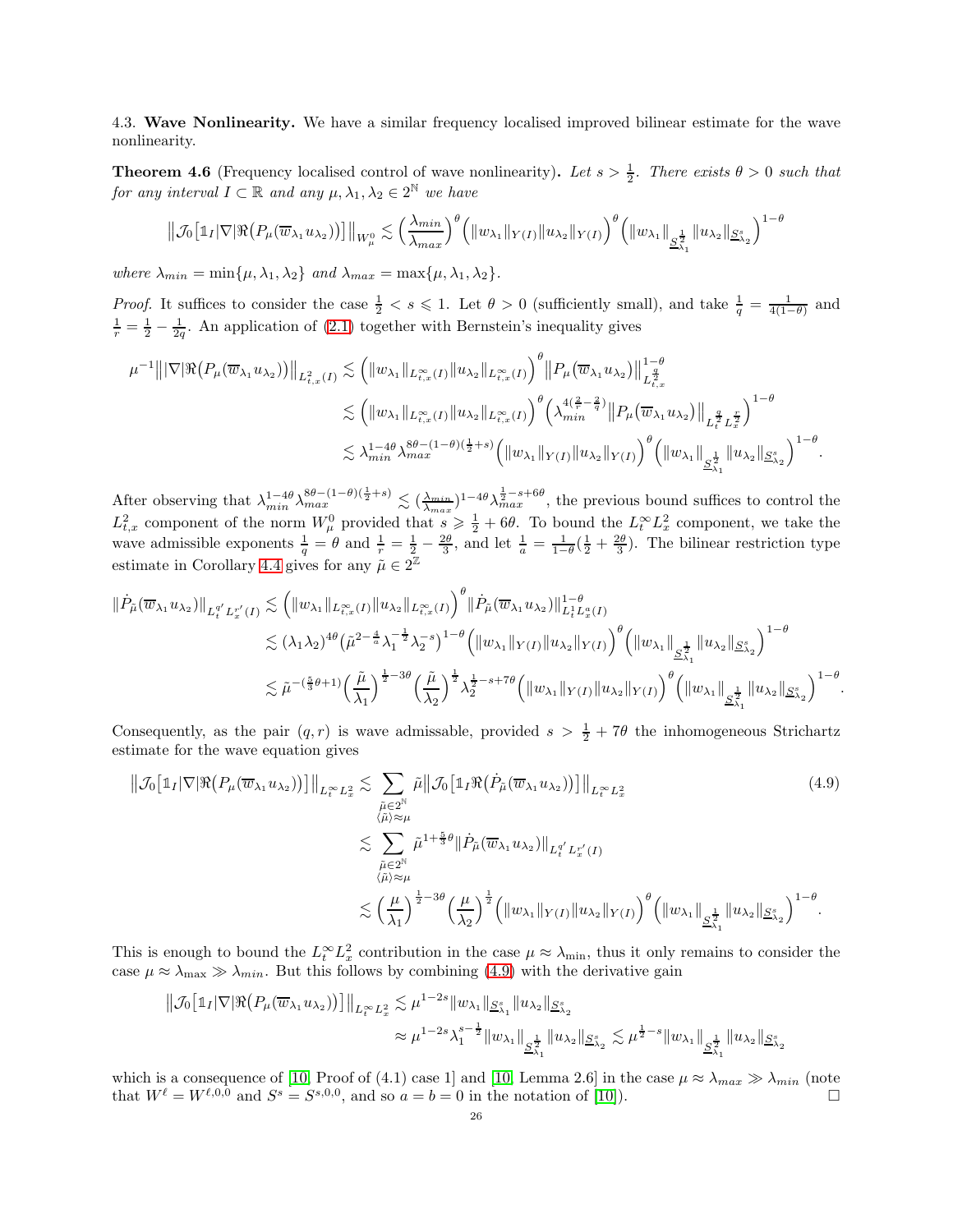4.4. **Proof of Theorem [4.1.](#page-21-0)** The proof of Theorem [4.1](#page-21-0) is now a direct application of the corresponding frequency localised bounds.

*Proof of Theorem [4.1.](#page-21-0)* We only give the proof of the Schrödinger bound, as the wave bound is similar. Let  $I \subset \mathbb{R}$  be an interval. In view of [\(2.4\)](#page-9-0), have  $||u_\lambda||_Y \lesssim ||u_\lambda||_{S^s_\lambda}$  and  $||V_\mu||_Y \lesssim ||V_\mu||_{W_\mu^0}$ , and hence we may take  $\theta > 0$  as small as we like. An application of Theorem [4.5](#page-23-2) together with a standard summation argument gives for any  $s > \frac{1}{2}$ 

$$
\left\| \mathcal{I}_0\big[\mathbb{1}_I \Re(V)u\big] \right\|_{S^{\frac{1}{2}}} \lesssim \left( \|u\|_{Y(I)} \|V\|_{Y(I)} \right)^{\theta} \left( \sum_{\mu \in 2^{\mathbb{N}}} \|V_{\mu}\|_{W_{\mu}^{0}}^{4(1-\theta)} \right)^{\frac{1}{2}} \left( \sum_{\lambda \in 2^{\mathbb{N}}} \|u_{\lambda}\|_{S_{\lambda}^{s}}^{4(1-\theta)} \right)^{\frac{1}{2}}.
$$

In particular, choosing  $\theta > 0$  slightly smaller if necessary, we can ensure that  $4(1-\theta) \geq 2$  and hence conclude that

$$
\|\mathcal{I}_0\big[\mathbb{1}_I\Re(V)u\big]\|_{S^{\frac{1}{2}}} \lesssim \Big(\|u\|_{Y(I)}\|V\|_{Y(I)}\Big)^\theta \Big(\|V\|_{W^0}\|u\|_{S^s}\Big)^{1-\theta}.
$$

By definition of the temporally restricted spaces  $S^s(I)$  and  $W^0(I)$ , we can replace the norms on the right hand side by their corresponding localised counterparts. Therefore, provided  $0 \in I$ , the bound for the Schrödinger nonlinearity now follows from Lemma [2.1.](#page-10-1)  $\Box$ 

## 5. Small Data Theory II

<span id="page-26-1"></span>In this section give a small data theory based on the dispersive norm  $\lVert \cdot \rVert_Y$ . In particular, we give the proof of Theorem [1.7](#page-4-0) as well as a version of the stability result from Theorem [3.3](#page-15-4) adapted to the concentration compactness arguments to follow. The idea is simply to combine the refined bilinear estimates from the previous section together with the small data theory developed in Section [3.](#page-12-0) The first step is to observe that the improved bilinear estimate in Theorem [4.1](#page-21-0) implies that the controlling quantity  $\rho_I$  defined in [\(3.6\)](#page-14-0) can be bounded in terms of the dispersive norm  $\|\cdot\|_{Y(I)}$ .

<span id="page-26-2"></span>**Corollary 5.1** (Controlling norm bounded by  $Y(I)$ ). Let  $s > \frac{1}{2}$ . There exists  $C > 0$  and  $0 < \theta < 1$  such *that for any interval*  $0 \in I \subset \mathbb{R}$  *we have* 

$$
\rho_I(u) \leqslant C \|u\|_{Y(I)}^{\theta} \|u\|_{S^s}^{1-\theta}.
$$

*Proof.* This follows directly from the definition of the controlling quantity  $\rho_I$ , [\(3.6\)](#page-14-0), together with Lemma [2.1](#page-10-1) and Theorem [4.1.](#page-21-0)  $\Box$ 

We can now state the version of the stability result in Theorem [3.3](#page-15-4) that we exploit in the following.

<span id="page-26-0"></span>**Theorem 5.2** (Stability II). Let  $A > 0$ ,  $0 < B < ||Q||_{\dot{H}^1}$ , and  $\frac{1}{2} < s < 2$ . There exists  $\epsilon_0(A, B, s) > 0$ ,  $\theta = \theta(A, B, s) > 0$ , and  $C = C(A, B, s) > 0$  such that if  $0 < \epsilon < \epsilon_0(A, B, s)$ ,  $t_0 \in I \subset \mathbb{R}$  is an interval, and

$$
(f,g) \in H^s \times L^2
$$
,  $(F,G) \in N^{\frac{1}{2}}(I) \times M^0(I)$ ,  $(\psi, \phi) \in C(I, H^{\frac{1}{2}} \times L^2)$ 

*satisfies for some*  $t_0 \in I$  *the boundedness condition* 

<span id="page-26-3"></span>
$$
||f||_{H^s} + ||\psi||_{S^{\frac{1}{2}}(I)} \leq A, \qquad ||\phi||_{L_t^\infty L_x^2(I \times \mathbb{R}^4)} \leq B,
$$
\n(5.1)

*the smallness condition*

<span id="page-26-4"></span>
$$
\left\|e^{i(t-t_0)\Delta}(f-\psi(t_0))\right\|_{Y(I)} + \|g-\phi(t_0)\|_{L^2} + \|T_{0,t_0}[F]\|_{S^{\frac{1}{2}}(I)} + \|\mathcal{J}_{0,t_0}[G]\|_{W^0(I)} < \epsilon,\tag{5.2}
$$

and  $(\psi, \phi)$  solve the perturbed Zakharov equation [\(3.8\)](#page-15-0) on  $I \times \mathbb{R}^4$ , then there exists a (unique) solution  $(u, V) \in C(I, H<sup>s</sup> \times L<sup>2</sup>)$  *to the Zakharov equation* [\(1.2\)](#page-0-0) *with data*  $(u, V)(t_0) = (f, g)$  *and the bounds* 

$$
||u - \psi - e^{i(t - t_0)\Delta} (f - \psi(t_0))||_{S^{\frac{1}{2}}(I)} \leq C\epsilon^{\theta}, \qquad ||u||_{D(I)} \leq C||f||_{H^{\frac{1}{2}}}, \qquad ||V||_{L_t^{\infty}L_x^2(I)} \leq \frac{1}{2}(B + ||Q||_{\dot{H}^1}).
$$

*Proof.* In view of the persistence of regularity from [\[10,](#page-39-11) Theorem 8.1], it suffices to consider the case  $\frac{1}{2}$  <  $s < 1$ . An application of Corollary [5.1](#page-26-2) together with  $(2.1)$  implies that

$$
\rho_I(e^{it\Delta}f) \lesssim \|e^{it\Delta}f\|^{\theta}_{Y(I)}\|e^{it\Delta}f\|^{1-\theta}_{\underline{S}^s(I)} \lesssim \epsilon^{\theta}\|f\|^{1-\theta}_{H^s} \lesssim \epsilon^{\theta}A^{1-\theta}
$$

where  $\theta$  and the implied constant depend only on  $s > \frac{1}{2}$ . In particular, choosing  $\epsilon > 0$  sufficiently small to ensure that  $\epsilon^{\theta} A^{1-\theta} \ll \epsilon_0(A, B)$  where  $\epsilon_0$  is as in Theorem [3.3,](#page-15-4) the conditions [\(5.1\)](#page-26-3) and [\(5.2\)](#page-26-4) imply the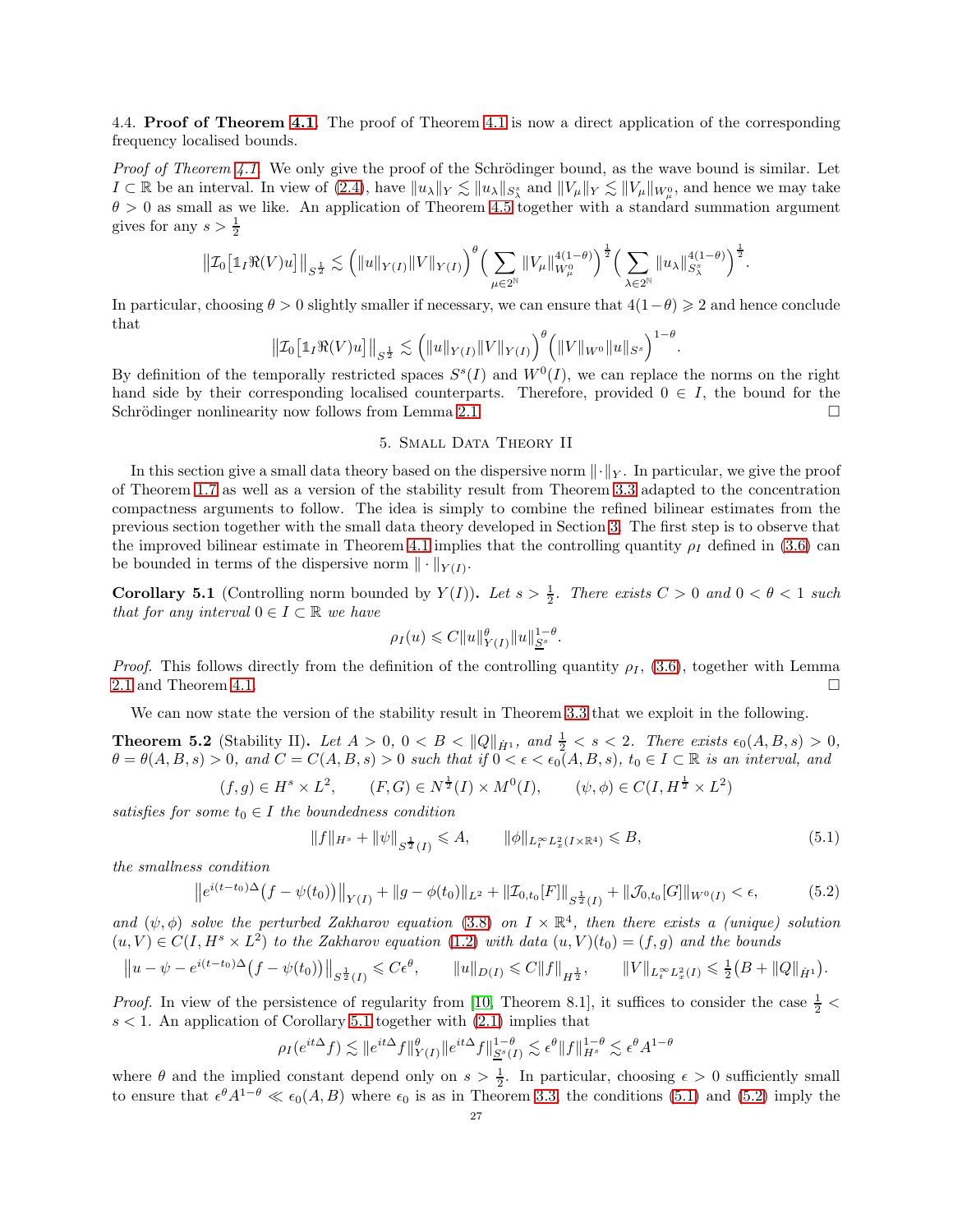corresponding conditions [\(3.9\)](#page-15-1) and [\(5.2\)](#page-26-4) in Theorem [3.3.](#page-15-4) Consequently an application of Theorem [3.3](#page-15-4) implies that there exists a unique solution  $(u, V) \in C(I; H^s \times L^2)$  with data  $(u, V)(t_0) = (f, g)$  satisfying

$$
||u - \psi - e^{i(t - t_0)\Delta} (f - \psi(t_0))||_{S^{\frac{1}{2}}(I)} \lesssim_{A,B,s} \epsilon^{\theta}, \qquad ||V||_{L_t^{\infty} L_x^2(I)} \leq \frac{1}{2} (B + ||Q||_{\dot{H}^1})
$$

where (as in the remainder of the proof) the implied constant depends only on  $A$ ,  $B$ , and  $S$ . To obtain the claimed bound in the Strichartz norm, we note that via [\(2.3\)](#page-9-2) and the homogeneous Strichartz estimate, we have

$$
||u||_{D(I)} \lesssim ||u - \psi - e^{i(t - t_0)}(f - \psi(t_0))||_{D(I)} + ||e^{i(t - t_0)\Delta}(f - \psi(t_0))||_{D(I)}
$$
  

$$
\lesssim ||u - \psi - e^{i(t - t_0)}(f - \psi(t_0))||_{S^{\frac{1}{2}}(I)} + ||f - \psi(t_0)||_{H^{\frac{1}{2}}} \lesssim \epsilon^{\theta} + A.
$$

In particular,  $||u||_{D(I)} \lesssim_{A,B,S} 1$ , and hence the claimed Strichartz bound follows from Theorem [3.1.](#page-12-5)

Although it is not needed in the following, strictly speaking the bounds implied by Theorem [3.3](#page-15-4) are slightly stronger than those stated in the conclusion in of Theorem [5.2.](#page-26-0) For later use, we observe that in view of the bound  $(2.4)$ , we note that the smallness condition  $(5.2)$  can be replaced with

<span id="page-27-1"></span>
$$
\min\left\{\|f-\psi(t_0)\|_{L^2},\|f-\psi(t_0)\|_{\dot{H}^1}\right\}+\|g-\phi(t_0)\|_{L^2}+\|T_{0,t_0}[F]\|_{S^{\frac{1}{2}}(I)}+\|\mathcal{J}_{0,t_0}[G]\|_{W^0(I)}<\epsilon.\tag{5.3}
$$

Thus we only need the Schrödinger data f and  $\psi(t_0)$  to be close in the *homogeneous* spaces  $L^2$  or  $\dot{H}^1$ . This smallness in the homogeneous spaces is crucial, as we want to conclude that solutions which are close to a dispersive solution in either mass  $\mathcal{M}$  (so  $L^2$ ) or energy  $\mathcal{E}_Z$  (so roughly  $\dot{H}^1$ ), are also dispersive. It is worth noting that, since we are working in the subcritical setting  $s > \frac{1}{2}$ , proving that smallness in  $L^2$  suffices is straightforward via the convexity type bound

$$
||f||_{H^{\frac{1}{2}}} \lesssim ||f||_{L^2}^{\theta} ||f||_{H^s}^{1-\theta}.
$$

On the other hand, proving that smallness in  $\dot{H}^1$  suffices is significantly more challenging, as the low frequencies can be badly behaved. In particular there does not seem to be an easy direct argument to conclude that smallness in energy suffices for stability.

We now come to the proof of Theorem [1.7.](#page-4-0)

<span id="page-27-0"></span>*Proof of Theorem [1.7.](#page-4-0)* Similar to the proof of Corollary [3.4,](#page-19-0) this follows by letting  $F = G = 0$  and  $\phi = e^{it|\nabla|}g$ in Theorem [5.2.](#page-26-0)  $\Box$ 

## 6. Profile Decomposition

The proof of Theorem [1.6](#page-3-0) requires a precise understanding of how a bounded sequence in  $H^1 \times L^2$  can fail to be compact. As usual, this is accomplished via the profile decomposition of Bahouri-Gérard [\[2\]](#page-39-14). To describe the profile decomposition we require, we first introduce our notation for the group elements responsible for the lack of compactness. Given  $(s, y) \in \mathbb{R} \times \mathbb{R}^4$  we define the group elements  $\mathfrak{g}[s, y]: H^1 \times L^2 \to H^1 \times L^2$  as

$$
\mathfrak{g}[s,y](f,g) = \left(e^{-is\Delta}\tau_y f, e^{-is|\nabla|}\tau_y g\right)
$$

where  $(\tau_y \phi)(x) = \phi(x - y)$  is the translation operator on  $\mathbb{R}^4$ . Note that there is no frequency parameter in the group elements. This is due to the fact that sequences in  $H^1 \times L^2$  with frequency parameters going to either 0 or  $\infty$ , are small in the Y norm. For instance, if we consider the sequence

$$
(f_n, g_n)(x) = \left(\lambda_n^2 \langle \lambda_n \rangle^{-1} f(\lambda_n x), \lambda_n^2 g(\lambda_n x)\right)
$$

with say supp $(\widehat{f},\widehat{g}) \subset \{|\xi| \approx 1\}$ . Then  $\|(f_n, g_n)\|_{H^1 \times L^2} \approx \|(f, g)\|_{H^1 \times L^2}$  is a bounded sequence with no limit in  $H^1 \times L^2$  if  $\lambda_n + \lambda_n^{-1} \to \infty$ . On the other hand, a short computation gives  $\|(e^{it\Delta} f_n, e^{it|\nabla|} g_n)\|_Y \to 0$  if  $\lambda_n + \lambda_n^{-1} \to \infty$ , and hence we can absorb sequences with frequencies going to zero or infinity, into an error term which is small in Y (which suffices for our purposes as we have now developed a robust small data theory in  $Y!$ ).

A precise formulation of the profile decomposition we require is as follows.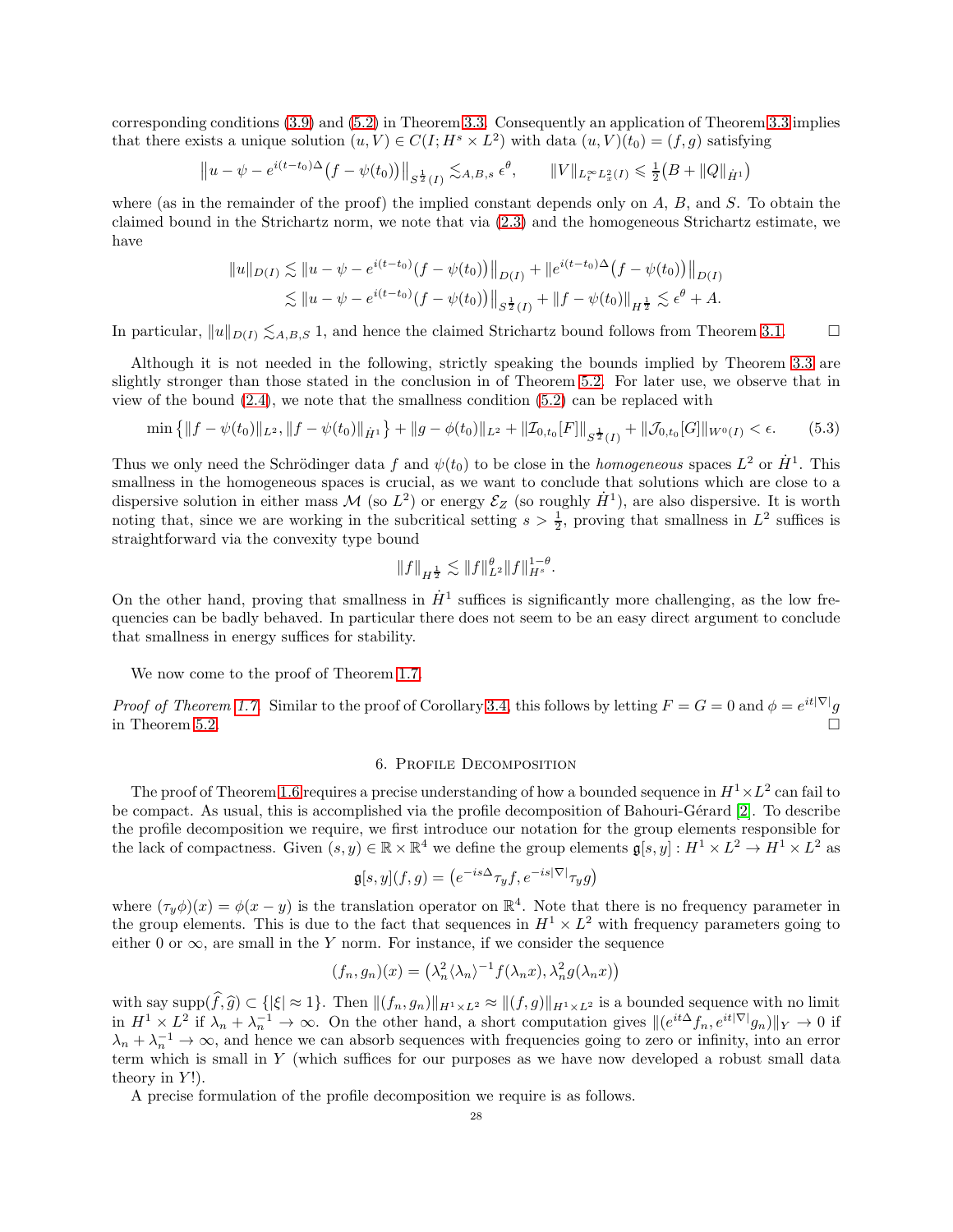<span id="page-28-2"></span>**Theorem 6.1** (Profile decomposition). Let  $(f_n, g_n) \in H^1 \times L^2$  be a bounded sequence. Then after passing *to a subsequence if necessary, there exists*  $J^* \in \mathbb{N} \cup \{\infty\}$ , non-zero profiles  $(f^{(j)}, g^{(j)}) \in H^1 \times L^2$ , and group elements  $\mathfrak{g}_n^{(j)} = \mathfrak{g}[t_n^{(j)}, x_n^{(j)}]$  such that if we define  $(w_n^{(J)}, e_n^{(J)}) \in H^1 \times L^2$  as

$$
(f_n, g_n) = \sum_{j=1}^J \mathfrak{g}_n^{(j)}(f^{(j)}, g^{(j)}) + (w_n^{(J)}, e_n^{(J)})
$$

*then we have the properties:*

*(i)* The energy of the profiles decouples, thus for any  $J \leq J^*$ 

$$
\lim_{n \to \infty} \left( \|f_n\|_{H^1}^2 - \sum_{j=1}^J \|f^{(j)}\|_{H^1}^2 - \|w_n^{(J)}\|_{H^1}^2 \right) = 0 = \lim_{n \to \infty} \left( \|g_n\|_{L^2}^2 - \sum_{j=1}^J \|g^{(j)}\|_{L^2}^2 - \|e_n^{(J)}\|_{L^2}^2 \right)
$$

*and*

$$
\lim_{n \to \infty} \left( \mathcal{E}_Z(f_n, g_n) - \sum_{j=1}^J \mathcal{E}_Z\big(g_n^{(j)}(f^{(j)}, g^{(j)})\big) - \mathcal{E}_Z(w_n^{(J)}, e_n^{(J)}) \right) = 0.
$$

(*ii*) The free evolution of the error  $(w_n^{(J)}, e_n^{(J)})$  goes to zero in  $Y \times Y$ *, thus* 

$$
\lim_{J \to J^*} \limsup_{n \to \infty} (||e^{it\Delta} w_n^{(J)}||_Y + ||e^{it|\nabla|} e_n^{(J)}||_Y) = 0.
$$

(*iii*) For any  $j \neq k$ , the group elements  $\mathfrak{g}_n^{(j)} = \mathfrak{g}[t_n^{(j)}, x_n^{(j)}]$  satisfy the asymptotic orthogonality property

$$
\lim_{n \to \infty} (|t_n^{(j)} - t_n^{(k)}| + |x_n^{(j)} - x_n^{(k)}|) = 0.
$$

*Moreover, we have the normalisation condition that either*  $t_n^{(j)} = 0$  *for all*  $n \in \mathbb{N}$ *, or*  $|t_n^{(j)}| \to \infty$  *as*  $n \to \infty$ .

*Proof.* The proof is a minor modification of the profile decomposition of Bahouri-Gérard [\[2\]](#page-39-14), and thus we only give a sketch of the proof. A standard argument, see for instance [\[23\]](#page-40-12), shows that it suffices to prove that if

$$
\lim_{n \to \infty} ||(f_n, g_n)||_{H^1 \times L^2} = A, \qquad \lim_{n \to \infty} ||(e^{it\Delta} f_n, e^{it|\nabla|} g_n)||_{Y \times Y} = \epsilon > 0,
$$
\n(6.1)

then there exits a profile  $(f^{(1)}, g^{(1)}) \in H^1 \times L^2$  and a sequence of group elements  $\mathfrak{g}_n = \mathfrak{g}[t_n, x_n]$  such that, after potentially taking a subsequence, the sequence  $(\mathfrak{g}_n)^{-1}(f_n, g_n)$  converges weakly to  $(f^{(1)}, g^{(1)})$  in  $H^1 \times L^2$ , we have the lower bound

<span id="page-28-0"></span>
$$
\| (f^{(1)}, g^{(1)}) \|_{H^1 \times L^2} \gtrsim \epsilon,
$$
\n(6.2)

either  $t_n = 0$  for all n or  $|t_n| \to \infty$ , and the energy (and  $L^2$  and  $H^1$  norms) decouples

$$
\lim_{n \to \infty} \left( \mathcal{E}_Z[(f_n, g_n)] - \mathcal{E}_Z \left[ \mathfrak{g}_n(f^{(1)}, g^{(1)}) \right] - \mathcal{E}_Z \left[ (f_n, g_n) - \mathfrak{g}_n(f^{(1)}, g^{(1)}) \right] \right) = 0,
$$
\n
$$
\lim_{n \to \infty} \left( \|f_n\|_{H^1}^2 - \|f^{(1)}\|_{H^1}^2 - \|f_n - e^{-it_n \Delta} \tau_{x_n} f^{(1)}\|_{H^1}^2 \right) = 0,
$$
\n
$$
\lim_{n \to \infty} \left( \|g_n\|_{L^2}^2 - \|g^{(1)}\|_{L^2}^2 - \|g_n - e^{-it_n |\nabla|} \tau_{x_n} g^{(1)}\|_{L^2}^2 \right) = 0.
$$
\n(6.3)

<span id="page-28-1"></span>To construct the profile  $(f^{(1)}, g^{(1)})$  we observe that by definition there exists  $(s_n, x_n) \in \mathbb{R} \times \mathbb{R}^4$  and  $\lambda_n \in 2^{\mathbb{N}}$ such that

$$
\lambda_n^{-4} \left| \left( e^{is_n \Delta} P_{\lambda_n} f_n, e^{is_n |\nabla|} P_{\lambda_n} g_n \right) (x_n) \right| \geq \frac{1}{2} \epsilon.
$$

An application of Bernstein's inequality gives  $\lambda_n^{-2} ||(f_n, g_n)||_{H^1 \times L^2} \gtrsim \epsilon$ , and hence  $\limsup_{n\to\infty} \lambda_n^2 \lesssim \epsilon^{-1}A$ . In particular, as  $\lambda_n \in 2^{\mathbb{N}}$ , there exists  $\lambda_* \in 2^{\mathbb{N}}$  and a subsequence such that  $\lambda_n = \lambda_*$  for all  $n \in \mathbb{N}$ . Define the group element  $\mathfrak{g}_n = \mathfrak{g}_n[t_n, x_n]$ , where  $t_n = s_n$  if  $|s_n| \to \infty$ , and otherwise  $t_n = 0$  for all  $n \in \mathbb{N}$ . As  $(\mathfrak{g}_n)^{-1}(f_n, g_n)$  is a bounded sequence in  $H^1 \times L^2$ , after potentially taking a further subsequence, there exists  $(f^{(1)},g^{(1)}) \in H^1 \times L^2$  such that  $(\mathfrak{g}_n)^{-1}(f_n,g_n)$  converges weakly to  $(f^{(1)},g^{(1)})$  in  $H^1 \times L^2$ . Letting  $K_{\lambda_*}$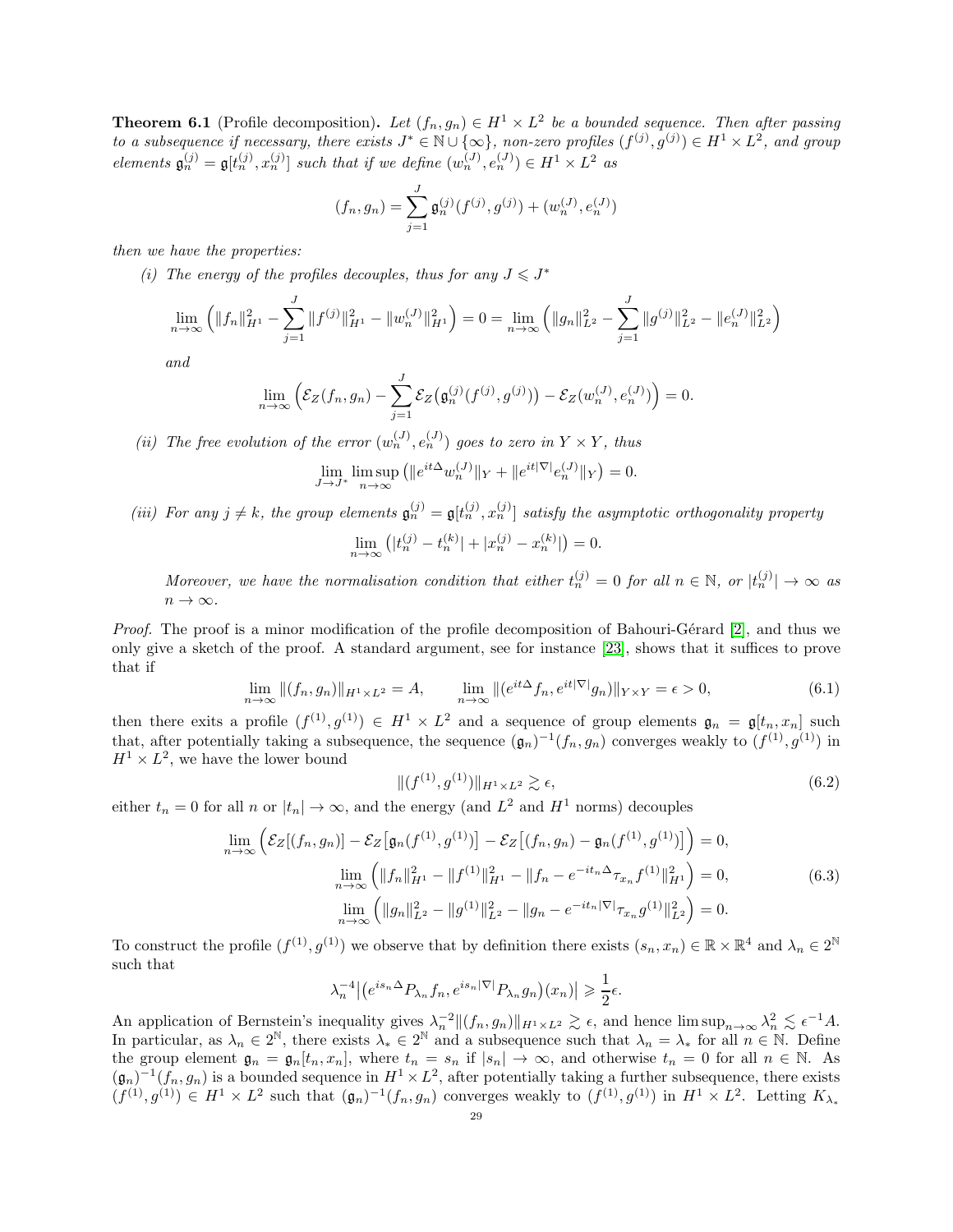denote the kernel of the Fourier multiplier  $P_{\lambda_*}$ , we have by the continuity of the flow  $t \mapsto (e^{it\Delta}, e^{it|\nabla|})$  on  $H^1\times L^2,$ 

$$
\begin{aligned} | (P_{\lambda_*} f^{(1)}, P_{\lambda_*} g^{(1)})(0) | &= \limsup_{n \to \infty} \Big| \int_{\mathbb{R}^4} K_{\lambda_*}(-y) (\mathfrak{g}_n)^{-1} (f_n, g_n)(y) dy \\ &= \lambda_*^4 \limsup_{n \to \infty} \lambda_n^{-4} \Big| \big( e^{i s_n \Delta} P_{\lambda_n} f_n, e^{i s_n |\nabla|} P_{\lambda_n} g_n \big)(x_n) \Big| \geqslant \frac{1}{2} \lambda_*^4 \epsilon \end{aligned}
$$

and hence Bernstein's inequality and fact that  $\lambda_* \in 2^{\mathbb{N}}$  gives the lower bound [\(6.2\)](#page-28-0). The  $L^2$  and  $H^1$ decoupling in [\(6.3\)](#page-28-1) follows immediately from the fact that  $e^{it_n|\nabla|}\tau_{-x_n} f_n$  converges weakly in  $H^1$  to  $f^{(1)}$ , while  $e^{it_n |\nabla|}\tau_{-x_n}g_n$  converges weakly to  $g^{(1)}$ , and noting that both the  $H^1$  and  $L^2$  norms are invariant under the action of  $\mathfrak{g}_n$ . To verify the energy decoupling in [\(6.3\)](#page-28-1) we have to work slightly harder. In view of the  $H<sup>1</sup>$  and  $L<sup>2</sup>$  decoupling, it suffices to prove that

$$
\lim_{n \to \infty} \Big| \int_{\mathbb{R}^4} g_n |f_n|^2 - e^{-it_n |\nabla|} \tau_{x_n} g^{(1)} \Big| e^{-it_n \Delta} \tau_{x_n} f^{(1)} \Big|^2 - \Big( g_n - e^{-it_n |\nabla|} \tau_{x_n} g^{(1)} \Big) \Big| f_n - e^{-it_n \Delta} \tau_{x_n} f^{(1)} \Big|^2 dx \Big| = 0.
$$

If  $|t_n| \to \infty$ , then after approximating by smooth functions the limit follows from the dispersive decay of the wave and Schrödinger propagators. Thus we may assume  $t_n = 0$  and after a short computation via translation invariance and weak convergence, our goal is to now prove that

$$
\lim_{n \to \infty} \int_{\mathbb{R}^4} 2|\tau_{-x_n} g_n||f^{(1)}||\tau_{-x_n} f_n - f^{(1)}| + |g^{(1)}||\tau_{-x_n} f_n + f^{(1)}||\tau_{-x_n} f_n - f^{(1)}| dx = 0.
$$
 (6.4)

But this follows by noting that since  $\tau_{-x_n} f_n$  bounded in  $H^1$ , by the Rellich-Kondrachov Theorem, we have  $||\tau_{-x_n} f_n - f^{(1)}||_{L^2(\Omega)} \to 0$  for any compact  $\Omega \subset \mathbb{R}^4$ . Hence limit follows by localising in space.  $\Box$ 

Later we exploit the fact that asymptotically orthogonal nonlinear profiles only interact weakly.

<span id="page-29-1"></span>**Lemma 6.2** (Orthogonal profiles interact weakly). Let  $(t_n, x_n)$ ,  $(t'_n, x'_n) \in \mathbb{R}^{1+4}$  be sequences such that  $\lim_{n \to \infty} (|t_n - t'_n| + |x_n - x'_n|) = \infty.$ 

*Then for any*  $V \in \underline{W}^0$  *and*  $u, w \in S^{\frac{1}{2}}$  *we have* 

<span id="page-29-0"></span>
$$
\lim_{n \to \infty} \left\| \mathcal{I}_0 \left[ \Re(V_n) u_n \right] \right\|_{S^{\frac{1}{2}}} = \lim_{n \to \infty} \left\| \mathcal{J}_0 \left[ |\nabla(\overline{w}_n u_n) \right] \right\|_{W^0} = \lim_{n \to \infty} \left\| \overline{w}_n u_n \right\|_{L^1_t L^2_x} = 0 \tag{6.5}
$$

*where we take*

$$
u_n(t,x) = u(t-t_n, x-x_n),
$$
  $V_n(t,x) = V(t-t'_n, x-x'_n),$   $w_n(t,x) = w(t-t'_n, x-x'_n).$ 

*Proof.* The proof is essentially the standard approximation argument to reduce to the  $C_0^{\infty}$  case. We begin by observing that after translating in space-time, for all limits in [\(6.5\)](#page-29-0) it is enough to consider the case  $t'_n = x'_n = 0$ . For the first limit, as

$$
\lim_{R\to\infty}||P_{\geqslant R}V||_{\underline{W}^0} = \lim_{R\to\infty}||P_{\geqslant R}u||_{S^{\frac{1}{2}}} = 0
$$

an application of Theorem [2.4](#page-11-1) shows that we only have to consider bounded frequencies. In particular, since

$$
\|\mathcal{I}_0[\Re(V_{\leq R})P_{\leq R}u_n]\|_{S^{\frac{1}{2}}} \lesssim R^{\frac{1}{2}}\|V_{\leq R}(P_{\leq R}u)_n\|_{L^2_tL^{\frac{4}{3}}_x}
$$

it suffices to prove that for the bounded frequency contribution we have

$$
\lim_{n \to \infty} ||V_{\leq R} P_{\leq R} u_n||_{L_t^2 L_x^{\frac{4}{3}}} = 0.
$$

This can be reduced further after noting that as  $u \in L_t^2 L_x^4 \subset S^{\frac{1}{2}}$  we have

$$
\lim_{R' \to \infty} ||\mathbb{1}_{\{|t|+|x| \ge R'\}} P_{\le R} u||_{L_t^2 L_x^4} = 0.
$$

Letting  $B_{R'} = \{|t| + |x| < R'\}$  we have

$$
\begin{aligned} \left\|V_{\leqslant R}\big(\mathbb{1}_{B_{R'}}P_{\leqslant R}u\big)_n\right\|_{L^2_tL^{\frac{4}{3}}_x}\lesssim & \left\|V_{\leqslant R}(t,x)\mathbb{1}_{B_{R'}}(t-t_n,x-x_n)\right\|_{L^2_tL^{\frac{4}{3}}_x}\|P_{\leqslant R}u\|_{L^\infty_{t,x}}\\ & \lesssim R^{\frac{3}{2}}(R')^{\frac{7}{3}}\|V_{\leqslant R}(t,x)\mathbb{1}_{B_{R'}}(t-t_n,x-x_n)\|_{L^2_tL^6_x}\|u\|_{L^\infty_tH^{\frac{1}{2}}} \end{aligned}
$$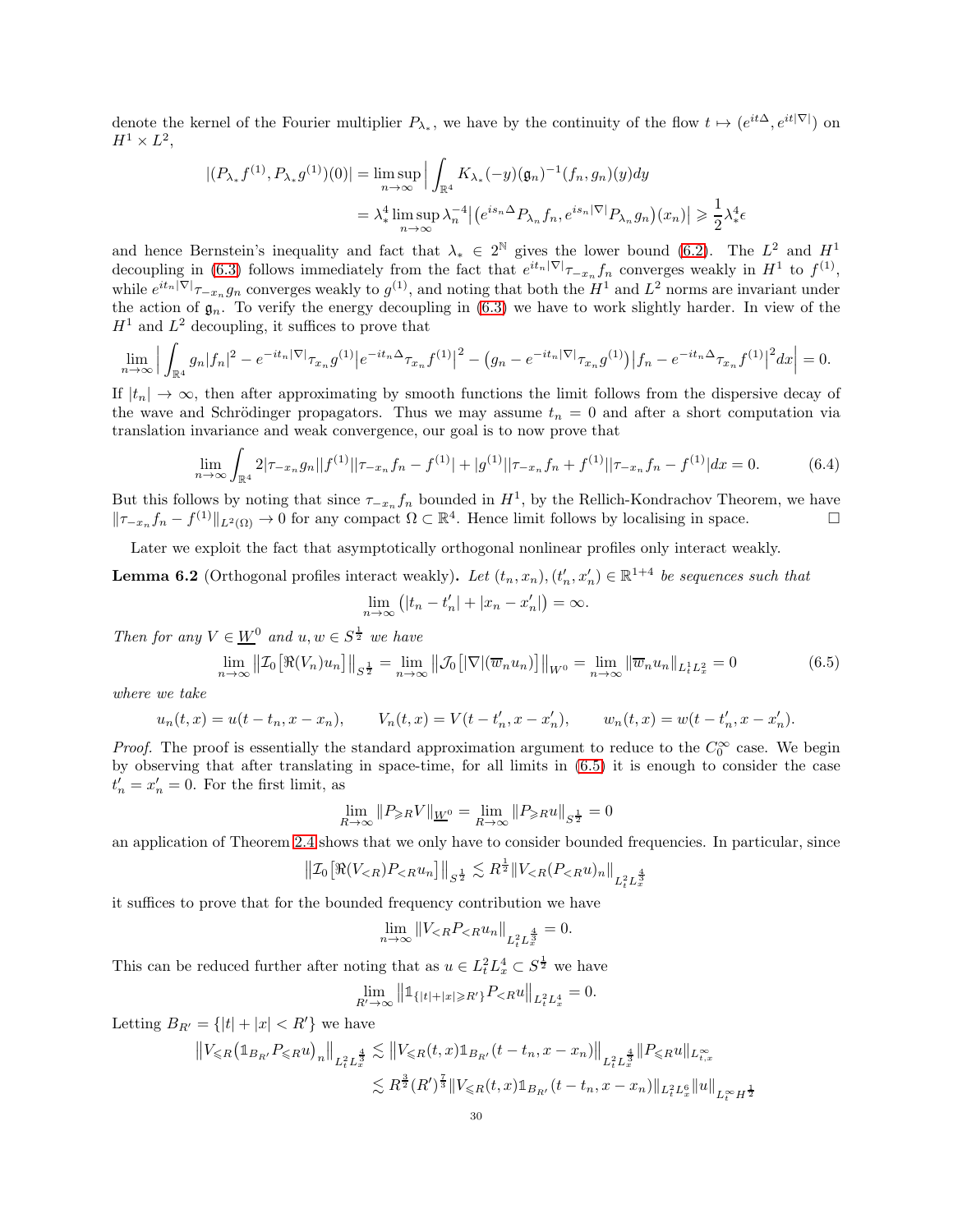and hence it is enough to prove that

$$
\lim_{n\rightarrow\infty}\|V_{\leqslant R}(t,x)1\!\!1_{B_{R'}}(t-t_n,x-x_n)\|_{L^2_tL^6_x}=0.
$$

But this is immediate via the dominated convergence theorem since  $||V_{\leq R}||_{L_t^2L_x^6} \lesssim R^{\frac{5}{6}}||V||_{\underline{W}^0}$  which is a consequence of [\(2.2\)](#page-8-0). Hence the first limit in [\(6.5\)](#page-29-0) follows.

To prove the second limit in [\(6.5\)](#page-29-0), an analogous argument via Theorem [2.4](#page-11-1) shows that again is suffices to consider bounded frequencies. After observing that an application of Bernstein's inequality gives

$$
\|\big\|\mathcal{J}_0\big[|\nabla|(\overline{w_{\leqslant R}}P_{\leqslant R}u_n)\big]\big\|_{W^0}\lesssim R\|\overline{w_{\leqslant R}}P_{\leqslant R}u_n\big\|_{L^1_tL^2_x\cap L^2_tL^{\frac{4}{3}}_x},
$$

and noting that  $u, w \in L^2_t L^4_x \subset S^{\frac{1}{2}}$ , it only remains to prove that

$$
\lim_{n \to \infty} \|\overline{w}u_n\|_{L^1_t L^2_x \cap L^2_t L^{\frac{4}{3}}_x} = 0.
$$

<span id="page-30-0"></span>However this is a consequence of the fact that  $w, u \in L^2_t L^4_x$  together with the argument used to prove the first limit in [\(6.5\)](#page-29-0). This also completes the proof of the final limit in (6.5).

## 7. THE GROUND STATE CONSTRAINT

Define the functional

$$
\mathcal{K}(f) = ||f||_{\dot{H}^1}^2 - ||f||_{L^4}^4 = \frac{d}{d\lambda} \mathcal{E}_{NLS}(\lambda f)|_{\lambda=1}.
$$

This functional can be seen as the scaling derivative of the NLS energy  $\mathcal{E}_{NLS}(f)$  and appears in the Virial identity for both the NLS and Zakharov equations, see for instance the discussion in [\[16,](#page-39-6) [17\]](#page-40-17). The functional  $K$  is also closely related to the Zakharov energy, for instance we have the identity

<span id="page-30-4"></span>
$$
\frac{d}{d\lambda} \mathcal{E}_Z(\lambda f, \lambda^2 g) = \lambda^{-1} \mathcal{K}(\lambda f) + \lambda^3 \|g + |f|^2 \|_{L_x^2}^2.
$$
\n(7.1)

This identity is particularly useful as it shows that provided  $\mathcal{K}(\lambda f) > 0$ , the energy increases along the curve  $\lambda \mapsto (\lambda f, \lambda^2 g)$  in  $\dot{H}^1 \times L^2$ .

An application of Hölder and Sobolev embedding gives

$$
4\mathcal{E}_Z(f,g) \leq 2||f||_{\dot{H}^1}^2 + ||g||_{L^2}^2 + 2||Q||_{\dot{H}^1}^{-1}||g||_{L^2}||f||_{\dot{H}^1}^2 \lesssim ||f||_{\dot{H}^1}^2(1 + ||g||_{L^2}) + ||g||_{L^2}^2
$$

and thus the energy is always finite provided  $(f, g) \in \dot{H}^1 \times L^2$ . The reverse inequality is false in general, in particular the energy is not necessarily positive. However, if we impose a size constraint on the functions  $(f,g) \in \dot{H}^1 \times L^1$ , then the energy is always positive. A natural condition to ensure that the energy is coercive can be phrased in terms of the ground state (or Aubin-Talenti function)  $Q(x) = (1 + \frac{|x|^2}{8})$  $\frac{r}{8}$ )<sup>-1</sup>. Recall that the ground state  $Q \in \dot{H}^1$  satisfies the properties

$$
\Delta Q = -Q^3, \qquad \|Q\|_{L^4}^2 = \|Q\|_{\dot{H}^1}, \qquad \|Q\|_{\dot{H}^1}^{-\frac{1}{2}} = \sup_{\|f\|_{\dot{H}^1} = 1} \|f\|_{L^4}, \qquad \mathcal{E}_Z(Q, -Q^2) = \mathcal{E}_{NLS}(Q) = \frac{1}{4} \|Q\|_{\dot{H}^1}^2.
$$

The properties of the ground state quickly give the implications

<span id="page-30-1"></span>
$$
||g||_{L^2} \le ||Q||_{\dot{H}^1} \qquad \Longrightarrow \qquad ||g||_{L^2}^2 \le 4\mathcal{E}_Z(f,g) \tag{7.2}
$$

and

<span id="page-30-2"></span>
$$
||f||_{\dot{H}^1} \le ||Q||_{\dot{H}^1} \qquad \Longrightarrow \qquad ||f||_{\dot{H}^1}^2 \le 4\mathcal{E}_Z(f,g). \tag{7.3}
$$

More precisely, we simply note that the (sharp) Sobolev embedding gives

$$
4\mathcal{E}_Z(f,g) \geq 2||f||_{\dot{H}^1}^2 + ||g||_{L^2}^2 - 2||g||_{L^2}||f||_{L^4}^2 \geq 2||f||_{\dot{H}^1}^2 + ||g||_{L^2}^2 - 2||Q||_{\dot{H}^1}^{-1}||g||_{L^2}||f||_{\dot{H}^1}^2
$$

and hence rearranging we have the lower bound

$$
4\mathcal{E}_Z(f,g) \ge ||g||_{L^2}^2 + 2||Q||_{\dot{H}^1}^{-1}||f||_{\dot{H}^1}^2 (||Q||_{\dot{H}^1} - ||g||_{L^2})
$$
  
=  $||f||_{\dot{H}^1}^2 + (||g||_{L^2} - ||Q||_{\dot{H}^1}^{-1}||f||_{\dot{H}^1}^2)^2 + ||Q||_{\dot{H}^1}^{-2}||f||_{\dot{H}^1}^2 (||Q||_{\dot{H}^1}^2 - ||f||_{\dot{H}^1}^2).$  (7.4)

<span id="page-30-3"></span>from which the implications [\(7.2\)](#page-30-1) and [\(7.3\)](#page-30-2) easily follow. These implications can be improved if we assume that the energy is at most the energy  $\mathcal{E}_Z(Q, -Q^2) = \frac{1}{4} ||Q||_{\dot{H}^1}^2$  of the ground state solution  $(Q, -Q^2)$ .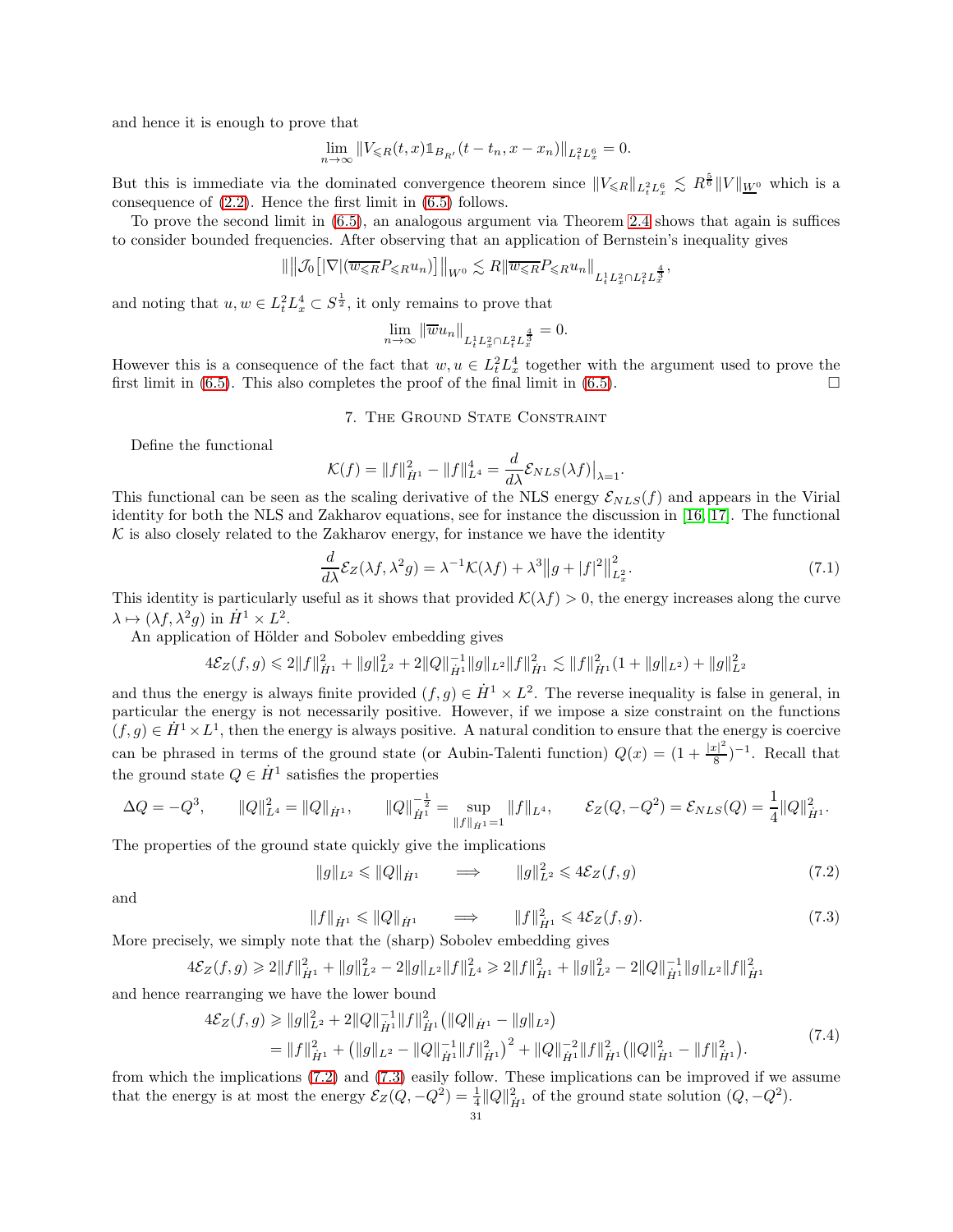<span id="page-31-1"></span>**Lemma 7.1** (Energy coercive below ground state [\[16\]](#page-39-6)). Let  $(f, g) \in \dot{H}^1 \times L^2$  and suppose that

 $\min\{\|f\|_{\dot{H}^1}, \|g\|_{L^2}\} \leqslant \|Q\|_{\dot{H}^1}$  *and*  $4\mathcal{E}_z(f,g) \leqslant \|Q\|_{\dot{H}^1}^2$ .

*Then we have the improved bounds*

$$
\max\{\|f\|_{\dot{H}^1}^2, \|g\|_{L^2}^2\} \leq 4\mathcal{E}_Z(f,g) \quad \text{and} \quad \mathcal{K}(f) + \|g + |f|^2\|_{L^2_x} \geq 4\mathcal{E}_Z(f,g) \frac{\|Q\|_{\dot{H}^1}^2 - 4\mathcal{E}_Z(f,g)}{2\|Q\|_{\dot{H}^1}^2}.
$$

*Proof.* This is essentially contained in [\[16,](#page-39-6) Lemma 6.1], but we give a slightly more direct proof by arguing directly from the properties of the ground state function Q. More precisely, by rearranging the lower bound [\(7.4\)](#page-30-3) and applying the assumption  $4\mathcal{E}_Z(f,g) \leq \|Q\|_{\dot{H}^1}^2$  we have

$$
\left(\|g\|_{L^2} - \|Q\|_{\dot{H}^1}^{-1} \|f\|_{\dot{H}^1}^2\right)^2 \leq \|Q\|_{\dot{H}^1}^{-2} \left(\|Q\|_{\dot{H}^1}^2 - \|f\|_{\dot{H}^1}^2\right)^2
$$

and

$$
2||f||_{\dot{H}^1}^2||Q||_{\dot{H}^1}^{-1} (||Q||_{\dot{H}^1} - ||g||_{L^2}) \le ||Q||_{\dot{H}^1}^2 - ||g||_{L^2}^2.
$$

In particular, a short computation shows provided  $4\mathcal{E}_Z(f,g) \leq \|Q\|_{\dot{H}^1}^2$  we have the implication

$$
\min\{\|f\|_{\dot{H}^1},\|g\|_{L^2}\} \leqslant \|Q\|_{\dot{H}^1} \qquad \Longrightarrow \qquad \max\{\|f\|_{\dot{H}^1},\|g\|_{L^2}\} \leqslant \|Q\|_{\dot{H}^1}.
$$

In view of the implications [\(7.2\)](#page-30-1) and [\(7.3\)](#page-30-2), this completes the proof of the first bound.

Finally, the second bound in the statement of the lemma follows by observing that [\(7.4\)](#page-30-3) and  $||f||_{\dot{H}^1} \leq$  $4\mathcal{E}_Z(f,g)$  in fact implies the slightly sharper bound

$$
||f||_{\dot{H}^1}^2 \leq \frac{||Q||_{\dot{H}^1}^2}{2||Q||_{\dot{H}^1}^2 - ||f||_{\dot{H}^1}^2} 4\mathcal{E}_Z(f,g) \leq \frac{||Q||_{\dot{H}^1}^2}{2||Q||_{\dot{H}^1}^2 - 4\mathcal{E}_Z(f,g)} 4\mathcal{E}_Z(f,g)
$$

and hence

$$
\mathcal{K}(f) + ||g||_{L_x^2} = 4\mathcal{E}_Z(f,g) - ||f||_{\dot{H}^1}^2 \ge 4\mathcal{E}_Z(f,g) \left( \frac{||Q||_{\dot{H}^1}^2 - 4\mathcal{E}_Z(f,g)}{2||Q||_{\dot{H}^1}^2 - 4\mathcal{E}_Z(f,g)} \right)
$$

which clearly suffices as  $\mathcal{E}_Z(f,g) \geq 0$ .

<span id="page-31-0"></span>*Remark* 7.2 (Characterising ground state condition)*.* As observed in [\[16\]](#page-39-6), there are a number of ways to characterise the ground state condition in Lemma [7.1.](#page-31-1) For instance, as long as the energy is below the energy of the ground state, the sign of  $\mathcal{K}(f)$  can be used to determine the coercivity of the energy for both  $\mathcal{E}_Z$  and  $\mathcal{E}_{NLS}$ . This is well known in the case of the NLS [\[20\]](#page-40-9). In fact, for any  $f \in \dot{H}^1$  with  $4\mathcal{E}_{NLS}(f) < ||Q||_{\dot{H}^1}$  we have the implications

<span id="page-31-2"></span>
$$
\mathcal{K}(f) > 0 \iff 0 < \|f\|_{L^4} < \|Q\|_{L^4} \iff 0 < \|f\|_{\dot{H}^1} < \|Q\|_{\dot{H}^1} \iff \|f\|_{\dot{H}^1} < 4\mathcal{E}_{NLS}(f) \tag{7.5}
$$

and

<span id="page-31-3"></span>
$$
\mathcal{K}(f) = 0 \qquad \Longleftrightarrow \qquad f = 0. \tag{7.6}
$$

As in the proof of Lemma [7.1,](#page-31-1) the implications [\(7.5\)](#page-31-2) and [\(7.6\)](#page-31-3) follow from the properties of the ground state solution, together with the identity

$$
4\mathcal{E}_{NLS}(f) = 2||f||_{\dot{H}^1}^2 - ||f||_{L^4}^4 = ||f||_{\dot{H}^1}^2 + \mathcal{K}(f).
$$

A similar characterisation holds in the case of the Zakharov equation. In fact since  $\mathcal{E}_{NLS}(f) \leq \mathcal{E}_{Z}(f,g)$ , somewhat trivially, the implications [\(7.5\)](#page-31-2) and [\(7.6\)](#page-31-3) also hold for any  $(f, g) \in \dot{H}^1 \times L^2$  with  $4\mathcal{E}_Z(f, g) < ||Q||_{\dot{H}^1}^2$ .

On the other hand, the ground state condition can also be characterised using the wave data  $g \in L^2$  [\[16,](#page-39-6) Lemma 6.1]. More precisely for any  $(f, g) \in H^1 \times L^2$  with  $4\mathcal{E}_Z(f, g) < ||Q||_{\dot{H}^1}^2$  we have

<span id="page-31-4"></span>
$$
\mathcal{K}(f) \geq 0, \qquad \Longleftrightarrow \qquad \|g\|_{L^2} < \|Q\|_{\dot{H}^1} \quad \Longleftrightarrow \quad \|g\|_{L^2} \leqslant \mathcal{E}_Z(f,g) \tag{7.7}
$$

and

<span id="page-31-5"></span>
$$
\mathcal{K}(f) = 0 \qquad \Longleftrightarrow \qquad f = 0. \tag{7.8}
$$

The implications  $(7.7)$  and  $(7.8)$  follow directly from Lemma [7.1](#page-31-1) together with the Schrödinger counterparts [\(7.5\)](#page-31-2) and [\(7.6\)](#page-31-3). Note that the lack of strict inequalities in [\(7.7\)](#page-31-4) is a consequence of the fact that

$$
4\mathcal{E}_Z(0,g) = ||g||_{L^2}, \qquad 4\mathcal{E}_Z(f,0) = 2||f||_{\dot{H}^1}^2
$$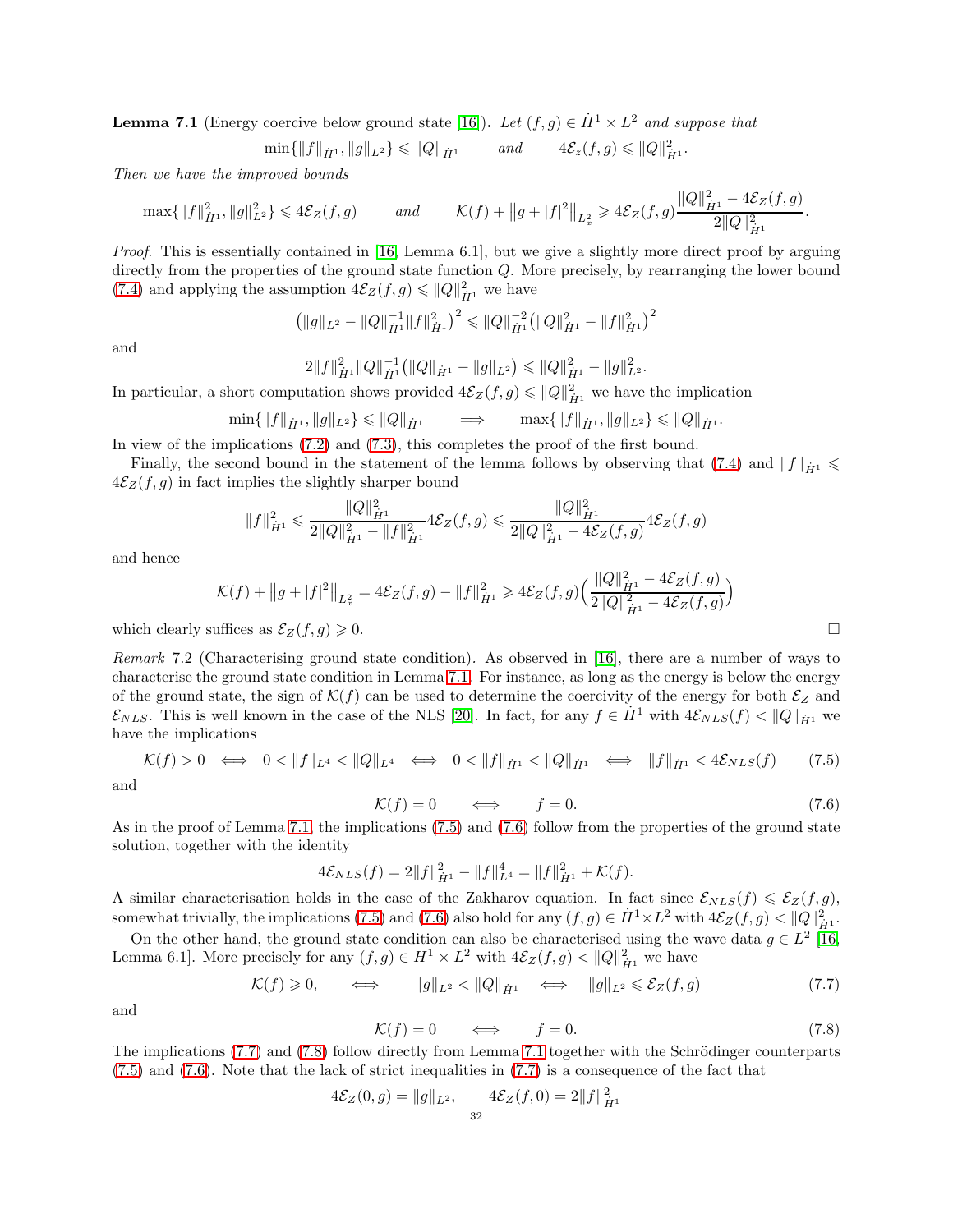<span id="page-32-0"></span>and in particular,  $f = 0$  (or  $g = 0$ ) does not necessarily imply that  $\mathcal{E}_Z(f, g) = 0$ .

## 8. A Palais-Smale Type Condition

In this section our goal is to apply the results obtained in the previous section to show that show that any bounded sequence of solutions to the Zakharov equation for which the dispersive norm  $\|\cdot\|_D \to \infty$  and lie below the ground state solution, must by precompact modulo translations. This type of result is the key step in the proof of Theorem [1.6.](#page-3-0) The arguments used in this section are largely adapted from [\[22,](#page-40-10) [20,](#page-40-9) [23\]](#page-40-12). The key point is that if a mass/energy threshold exists (see Definition [1.5\)](#page-3-1), then via the profile decomposition in Theorem [6.1,](#page-28-2) together with the well-posedness theory in Section [5,](#page-26-1) we can extract some compactness from any sequence of solutions approaching the critical threshold.

<span id="page-32-7"></span>**Theorem 8.1** (Palais-Smale type condition). Let  $(M_c, E_c)$  be a mass/energy threshold with  $4E_c < ||Q||_{\dot{H}^1}^2$ . *Suppose that*  $(u_n, V_n) \in C(\mathbb{R}, H^1 \times L^2)$  *is a sequence of global solutions to* [\(1.2\)](#page-0-0) *such that* 

<span id="page-32-1"></span>
$$
u_n \in L^2_{t,loc} W_x^{\frac{1}{2},4}, \qquad \lim_{n \to \infty} \mathcal{E}_Z(u_n, V_n) = E_c, \qquad \lim_{n \to \infty} \mathcal{M}(u_n) = M_c, \qquad \sup_{n \in \mathbb{N}} \|V_n(0)\|_{L^2_x} \le \|Q\|_{\dot{H}^1} \tag{8.1}
$$

*and*

<span id="page-32-6"></span>
$$
\lim_{n \to \infty} ||u_n||_{D([0,\infty))} = \lim_{n \to \infty} ||u_n||_{D((-\infty,0])} = \infty.
$$
\n(8.2)

*Then there exists*  $x_n \in \mathbb{R}$  *such that the translated sequence*  $(u_n, V_n)(0, x + x_n)$  *has a convergent subsequence in*  $H^1 \times L^2$ .

*Proof.* Define  $(f_n, g_n) = (u_n, V_n)(0) \in H^1 \times L^2$ . The first step is to verify that the sequence  $(f_n, g_n)$  is bounded in  $H^1 \times L^2$ . Since  $\lim_{n\to\infty} 4\mathcal{E}_Z(f_n, g_n) = 4E_c < ||Q||_{\dot{H}^1}$ , the assumption [\(8.1\)](#page-32-1) implies that for all sufficiently large  $n$  we have

$$
4\mathcal{E}_Z(f_n,g_n)<||Q||_{\dot{H}^1}^2, \qquad ||g_n||_{L^2}\leq ||Q||_{\dot{H}^1}.
$$

Consequently, the variational properties of the ground state (see Lemma [7.1\)](#page-31-1) give the upper bounds

<span id="page-32-4"></span>
$$
\limsup_{n \to \infty} \|f_n\|_{\dot{H}^1}^2 \le 4E_c, \qquad \limsup_{n \to \infty} \|g_n\|_{L^2}^2 \le 4E_c.
$$
 (8.3)

Together with the assumed boundedness of the mass, we conclude that  $\sup_{n\in\mathbb{N}}||(f_n, g_n)||_{H^1\times L^2} < \infty$ . In other words the sequence  $(f_n, g_n)$  is a bounded sequence in  $H^1 \times L^2$ .

We now apply the profile decomposition in Theorem [6.1](#page-28-2) to the sequence  $(f_n, g_n)$ , and obtain  $J^* \in \mathbb{N} \cup \{\infty\}$ and for each  $1 \leqslant j \leqslant J^*$  group elements  $\mathfrak{g}_n^{(j)} = \mathfrak{g}[t_n^{(j)}, x_n^{(j)}]$  and profiles  $(f^{(j)}, g^{(j)}) \neq (0,0)$  such that (after replacing  $(f_n, g_n)$  with a suitable subsequence) for any  $0 \leqslant J \leqslant J^*$  we can write

$$
(f_n, g_n) = \sum_{j=1}^{J} \mathfrak{g}_n^{(j)}(f^{(j)}, g^{(j)}) + (w_n^{(J)}, e_n^{(J)})
$$

where the profiles and errors  $(w_n^{(J)}, e_n^{(J)})$  satisfy the conditions (i), (ii), and (iii) in the statement of Theorem [6.1.](#page-28-2) In particular, we have the  $L^2$  decoupling of the wave profiles

<span id="page-32-2"></span>
$$
\sum_{j=1}^{J} \|g^{(j)}\|_{L^2}^2 + \limsup_{n \to \infty} \|e_n^{(J)}\|_{L^2}^2 \le \limsup_{n \to \infty} \|g_n(0)\|_{L^2}^2 \le 4E_c
$$
\n(8.4)

the decoupling of the energy

<span id="page-32-5"></span>
$$
\limsup_{n \to \infty} \Big[ \sum_{j=1}^{J} \mathcal{E}_Z \big( \mathfrak{g}_n^{(j)}(f^{(j)}, g^{(j)}) \big) + \mathcal{E}_Z(w_n^{(J)}, e_n^{(J)}) \Big] \leq \lim_{n \to \infty} \mathcal{E}_Z(f_n, g_n)(0) = E_c
$$
\n(8.5)

and the decoupling of the Schrödinger mass

<span id="page-32-3"></span>
$$
\sum_{j=1}^{J} \mathcal{M}(f^{(j)}) + \limsup_{n \to \infty} \mathcal{M}(w_n^{(J)}) \le \lim_{n \to \infty} \mathcal{M}(f_n) = M_c.
$$
\n(8.6)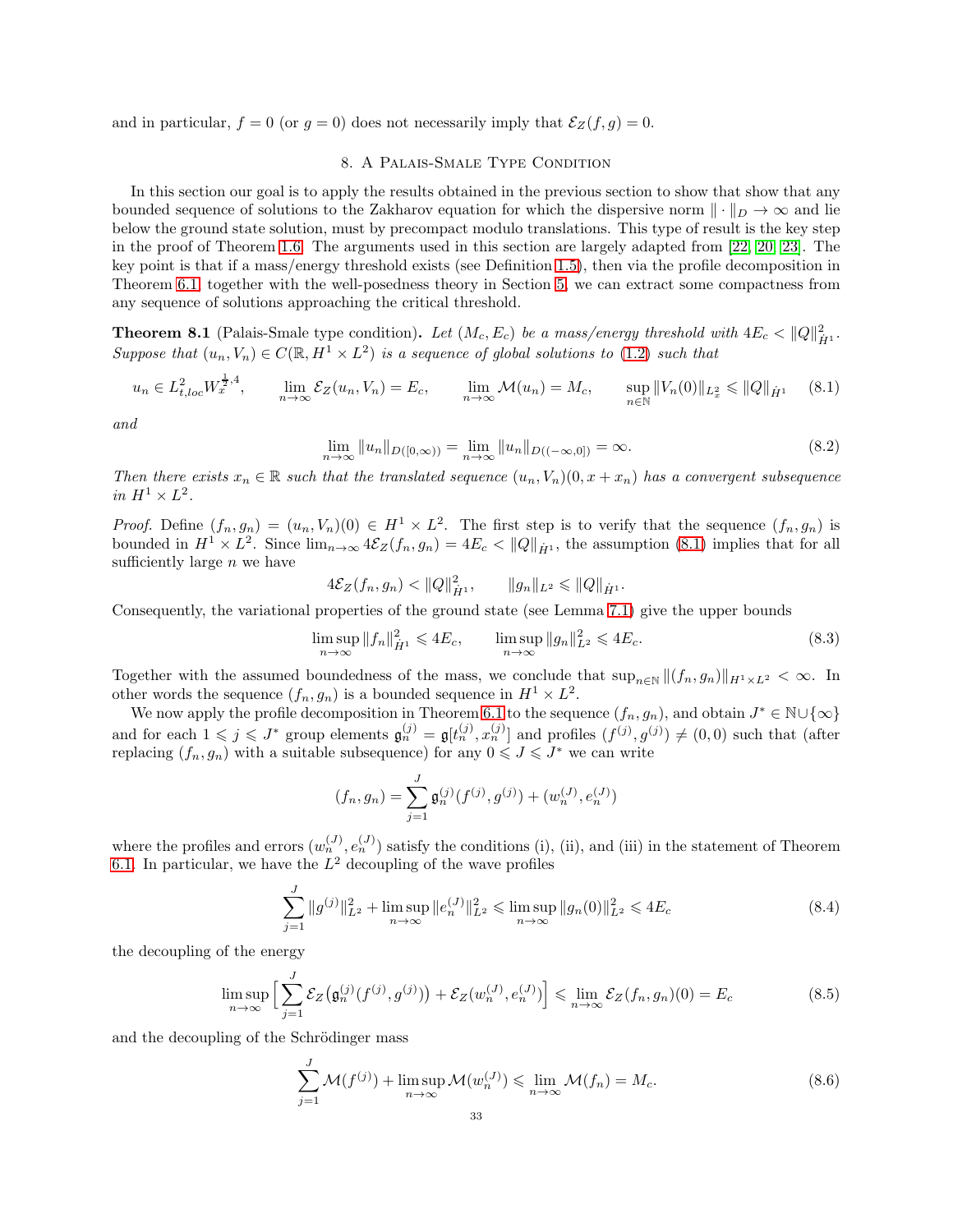The above limits quickly imply that each profile has energy below the ground state. More precisely, as  $4E_c < ||Q||_{\dot{H}^1}^2$ , the  $L^2$  decoupling [\(8.4\)](#page-32-2) implies that for every  $1 \leqslant j \leqslant J$  we have  $||g^{(j)}||_{L^2} < ||Q||_{\dot{H}^1}$ , and for all sufficiently large n, the error satisfies  $||e_n^{(J)}||_{L^2} < ||Q||_{\dot{H}^1}$ . Hence the implication [\(7.2\)](#page-30-1) implies that

$$
\limsup_{n\to\infty} 4\mathcal{E}_Z\big(\mathfrak{g}_n^{(j)}(f^{(j)},g^{(j)})\big) \geq \|g^{(j)}\|_{L^2}^2 \quad \text{and} \quad \limsup_{n\to\infty} 4\mathcal{E}_Z(w_n^{(J)},e_n^{(J)}) \geq \limsup_{n\to\infty} \|e_n^{(J)}\|_{L^2}^2.
$$

Consequently, as each profile is non-zero, energies of each of the (translated) profiles  $\mathfrak{g}_n^{(j)}(f^{(j)}, g^{(j)})$  must be strictly positive. Together with [\(8.6\)](#page-32-3), we conclude that both the profiles and the error term have energy below the threshold. Namely we have the bounds

<span id="page-33-0"></span>
$$
0 \leqslant \mathcal{M}(f^{(j)}) \leqslant M_c, \qquad 0 < \limsup_{n \to \infty} \mathcal{E}_Z\big(\mathfrak{g}_n^{(j)}(f^{(j)}, g^{(j)})\big) \leqslant E_c, \qquad \|g^{(j)}\|_{L^2} \leqslant 4E_c,\tag{8.7}
$$

and

<span id="page-33-3"></span>
$$
\limsup_{n \to \infty} \mathcal{E}_Z\big(w_n^{(J)}, e_n^{(J)}\big) \leqslant E_c, \qquad \limsup_{n \to \infty} \|e_n^{(J)}\|_{L^2} \leqslant 4E_c. \tag{8.8}
$$

Moreover, the  $H<sup>1</sup>$  decoupling of the profiles together with  $(8.3)$  gives the upper bound

<span id="page-33-4"></span>
$$
\sum_{j=1}^{J} \|f^{(j)}\|_{H^1}^2 + \limsup_{n \to \infty} \|w_n^{(J)}\|_{H^1}^2 \le \limsup_{n \to \infty} \|f_n\|_{H^1}^2 \le M_c + 4E_c.
$$
 (8.9)

The next step is to evolve the profiles  $(f^{(j)}, g^{(j)})$  via the Zakharov equation. More precisely, in view of the energy constraint [\(8.7\)](#page-33-0) and the assumption  $4E_c < ||Q||_{\dot{H}^1}^2$ , we can apply Theorem [1.1](#page-1-1) (if  $t_n = 0$ ) or Theorem [3.5](#page-19-1) (if  $t_n \to \pm \infty$ , potentially after reflecting in time) and obtain global solutions  $(u^{(j)}, V^{(j)}) \in C(\mathbb{R}; H^1 \times L^2)$ to [\(1.2\)](#page-0-0) satisfying

$$
\lim_{n \to \infty} \left\| (u^{(j)}, V^{(j)}) (-t_n) - \left( e^{-it_n \Delta} f^{(j)}, e^{-it_n |\nabla|} g^{(j)} \right) \right\|_{H^1 \times L^2} = 0
$$

with mass  $\mathcal{M}(u^{(j)}) = \mathcal{M}(f^{(j)}) \leq M_c$  and energy

$$
\mathcal{E}_Z(u^{(j)}, V^{(j)}) = \lim_{n \to \infty} \mathcal{E}_Z(e^{-it_n\Delta} f^{(j)}, e^{-it_n|\nabla|} g^{(j)}) = \lim_{n \to \infty} \mathcal{E}_Z(\mathfrak{g}_n^{(j)}(f^{(j)}, g^{(j)})) \leq E_c,
$$
  
\n
$$
\max \{ ||u^{(j)}||_{L_t^\infty \dot{H}_x^1}, ||V^{(j)}||_{L_t^\infty L_x^2} \} \leq 4\mathcal{E}_Z(u^{(j)}, V^{(j)}).
$$
\n(8.10)

<span id="page-33-1"></span>We now translate in space-time, and define the translated solutions

$$
u_n^{(j)}(t,x) = u^{(j)}(t - t_n, x - x_n), \qquad V_n^{(j)}(t,x) = V^{(j)}(t - t_n, x - x_n)
$$

the key point being that we now have

$$
\lim_{n \to \infty} \left\| \left( u_n^{(j)}, V_n^{(j)} \right) (0) - \mathfrak{g}_n^{(j)}(f^{(j)}, g^{(j)}) \right\|_{H^1 \times L^2} = 0. \tag{8.11}
$$

We now consider two cases, either there exists a profile with energy precisely  $E_c$ , or all profiles have energy strictly below  $E_c$ . In the former case, the decoupling inequalities [\(8.4\)](#page-32-2), [\(8.5\)](#page-32-5), and [\(8.6\)](#page-32-3), imply that there is only one profile and moreover the error goes to zero in  $\dot{H}^1 \times L^2$ . Upgrading the convergence to  $H^1 \times L^2$  relies on the fact that  $(M_c, E_c)$  is a mass/energy threshold together with a short argument via Theorem [5.2.](#page-26-0) In the later case where the initial profile has energy strictly less than  $E_c$ , we show that each profile is uniformly bounded in the dispersive norm  $\|\cdot\|_D$ , and moreover only interacts weakly. Applying the stability result in Theorem [5.2](#page-26-0) we eventually conclude that  $\limsup_{n\to\infty} ||u_n||_D < \infty$  which contradicts our initial assumption  $(8.2).$  $(8.2).$ 

**Case 1:**  $\mathcal{E}_Z(u^{(1)}, V^{(1)}) = E_c$ .

Our goal is to show that if  $\mathcal{E}_Z(u^{(1)}, V^{(1)}) = E_c$ , then we have

<span id="page-33-2"></span>
$$
\lim_{n \to \infty} \left\| (f_n, g_n)(x) - (f^{(1)}, g^{(1)})(x - x_n) \right\|_{H^1 \times L^2} = 0.
$$
\n(8.12)

We start by observing that the decoupling of the energy [\(8.5\)](#page-32-5) together with [\(8.10\)](#page-33-1) implies that for all  $1 < j \leqslant J$ 

$$
\mathcal{E}_Z(u^{(j)}, V^{(j)}) = 0 = \limsup_{n \to \infty} \mathcal{E}_Z(w_n^{(J)}, e_n^{(J)}).
$$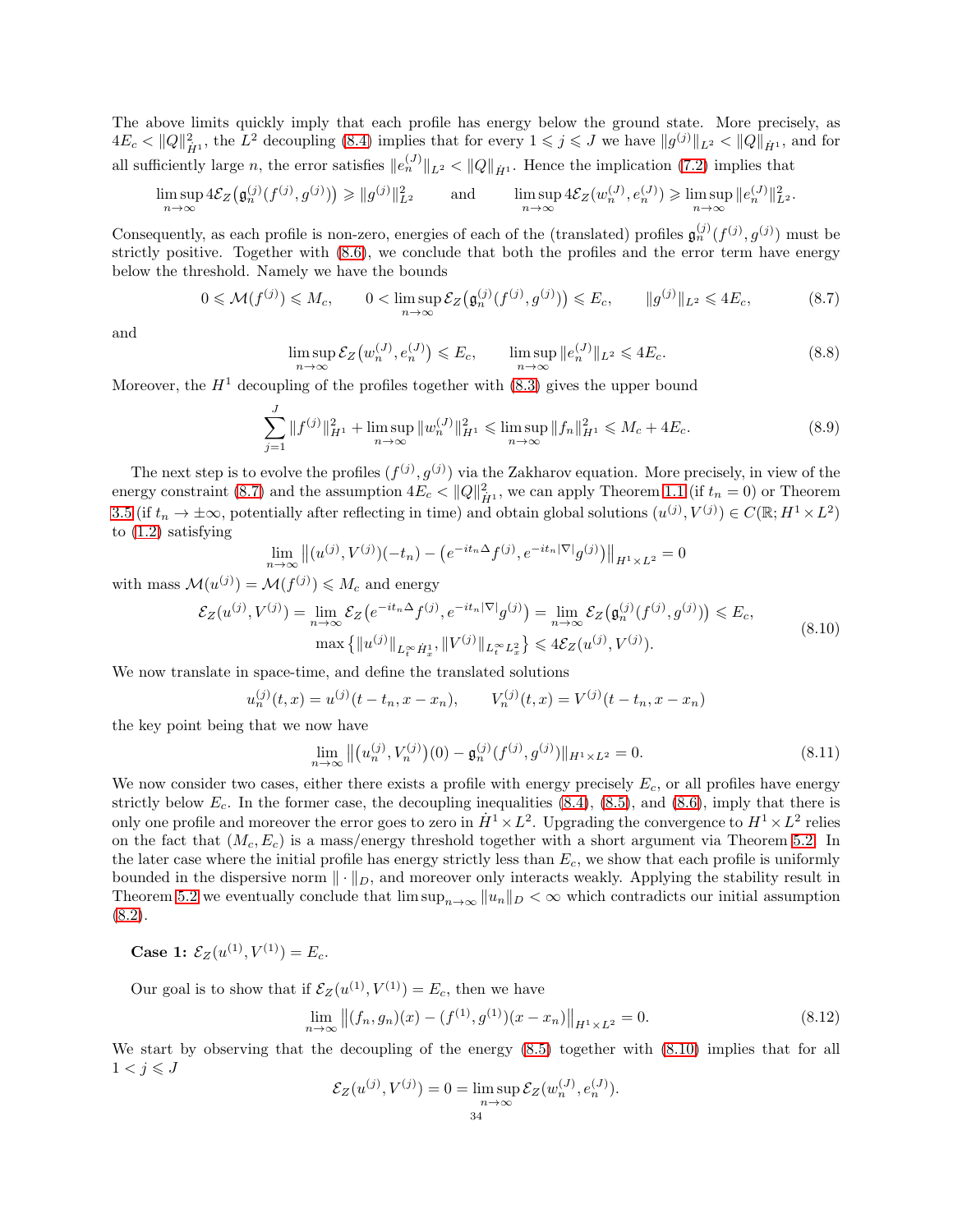Hence, as energies of all profiles lies below the ground state solution (namely [\(8.7\)](#page-33-0) holds), an application of Lemma [7.1](#page-31-1) gives

$$
\left\| (u^{(j)}, V^{(j)}) \right\|_{\dot{H}^1 \times L^2}^2 \leq 4\mathcal{E}_Z(u^{(j)}, V^{(j)}) = 0
$$

and

$$
\limsup_{n\to\infty} \|(w_n^{(J)},e_n^{(J)})\|_{\dot{H}^1\times L^2}^2\leqslant 4\limsup_{n\to\infty}\mathcal{E}_Z(w_n^{(J)},e_n^{(J)})=0.
$$

In other words there is only one profile, and moreover the error goes to zero in  $\dot{H}^1 \times L^2$ .

This is almost what we want, but to obtain [\(8.12\)](#page-33-2) we need to upgrade the convergence to  $H^1 \times L^2$ . To this end, suppose for the moment we have  $\mathcal{M}(u^{(1)}) \leqslant M_c - \delta$  for some  $\delta > 0$ . Since  $(M_c, E_c)$  is a mass/energy threshold, we then see that

$$
||u^{(1)}||_D \leqslant L(M_c - \delta, E_c) < \infty.
$$

In particular, applying translation invariance, Theorem [3.1,](#page-12-5) and collecting the above bounds/limits, we have

$$
\limsup_{n \to \infty} \left( \|f_n\|_{H^1} + \|u_n^{(1)}\|_{S^{\frac{1}{2}}} \right) \lesssim_{L, M_c, E_c} 1, \qquad \limsup_{n \to \infty} \|V_n^{(1)}\|_{L_t^\infty L_x^2} \leq 4E_c < \|Q\|_{\dot{H}^1}^2
$$

and

$$
\lim_{n \to \infty} \left( \left\| f_n - u_n^{(1)}(0) \right\|_{\dot{H}^1} + \left\| g_n - V_n^{(1)}(0) \right\|_{L^2} \right) = 0.
$$

Thus in view of [\(5.3\)](#page-27-1), an application of Theorem [5.2](#page-26-0) with  $F = G = 0$  implies the uniform dispersive bound  $\limsup_{n\to\infty} ||u_n||_D < \infty$  which clearly contradicts the assumption [\(8.2\)](#page-32-6). Therefore it is not possible for both the dispersive norm to blow-up and the mass of the profile  $(u^{(1)}, V^{(1)})$  to remain strictly less than  $M_c$ . In other words, we must have the mass constraint  $\mathcal{M}(u^{(1)}) = M_c$ . In view of [\(8.6\)](#page-32-3), we then conclude that  $\limsup_{n\to\infty} \mathcal{M}(w_n^{(J)}) = 0.$  Consequently, unpacking the definition of  $u_n^{(1)}$ , we have the  $H^1 \times L^2$  limit

$$
\lim_{n \to \infty} \left\| (u_n, V_n)(0, x) - \left( e^{-it_n^{(1)}} \Delta f^{(1)}(x - x_n^{(1)}), e^{-it_n^{(1)}|\nabla|} g^{(1)}(x - x_n^{(1)}) \right) \right\|_{H^1 \times L^2} = 0.
$$

To complete the proof of [\(8.12\)](#page-33-2), it only remains to rule out the case  $t_n^{(1)} \to -\infty$  (the case  $t_n^{(1)} \to \infty$  would then also be excluded by time reversibility). We start by noting that since  $t_n^{(1)} \to -\infty$ , the dispersive decay of the free Schrödinger and wave evolutions implies that

$$
\lim_{n\to\infty} \left\| \mathfrak{g}_{n}^{(1)} \big(e^{it\Delta} f, e^{it|\nabla|} g\big) \right\|_{Y\times Y([0,\infty))} = \lim_{n\to\infty} \left\| \big(e^{it\Delta} f, e^{it|\nabla|} g\big) \right\|_{Y\times Y([-t_n,\infty))} = 0.
$$

Therefore, applying the bound [\(2.4\)](#page-9-0), we have

$$
\limsup_{n \to \infty} \left\| \left( e^{it\Delta} f_n, e^{it|\nabla|} g_n \right) \right\|_{Y \times Y([0,\infty))} \le \limsup_{n \to \infty} \left\| \left( e^{it\Delta} f_n, e^{it|\nabla|} g_n \right) - \mathfrak{g}_n^{(1)} (e^{it\Delta} f^{(1)}, e^{it|\nabla|} g^{(1)}) \right\|_{Y \times Y([0,\infty))}
$$
\n
$$
+ \limsup_{n \to \infty} \left\| \mathfrak{g}_n^{(1)} (e^{it\Delta} f^{(1)}, e^{it|\nabla|} g^{(1)}) \right\|_{Y \times Y([0,\infty))}
$$
\n
$$
\lesssim \limsup_{n \to \infty} \left\| (f_n, g_n) - \mathfrak{g}_n^{(1)} (f^{(1)}, g^{(1)}) \right\|_{H^1 \times L^2} = 0.
$$

Consequently, we can apply the small data theory in Theorem [1.7](#page-4-0) to the interval  $[0, \infty)$ , and conclude that  $\limsup_n \|u_n\|_{D([0,\infty))} < \infty$ . But this contradicts the assumption  $(8.2)$  and hence we cannot have  $t_n^{(1)} \to \pm \infty$ .

Case 2:  $\mathcal{E}_Z(u^{(1)}, V^{(1)}) < E_c$ .

As all profiles are non-zero and have positive energy, we conclude from  $(8.5)$ ,  $(8.7)$ , and  $(8.8)$  that we have the mass/energy bounds

$$
\sup_{1 \leq j \leq J^*} \mathcal{M}(u^{(j)}) \leq M_c, \qquad \sup_{1 \leq j \leq J^*} \mathcal{E}_Z(u^{(j)}, V^{(j)}) \leq E_c - \delta
$$

for some  $\delta > 0$ . In particular, in view of the definition of  $E_c$ , we have the global dispersive bound

$$
\sup_{1 \leq j \leq J^*} \|u^{(j)}\|_D \leq L = L(M_c, E_c - \delta) < \infty.
$$

To upgrade this bound to control over the  $S^s$  norm, we first note that the bound [\(8.10\)](#page-33-1) together with the conservation of mass gives

$$
||u^{(j)}||_{L_t^{\infty}H_x^1} \leqslant M_c + 4E_c, \qquad ||V^{(j)}||_{L_t^{\infty}L_x^2} \leqslant 4E_c < ||Q||_{\dot{H}^1}.
$$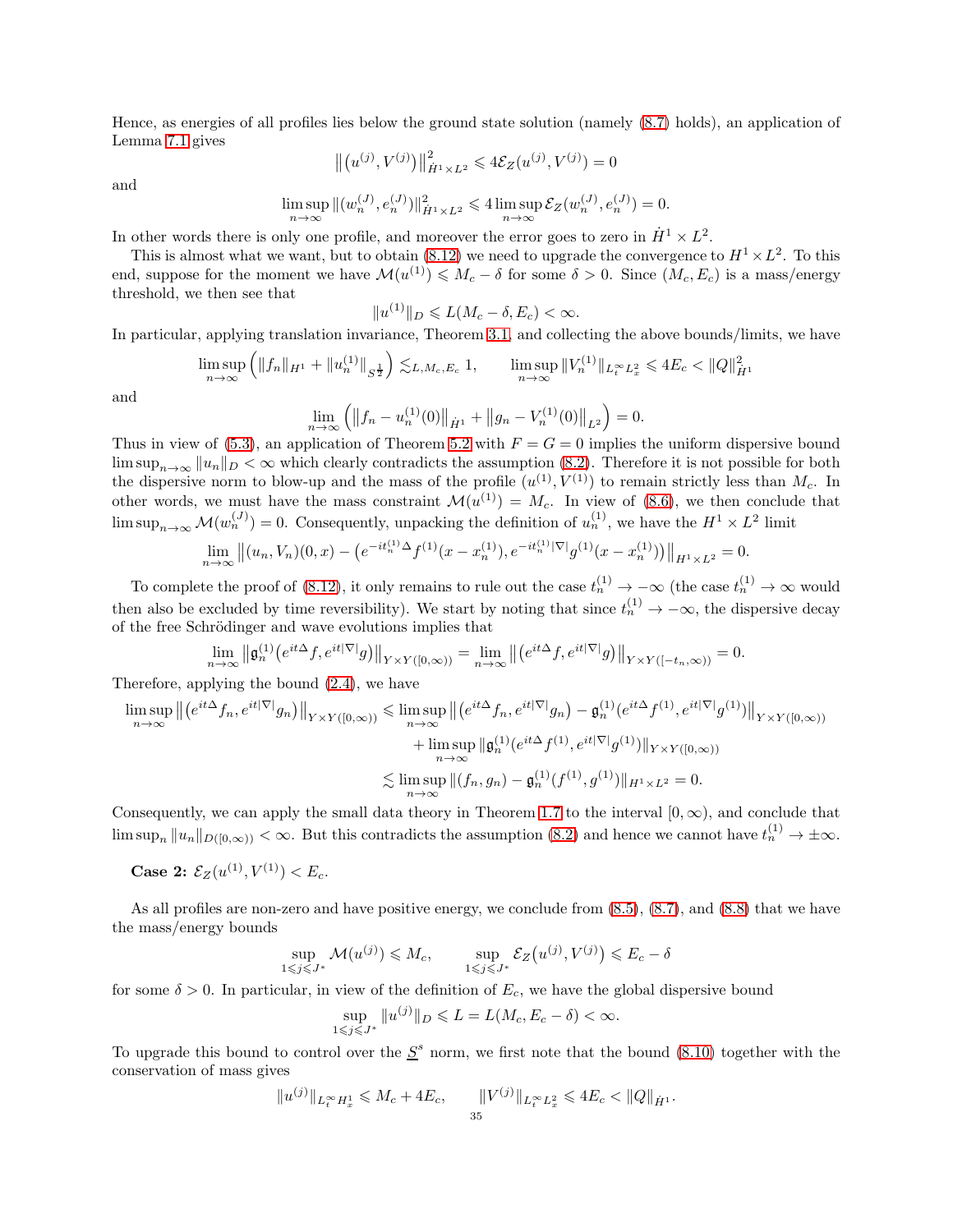Consequently an application of Theorem [3.1](#page-12-5) implies that for any  $\frac{1}{2} \leqslant s < 1$  we have

<span id="page-35-0"></span>
$$
||u^{(j)}||_{\underline{S}^s} \lesssim_{s,L,E_c,M_c} ||f^{(j)}||_{H^s}, \qquad ||V^{(j)}||_{\underline{W}^0} \lesssim_{s,L,E_c,M_c} ||g^{(j)}||_{L^2} + ||f^{(j)}||_{H^{\frac{1}{2}}}^2
$$
(8.13)

where the implied constants depend only on  $s$ ,  $L$ ,  $E_c$ , and  $M_c$ . We now define

$$
\Psi_n^{(J)} = \sum_{j=1}^J u_n^{(j)} + e^{it\Delta} w_n^{(J)}, \qquad \Phi_n^{(J)} = \sum_{j=1}^J V_n^{(j)} + e^{it|\nabla|} e_n^{(J)}.
$$

We claim that we have the properties:

(i) (Data agrees asymptotically) For every  $0 \leqslant J \leqslant J^*$  we have

$$
\lim_{n \to \infty} \left\| (f_n, g_n) - (\Psi_n^{(J)}, \Phi_n^{(J)}) (0) \right\|_{H^1 \times L^2} = 0, \qquad \limsup_{n \to \infty} \|\Phi_n^{(J)}\|_{L_t^\infty L_x^2} \leq 4E_c < \|Q\|_{\dot{H}^1}.
$$

(ii) (Uniformly bounded in  $\underline{S}^s \times \underline{W}^0$ ) For every  $\frac{1}{2} \leqslant s < 1$  we have

$$
\sup_{0\leqslant J\leqslant J^*}\limsup_{n\to\infty}\big\|(\Psi_n^{(J)},\Phi_n^{(J)})\big\|_{\underline{S}^s\times \underline{W}^0}\lesssim_{s,L,E_c,M}1.
$$

(iii) (Approximate solution) We have

$$
\lim_{J \to J^*} \limsup_{n \to \infty} \left\| \mathcal{I}_0 \left[ \Re(\Phi_n^{(J)}) \Psi_n^{(J)} - \sum_{j=1}^J \Re(V_n^{(j)}) u_n^{(j)} \right] \right\|_{S^{\frac{1}{2}}} = 0
$$

and

$$
\lim_{J \to J^*} \limsup_{n \to \infty} || |\nabla |\mathcal{J}_0 \left[ |\Psi_n^{(J)}|^2 - \sum_{j=1}^J |u_n^{(j)}|^2 \right] ||_{W^0} = 0.
$$

Assuming these properties hold for the moment, an application of the stability result in Theorem [5.2](#page-26-0) to-gether with [\(5.3\)](#page-27-1) implies that we have the global bound  $\limsup_{n\to\infty} ||u_n||_D < \infty$ . But this contradicts the assumption that  $||u_n||_{D([0,\infty))} \to \infty$  as  $n \to \infty$ . Hence Case 2 cannot occur.

It only remains to verify the properties (i), (ii), and (iii). The property (i) follows immediately from the construction of the profiles  $(f^{(j)}, g^{(j)})$ . To prove (ii), we start by observing that [\(8.13\)](#page-35-0) together with [\(8.4\)](#page-32-2) and [\(8.9\)](#page-33-4) implies that

$$
\sup_{0 \leq J \leq J^*} \left( \sum_{j=1}^J \| u^{(j)} \|_{S^s}^2 \right)^{\frac{1}{2}} \lesssim_{s, L, E_c, M_c} \sup_{0 \leq J \leq J^*} \left( \sum_{j=1}^J \| f^{(j)} \|_{H^s}^2 \right)^{\frac{1}{2}} \lesssim_{s, L, E_c, M_c} 1
$$

and

$$
\sup_{0 \leq J \leq J^*} \Big( \sum_{j=1}^J \| V^{(j)} \|_{W^0}^2 \Big)^{\frac{1}{2}} \lesssim_{s,L,E_c,M_c} \sup_{0 \leq J \leq J^*} \Big[ \Big( \sum_{j=1}^J \| g^{(j)} \|_{L^2}^2 \Big)^{\frac{1}{2}} + \sum_{j=1}^J \| f^{(j)} \|_{H^s}^2 \Big] \lesssim_{s,L,E_c,M_c} 1.
$$

Therefore, (i) and the bound [\(8.3\)](#page-32-4), together with an application of the energy inequality [\(2.5\)](#page-9-1) and the bilinear estimate in Theorem [2.4](#page-11-1) gives

$$
\sup_{0 \leq J \leq J^*} \limsup_{n \to \infty} \left\| \Psi_n^{(J)} \right\|_{\underline{S}^s} \lesssim \sup_{0 \leq J \leq J^*} \left[ \limsup_{n \to \infty} \left\| \Psi_n^{(J)}(0) \right\|_{H^s} + \limsup_{n \to \infty} \left\| \sum_{j=1}^J \Re(V_n^{(j)}) u_n^{(j)} \right\|_{N^s} \right]
$$
  

$$
\lesssim \sup_{0 \leq J \leq J^*} \left[ \limsup_{n \to \infty} \left\| \Psi_n^{(J)}(0) \right\|_{H^s} + \left( \sum_{j=1}^J \| V^{(j)} \|_{W^0}^2 \right)^{\frac{1}{2}} \left( \sum_{j=1}^J \| u^{(j)} \|_{S^s}^2 \right)^{\frac{1}{2}} \right]
$$
  

$$
\lesssim_{s, L, E_c, M_c} 1
$$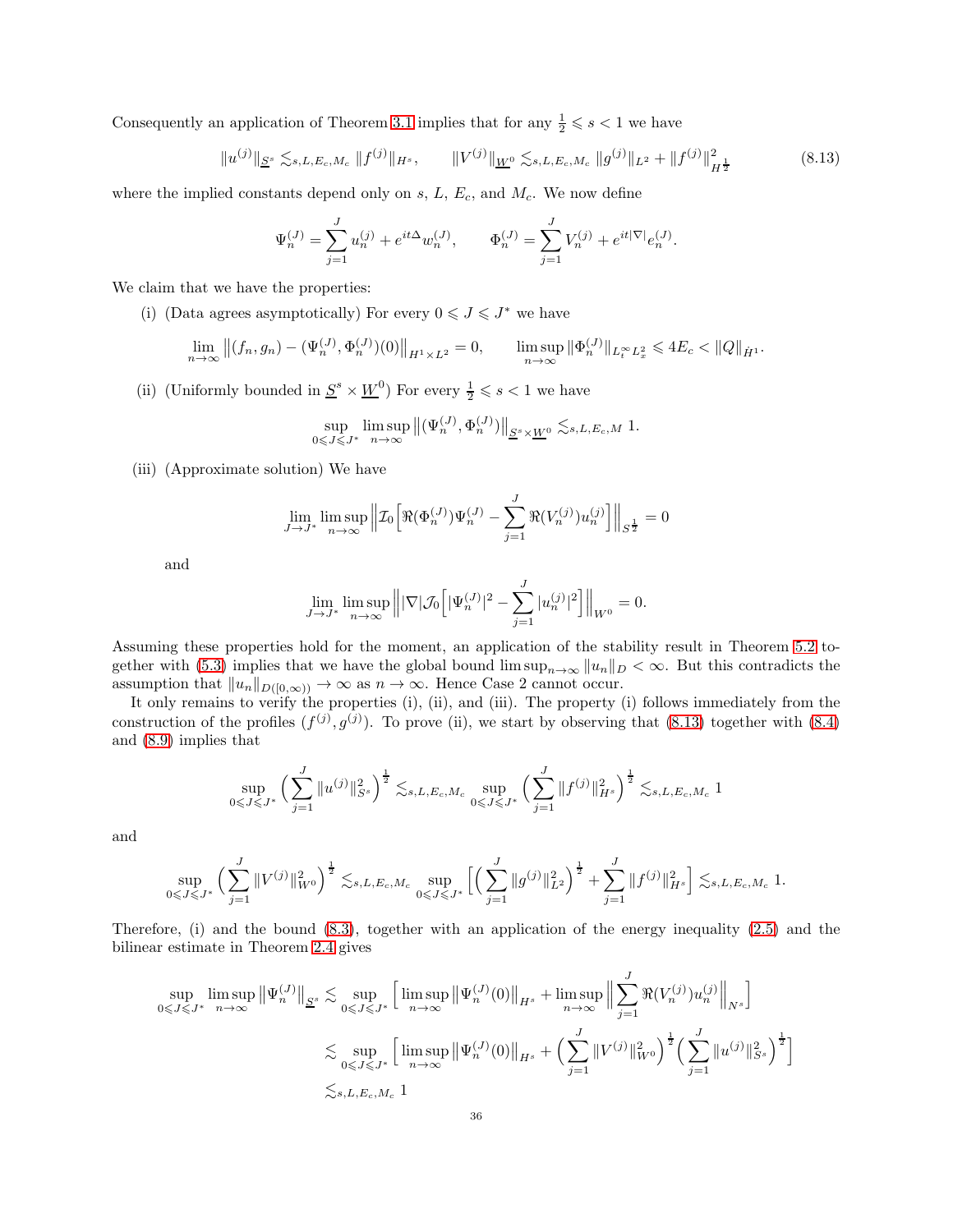where we used the fact that the norms  $\|\cdot\|_{W^0}$  and  $\|\cdot\|_{\underline{S}^s}$  are translation invariant. Similarly, to bound the wave contribution we have

$$
\sup_{0 \leq J \leq J^*} \limsup_{n \to \infty} \left\| \Phi_n^{(J)} \right\|_{\underline{W}^0} \lesssim \sup_{0 \leq J \leq J^*} \left[ \limsup_{n \to \infty} \left\| \Phi_n^{(J)}(0) \right\|_{L^2} + \sum_{j=1}^J \left\| \mathcal{J}_0 \left[ |\nabla ||u^{(j)}|^2 \right] \right\|_{\underline{W}^0} \right]
$$
  

$$
\lesssim \sup_{0 \leq J \leq J^*} \left[ \limsup_{n \to \infty} \left\| \Phi_n^{(J)}(0) \right\|_{L^2_x} + \sum_{j=1}^J \left\| u^{(j)} \right\|_{S^s}^2 \right]
$$
  

$$
\lesssim_{s, L, E_c, M_c} 1
$$

and hence (ii) follows.

Finally to prove (iii), we note that provided  $s > \frac{1}{2}$ , (ii) together with [\(8.4\)](#page-32-2), [\(8.9\)](#page-33-4), and an application of Theorem [4.1](#page-21-0) gives  $\theta > 0$  such that

$$
\label{eq:3.10} \begin{split} \left\| \mathcal{I}_0 \left[ \Re(\Phi_n^{(J)} - e^{it|\nabla|} e_n^{(J)}) e^{it\Delta} w_n^{(J)} \right] \right\|_{S^{\frac{1}{2}}} + \left\| \mathcal{I}_0 \left[ \Re(e^{it|\nabla|} e_n^{(J)}) \Psi_n^{(J)} \right] \right\|_{S^{\frac{1}{2}}} \\ \lesssim & \left( \|\Phi_n^{(J)}\|_{\underline{W}^0} + \|e_n^{(J)}\|_{L^2} \right) \left\| e^{it\Delta} w_n^{(J)} \right\|_Y^{\theta} \left\| w_n^{(J)} \right\|_{H^1}^{1-\theta} + \|e^{it|\nabla|} e_n^{(J)} \|\mathbf{P}_Y \|\mathbf{P}_n^{(J)} \|\mathbf{P}_Z^{1-\theta} \| \Psi_n^{(J)} \|\mathbf{P}_Z^{1-\theta} \\ \lesssim_{s, L, E_c, M_c} \|e^{it\Delta} w_n^{(J)} \|^{\theta}_Y + \|e^{it|\nabla|} e_n^{(J)} \|^{\theta}_Y. \end{split}
$$

Therefore, the asymptotic decoupling provided by Lemma [6.2](#page-29-1) and the fact that the error vanishes in the dispersive norm  $Y$  implies that

$$
\begin{split} \limsup_{J\rightarrow J^*}\limsup_{n\rightarrow\infty}\Big\|\mathcal{I}_0\Big[\Re(\Phi_n^{(J)})\Psi_n^{(J)}-\sum_{j=1}^J\Re(V_n^{(j)})u_n^{(j)}\Big]\Big\|_{S^{\frac{1}{2}}}\\ \lesssim \limsup_{J\rightarrow J^*}\limsup_{n\rightarrow\infty}\Big(\sum_{\substack{1\leqslant j,k\leqslant J\\ j\neq k}}\big\|\mathcal{I}_0\big[\Re(V_n^{(j)})u_n^{(k)}\big]\big\|_{S^{\frac{1}{2}}}+\big\|\mathcal{I}_0\big[\Re(\Phi_n^{(J)}-e^{it|\nabla|}e_n^{(J)})e^{it\Delta}w_n^{(J)}\big]\big\|_{S^{\frac{1}{2}}}\\ &\qquad\qquad+\big\|\mathcal{I}_0\big[\Re(e^{it|\nabla|}e_n^{(J)})\Psi_n^{(J)}\big]\big\|_{S^{\frac{1}{2}}}\Big)\\ \lesssim_{s,L,E_c,M_c}\limsup_{J\rightarrow J^*}\limsup_{n\rightarrow\infty}\Big(\sum_{\substack{1\leqslant j,k\leqslant J\\ j\neq k}}\big\|\mathcal{I}_0\big[\Re(V_n^{(j)})u_n^{(k)}\big]\big\|_{S^{\frac{1}{2}}}+\|e^{it\Delta}w_n^{(J)}\|_{Y}^{\theta}+\|e^{it|\nabla|}e_n^{(J)}\|_{Y}^{\theta}\Big)=0. \end{split}
$$

Similarly, by another application of Theorem [4.1](#page-21-0) we see that

$$
\begin{aligned} \left\| |\nabla |\mathcal{J}_0\big[ \Re\big( \overline{\Psi}_n^{(J)} e^{it\Delta} w_n^{(J)} \big) \big] \right\|_{W^0} + \left\| |\nabla |\mathcal{J}_0\big[ |e^{it\Delta} w_n^{(J)}|^2 \big] \right\|_{W^0} \\ &\lesssim \| e^{it\nabla} w_n^{(J)} \|^{\theta}_{Y} \| w_n^{(J)} \|_{H^1}^{1-\theta} \Big( \| \Psi_n^{(J)} \|_{\underline{S}^s} + \| w_n^{(J)} \|_{H^1} \Big) \lesssim_{s, L, E_c, M_c} \| e^{it\nabla} w_n^{(J)} \|_{Y}^{\theta} \end{aligned}
$$

and hence

$$
\limsup_{J \to J^*} \limsup_{n \to \infty} \left\| |\nabla |\mathcal{J}_0 \left[ |\Psi_n^{(J)}|^2 - \sum_{j=1}^J |u_n^{(j)}|^2 \right] \right\|_{W^0}
$$
\n
$$
\lesssim \limsup_{J \to J^*} \limsup_{n \to \infty} \left( \sum_{\substack{1 \le j,k \le J \\ j \ne k}} \| |\nabla |\mathcal{J}_0 \left[ \Re \left( \overline{u}_n^{(j)} u_n^{(k)} \right) \right] \|_{W^0} + \| |\nabla |\mathcal{J}_0 \left[ \Re \left( \overline{\Psi}_n^{(J)} e^{it\Delta} w_n^{(J)} \right) \right] \|_{W^0}
$$
\n
$$
\le s, L, E_c, M_c \limsup_{J \to J^*} \limsup_{n \to \infty} \left( \sum_{\substack{1 \le j,k \le J \\ j \ne k}} \| |\nabla |\mathcal{J}_0 \left[ \Re \left( \overline{u}_n^{(j)} u_n^{(k)} \right) \right] \|_{W^0} + \| e^{it\nabla} w_n^{(J)} \|_Y^{\theta} \right) = 0.
$$

Consequently (iii) also holds.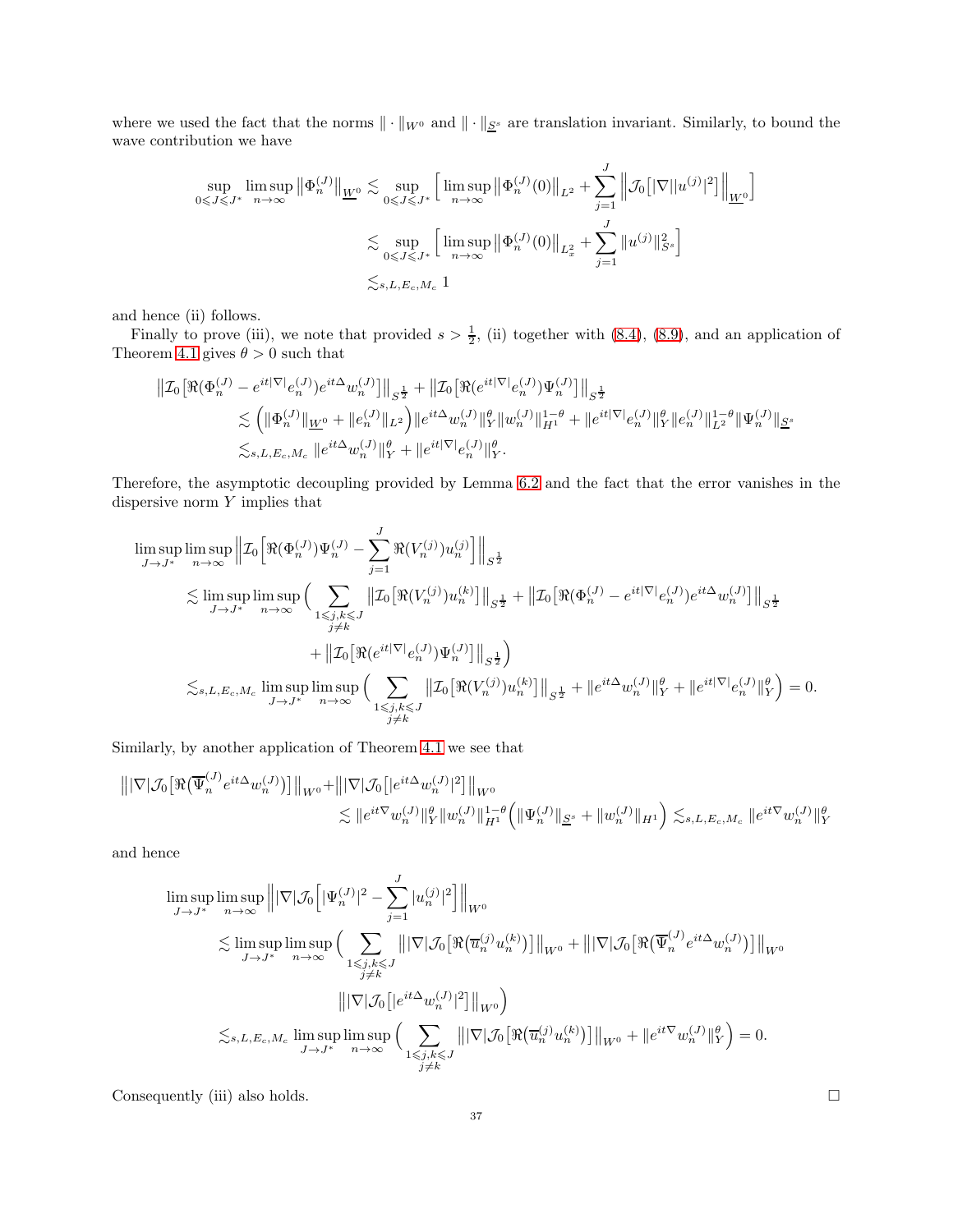#### 9. Almost Periodic Solutions

<span id="page-37-1"></span>In this section we give the construction of the critical elements (or almost periodic solutions) in Theorem [1.6.](#page-3-0) The first step is to show that if Conjecture [1.4](#page-2-1) failed, then there must exist a mass/energy threshold with energy below the ground state.

<span id="page-37-0"></span>Lemma 9.1 (Existence of a mass/energy threshold). *Suppose Conjecture [1.4](#page-2-1) failed. Then there exists a*  $mass/energy$  threshold  $(M_c, E_c)$  with  $4E_c < ||Q||_{\dot{H}^1}^2$ .

*Proof.* Given  $M > 0$  we let

$$
E^*(M) = \sup\{E > 0 \mid L(M, E) < \infty\}
$$

where we recall that  $L(M, E)$  is defined in [\(1.7\)](#page-3-2). Note that if  $4E < ||Q||_{\dot{H}^{1}}^{2}$  and  $(u, V) \in \Omega(E)$  (see [\(1.6\)](#page-3-3)) then Lemma [7.1](#page-31-1) gives the  $\dot{H}^1$  bound

$$
||u||_{L_t^{\infty}\dot{H}_x^1}^2 \leq 4\mathcal{E}_Z(u,V) \leq 4E.
$$

In particular, Theorem [1.7](#page-4-0) together with [\(1.8\)](#page-4-1) implies that for fixed  $M > 0$  and all sufficiently small  $E > 0$ , we have  $L(M, E) < \infty$  and hence  $E^*(M) > 0$ . Moreover, by construction we have the implication

<span id="page-37-2"></span>
$$
E < E^*(M) \qquad \Longrightarrow \qquad L(M, E) < \infty. \tag{9.1}
$$

If Conjecture [\(1.4\)](#page-2-1) failed, then there must exist some  $M_0 > 0$  such that  $4E^*(M_0) < ||Q||_{\dot{H}^1}$ . We now define

$$
E_c = E^*(M_0), \qquad M_c = \inf\{M > 0 \mid E^*(M) = E^*(M_0)\}.
$$

In view of [\(1.8\)](#page-4-1) and Theorem [1.7,](#page-4-0) we have global well-posedness and scattering whenever the initial data satisfies

$$
\min\{\|f\|_{L^2},\|f\|_{\dot{H}^1}\}\ll_{\|f\|_{H^1}} 1
$$

and hence  $E_c, M_c > 0$ . Moreover, as  $L(M, E)$  is increasing in both E and M, the definition of  $E^*$  together with [\(9.1\)](#page-37-2) implies that if  $E < E_c = E^*(M_0)$  then  $L(M_c, E) \le L(M_0, E) < \infty$ . On the other hand, if  $M < M_c$ , then by construction  $E^*(M)$  is decreasing in M and hence  $E^*(M) > E^*(M_0) = E_c$  and so another application of the implication [\(9.1\)](#page-37-2) gives  $L(M, E_c) < \infty$ .

Therefore, to show that  $(M_c, E_c)$  is a mass/energy threshold, it only remains to prove that  $L(M_c, E_c) = \infty$ . As usual, this is consequence of the (right) continuity of  $L(M, E)$ . More precisely, we claim that for any  $0 < 4E < ||Q||_{\dot{H}^1}^2$  and  $M > 0$ , there exists  $C = C(M, E) > 0$ ,  $\theta = \theta(M, E) > 0$ , and  $\epsilon_0 = \epsilon_0(M, E) > 0$  such that for any  $0 \leq \epsilon \leq \epsilon_0$  we have

<span id="page-37-3"></span>
$$
L(M, E) \le L(M + \epsilon, E + \epsilon) \le L(M, E) + C\epsilon^{\theta}.
$$
\n
$$
(9.2)
$$

Clearly [\(9.2\)](#page-37-3) implies that  $L(M_c, E_c) = \infty$ . The right continuity of L is a consequence of the stability result in Theorem [5.2](#page-26-0) together with the observation in [\[16\]](#page-39-6) that  $\lambda \mapsto \mathcal{E}_Z(\lambda f, \lambda^2 g)$  is an increasing function under the assumption that  $(f, g)$  lie below the ground state Q. Roughly the point is that if we are at energy  $E + \epsilon$ , then flowing back in  $\lambda$  reduces the energy at which point we can apply the definition of  $L(M, E)$ . Provided  $\epsilon > 0$  is sufficiently small, applying Theorem [5.2](#page-26-0) then bounds  $L(M + \epsilon, E + \epsilon)$  in terms of  $L(M, E)$ . Making this argument precise relies on the variational properties of the ground state contained in Lemma [7.1.](#page-31-1)

We now turn to the details. The first inequality in [\(9.2\)](#page-37-3) is immediate from the definition. To prove the second, it is enough to consider the case  $L(M, E) < \infty$ . Let  $(u, V) \in \Omega(E + \epsilon)$  with  $\mathcal{M}(u) \leq M + \epsilon$ . Our goal is to prove that  $||u||_D - L(M, E) \lesssim_{E,M} \epsilon^{\theta}$  with the implied constant only depending on E and M. Define

$$
(f,g) = (\lambda u, \lambda^2 V)(0) \in H^1 \times L^2
$$

where  $0 < \lambda < 1$  is to be chosen later. Note that

$$
\mathcal{M}(u) - \mathcal{M}(f) = (1 - \lambda^2)\mathcal{M}(u) \gtrsim_M (1 - \lambda).
$$

On the other hand, for any  $0 < \epsilon \leq \frac{1}{8}(\|Q\|_{\dot{H}^1}^2 - E)$ , as  $4E < \|Q\|_{\dot{H}^1}^2$  Lemma [7.1](#page-31-1) gives for any  $0 < \lambda \leq 1$  the lower bound

$$
\mathcal{K}(\lambda u(0)) + \lambda^4 \|V(0) + |u(0)|^2\|_{L_x^2}^2 \ge \lambda^4 \Big(\mathcal{K}(u(0)) + \|V(0) + |u(0)|^2\|_{L_x^2}^2\Big) \\
\ge \lambda^4 4\mathcal{E}_Z(u, V) \frac{\|Q\|_{\dot{H}^1}^2 - 4\mathcal{E}_Z(u, V)}{2\|Q\|_{\dot{H}^1}^2} \gtrsim_{E} \lambda^4 \mathcal{E}_Z(u, V).
$$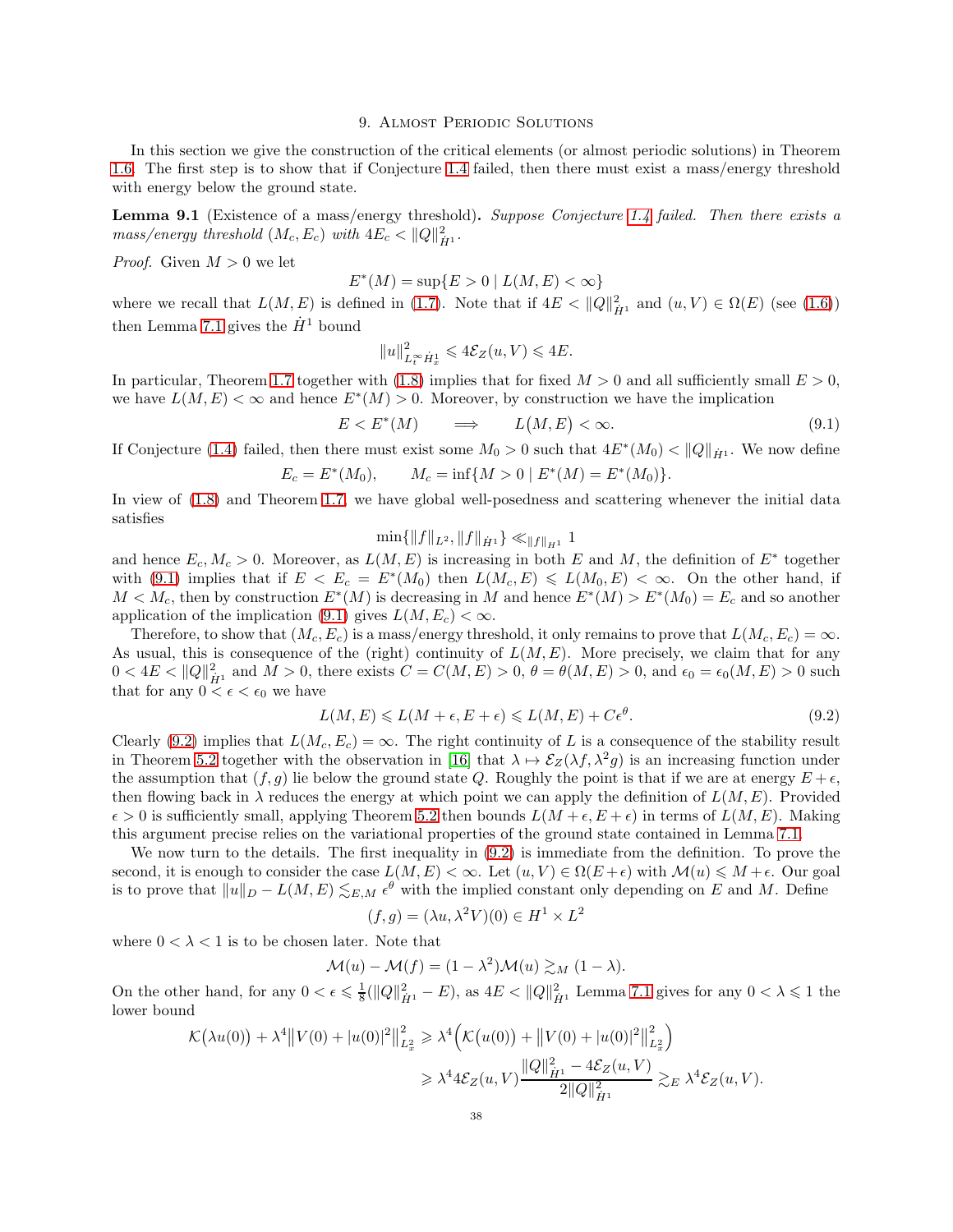Consequently the identity [\(7.1\)](#page-30-4) implies that

$$
\mathcal{E}_Z(u,V) - \mathcal{E}_Z(f,g) = \int_{\lambda}^1 a^{-1} \mathcal{K}\big(au(0)\big) + a^3 \big\|V(0) + |u(0)|^2\big\|_{L_x^2}^2 da \gtrsim_E (1-\lambda)\mathcal{E}_Z(u,V).
$$

In particular, the energy and mass decrease as  $\lambda \to 0$ , and hence choosing  $(1-\lambda) \approx_E \epsilon$  we have  $\mathcal{E}_Z(f,g) \leq E$ and  $\mathcal{M}(f) \leq M$ . Therefore, letting  $(\psi, \phi) \in \Omega(E)$  denote the corresponding global solution to [\(1.2\)](#page-0-0) with data  $(\psi, \phi)(0) = (f, g)$  given by Theorem [1.1,](#page-1-1) we see that  $\|\psi\|_{D} \le L(M, E)$ . To conclude the corresponding dispersive bound for  $u$  we apply the stability result from Theorem [5.2.](#page-26-0) More precisely, Theorem [3.1](#page-12-5) and Lemma [7.1](#page-31-1) implies that

$$
||u(0)||_{H^1} + ||\psi||_{S^{\frac{1}{2}}} \lesssim_{E,M} 1, \qquad ||\phi||_{L_t^{\infty} L_x^2} \leq 2E^{\frac{1}{2}} < ||Q||_{\dot{H}^1}
$$

(strictly speaking the implied constant here also depends on  $L(M, E)$ ). On the other hand, the choice of  $(f, g)$  gives

$$
||u(0) - \psi(0)||_{\dot{H}^1} + ||V(0) - \phi(0)||_{L^2} \lesssim_{E,M} 1 - \lambda \lesssim_{E,M} \epsilon.
$$

Hence provided  $\epsilon > 0$  is sufficiently small (depending only on M and E, albeit via  $L(M, E)$ ), [\(5.3\)](#page-27-1) together with Theorem [5.2](#page-26-0) implies that  $u \in S^{\frac{1}{2}}$  with the bound

$$
||u - \psi||_D \lesssim ||u - \psi - e^{it\Delta}(u - \psi)(0)||_{S^{\frac{1}{2}}} + ||(u - \psi)(0)||_{H^1} \lesssim_{E,M} \epsilon^{\theta}.
$$

In other words, we have a constant  $C = C(M, E) > 0$  depending only on E and M (and  $L(M, E)$ ) such that  $||u||_D \le L(M, E) + C\epsilon^{\theta}$ . Taking the sup over all  $(u, V) \in \Omega(E + \epsilon)$  with  $\mathcal{M}(u) = M$  we conclude the required bound.

The proof of Theorem [1.6](#page-3-0) is now an application of the Palais-Smale type property together with the stability result obtained earlier.

*Proof of Theorem [1.6.](#page-3-0)* Suppose Conjecture [1.4](#page-2-1) failed. Applying Lemma [9.1](#page-37-0) we would then conclude that there exists a mass/energy threshold  $(M_c, E_c)$  with  $4E_c < ||Q||_{\dot{H}^1}^2$ . In particular, as  $L(M_c, E_c) = \infty$ , there exists a sequence  $(u_n, V_n) \in \Omega(E_c)$  such that

$$
\lim_{n \to \infty} \mathcal{E}_Z(u_n, V_n) = E_c, \qquad \lim_{n \to \infty} \mathcal{M}(u_n) = M_c, \qquad \lim_{n \to \infty} \|u_n\|_D = \infty.
$$

Choose  $t_n \in \mathbb{R}$  such that

$$
\lim_{n\to\infty}||u_n||_{D((-\infty,t_n])}=\lim_{n\to\infty}||u_n||_{D([t_n,\infty))}=\infty.
$$

After replacing  $u_n(t)$  with  $u_n(t + t_n)$ , we may assume that  $t_n = 0$  for all  $n \in \mathbb{N}$ . Theorem [8.1](#page-32-7) then implies that, up to a subsequence, we have  $(f_c, g_c) \in H^1 \times L^2$  and  $x_n \in \mathbb{R}^4$  such that

<span id="page-38-0"></span>
$$
\lim_{n \to \infty} \left\| (u_n, V_n)(0, x + x_n) - (f_c, g_c)(x) \right\|_{H^1 \times L^2} = 0.
$$
\n(9.3)

Note that  $\mathcal{E}_Z(f_c, g_c) = E_c$ ,  $\mathcal{M}(f_c) = M_c$ , and  $||g_c||_{L^2} \le ||Q||_{\dot{H}^1}$ . Hence applying Theorem [1.1](#page-1-1) with data  $(f_c, g_c) \in H^1 \times L^2$  we obtain a global solution  $(\psi, \phi) \in C(\mathbb{R}; H^1 \times L^2)$  to  $(1.2)$  with

<span id="page-38-3"></span>
$$
\psi \in L^2_{t,loc} W_x^{\frac{1}{2},4}, \qquad \mathcal{E}_Z(\psi,\phi) = E_c, \qquad \mathcal{M}(\psi) = M_c, \qquad \|\phi\|_{L^{\infty}_t L^2_x} \leq \|Q\|_{\dot{H}^1}.
$$
 (9.4)

Moreover, the limit [\(9.3\)](#page-38-0) together with the stability result in Theorem [5.2](#page-26-0) gives

<span id="page-38-4"></span>
$$
\|\psi\|_{D((-\infty,0])} = \|\psi\|_{D([0,\infty))} = \infty.
$$
\n(9.5)

It only remains to verify that there exists  $x(t) : \mathbb{R} \to \mathbb{R}^4$  such that the orbit

<span id="page-38-2"></span>
$$
\{(\psi,\phi)(t,x+x(t)) \mid t \in \mathbb{R}\}\tag{9.6}
$$

is precompact in  $H^1 \times L^2$ . To prove the existence of the translations  $x(t)$ , one option is to argue abstractly as in  $[32]$ . Alternatively, and this is the approach we take here, we can give a concrete definition<sup>[1](#page-38-1)</sup> of the translations by noting that  $x(t)$  should essentially be the "centre of mass" of the solution  $(\psi, \phi)(t)$ . To this end, we choose the components  $x_j(t) \in \mathbb{R}$  of  $x(t) \in \mathbb{R}^4$  as

$$
\int_{x_j(t)}^{\infty} \int_{\mathbb{R}^3} (|\nabla \psi|^2 + |\psi|^2 + |\phi|^2)(t, y) dy' dy_j = \frac{1}{2} ||(\psi, \phi)(t)||_{H^1 \times L^2}^2
$$

<span id="page-38-1"></span><sup>&</sup>lt;sup>1</sup>This observation was kindly communicated to us by Kenji Nakanishi.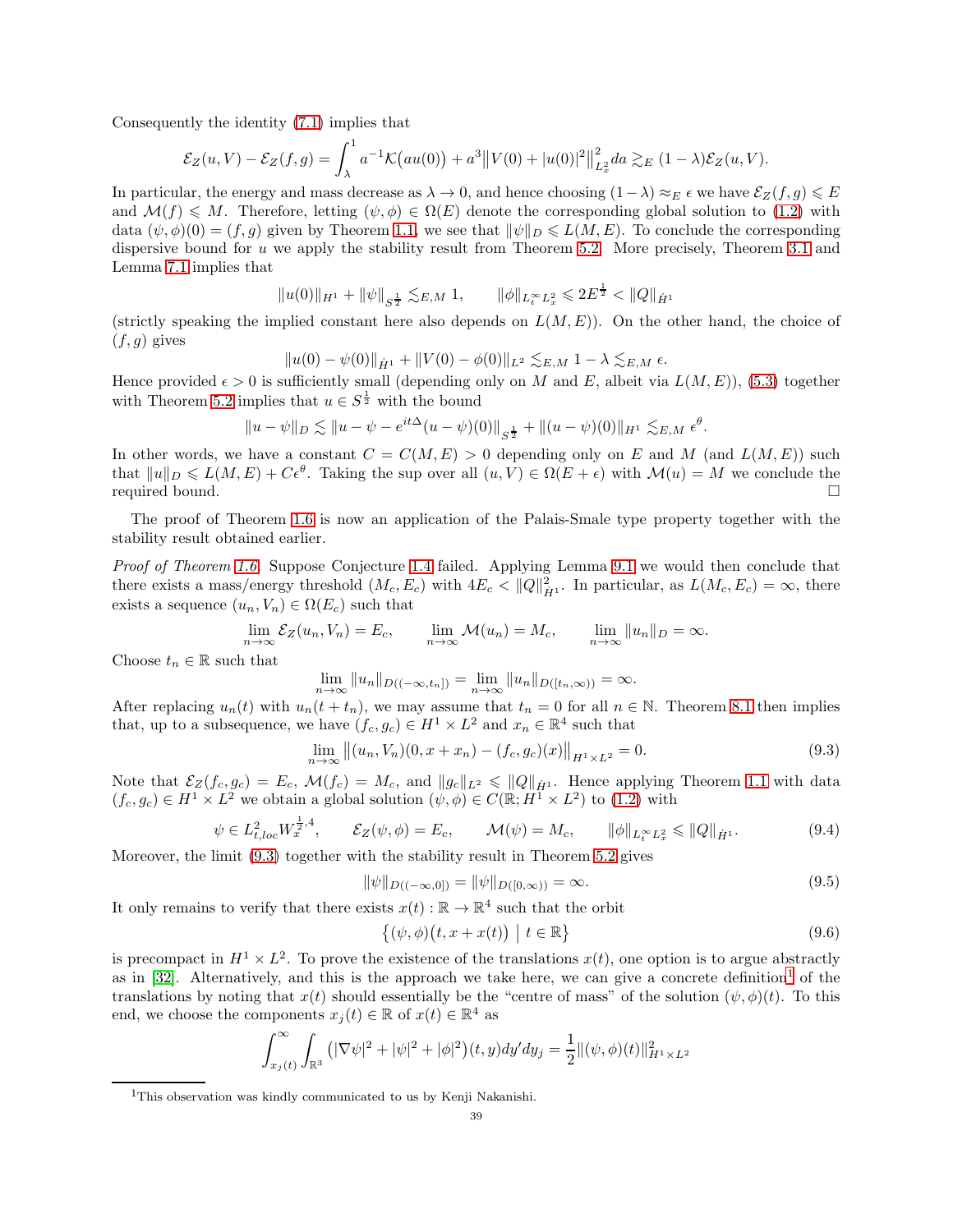where  $y' \in \mathbb{R}^3$  denotes the remaining spatial variables. In other words,  $x(t)$  is roughly the centre of the  $H^1 \times L^2$  mass of  $(\psi, \phi)$ . Suppose [\(9.6\)](#page-38-2) is not precompact. Then there exists sequence  $t_n \in \mathbb{R}$  and  $C > 0$ such that for all  $n \neq m$  we have

<span id="page-39-17"></span>
$$
\left\| (\psi, \phi)(t_n, x + x_n) - (\psi, \phi)(t_m, x + x_m) \right\|_{H^1 \times L^2} \geqslant C \tag{9.7}
$$

where for ease of notation we let  $x_n = x(t_n)$ . Applying Theorem [8.1](#page-32-7) to the sequence  $(\psi, \phi)(t + t_n)$ , the properties [\(9.4\)](#page-38-3) and [\(9.5\)](#page-38-4) imply that there exists  $\tilde{x}_n \in \mathbb{R}^4$  and  $(\tilde{f}, \tilde{g}) \in H^1 \times L^2$  such that up to a subsequence, the translated sequence  $(\psi, \phi)(t_n, x + \tilde{x}_n)$  converges to  $(\tilde{f}, \tilde{g}) \in H^1 \times L^2$ . In particular, after translating once more, we have

<span id="page-39-16"></span>
$$
\lim_{n \to \infty} ||(\psi, \phi)(t_n, x + x_n) - (\tilde{f}, \tilde{g})(x + x_n - \tilde{x}_n)||_{H^1 \times L^2} = 0.
$$
\n(9.8)

If  $\sup_n |x_n - \tilde{x}_n| < \infty$ , then after taking a further subsequence we can assume  $x_n - \tilde{x}_n$  converges. But then [\(9.8\)](#page-39-16) is clearly a contradiction to [\(9.7\)](#page-39-17). Similarly, if  $(\tilde{f}, \tilde{g}) = 0$ , then again [\(9.8\)](#page-39-16) contradicts (9.7). Thus, we may assume that  $(\tilde{f}, \tilde{g}) \neq 0$ , and writing the components of the vectors  $x_n, \tilde{x}_n \in \mathbb{R}^4$  as  $x_{n,j}$  and  $\tilde{x}_{n,j}$ , there must exist some  $1 \leq j \leq 4$  such that  $|x_{n,j} - \tilde{x}_{n,j}| \to \infty$ . Observe that, by our choice of  $x(t)$  and [\(9.8\)](#page-39-16), we have

$$
\lim_{n \to \infty} \int_{x_{n,j} - \tilde{x}_{n,j}}^{\infty} \int_{\mathbb{R}^3} (|\nabla \tilde{f}|^2 + |\tilde{f}|^2 + |\tilde{g}|^2)(y) \, dy'dy_j = \lim_{n \to \infty} \int_{x_{n,j}}^{\infty} \int_{\mathbb{R}^3} (|\nabla \psi|^2 + |\psi|^2 + |\phi|^2)(t_n, y) dy'dy_j
$$
\n
$$
= \frac{1}{2} \lim_{n \to \infty} ||(\psi, \phi)(t_n)||^2_{H^1 \times L^2} = \frac{1}{2} ||(\tilde{f}, \tilde{g})||^2_{H^1 \times L^2}.
$$

But this is again a contradiction, as the left hand side converges to either 0 or  $\|(\tilde{f}, \tilde{g})\|_{H^1 \times L^2}^2 \neq 0$ . Therefore  $(9.7)$  cannot hold, and hence the orbit  $(9.6)$  is precompact as claimed.

## **ACKNOWLEDGEMENTS**

The author would like to thank Kenji Nakanishi for many helpful conversations on the concentration compactness argument for dispersive PDE. Financial support from the Marsden Fund Council grant 19- UOO-142, managed by Royal Society Te Aparangi is gratefully acknowledged.

#### **REFERENCES**

- <span id="page-39-14"></span><span id="page-39-8"></span>1. Thierry Aubin, Problèmes isopérimétriques et espaces de Sobolev, Journal of Differential Geometry 11 (1976), no. 4, 573 – 598.
- 2. Hajer Bahouri and Patrick Gérard, High frequency approximation of solutions to critical nonlinear wave equations, American Journal of Mathematics 121 (1999), no. 1, 131–175.
- <span id="page-39-2"></span>3. Ioan Bejenaru, Zihua Guo, Sebastian Herr, and Kenji Nakanishi, Well-posedness and scattering for the Zakharov system in four dimensions, Anal. PDE 8 (2015), no. 8, 2029–2055. MR 3441212
- <span id="page-39-3"></span><span id="page-39-1"></span>4. Ioan Bejenaru and Sebastian Herr, Convolutions of singular measures and applications to the Zakharov system, (2010).
- 5. Ioan Bejenaru, Sebastian Herr, Justin Holmer, and Daniel Tataru, On the 2d Zakharov system with  $l^2$  Schrödinger data, Nonlinearity 22 (2008), 1063–1089.
- <span id="page-39-12"></span>6. J. Bourgain, Global wellposedness of defocusing critical nonlinear Schrödinger equation in the radial case, J. Amer. Math. Soc. 12 (1999), no. 1, 145–171. MR 1626257
- <span id="page-39-0"></span>7. J. Bourgain and J. Colliander, On wellposedness of the Zakharov system, International Mathematics Research Notices 1996 (1996), no. 11, 515–546.
- <span id="page-39-15"></span><span id="page-39-10"></span>8. Timothy Candy, Multi-scale bilinear restriction estimates for general phases, Math. Ann. 375 (2019), no. 1, 777–843.
- Timothy Candy, Sebastian Herr, and Kenji Nakanishi, Global wellposedness for the energy-critical Zakharov system below the ground state, Advances in Mathematics 384 (2021), 107746.
- <span id="page-39-11"></span>10. Timothy Candy, Sebastian Herr, and Kenji Nakanishi, The Zakharov system in dimension  $d \geq 4$ , to appear in Journal of the European Mathematical Society (2021).
- <span id="page-39-13"></span>11. J. Colliander, M. Keel, G. Staffilani, H. Takaoka, and T. Tao, Global well-posedness and scattering for the energy-critical nonlinear Schrödinger equation in  $\mathbb{R}^3$ , Ann. of Math. (2) 167 (2008), no. 3, 767–865. MR 2415387 (2009f:35315)
- <span id="page-39-4"></span>12. James Colliander, Justin Holmer, and Nikolaos Tzirakis, Low regularity global well-posedness for the Zakharov and Klein-Gordon-Schrödinger systems, Trans. Amer. Math. Soc. 360 (2008), no. 9, 4619–4638. MR 2403699 (2009c:35434)
- <span id="page-39-9"></span>13. Benjamin Dodson, Global well-posedness and scattering for the focusing, cubic Schrödinger equation in dimension  $d = 4$ , Ann. Sci. Éc. Norm. Supér. (4) **52** (2019), no. 1, 139–180. MR 3940908
- <span id="page-39-7"></span><span id="page-39-5"></span>14. J. Ginibre and G. Velo, Scattering theory for the Zakharov system, Hokkaido Math. J. 35 (2006), no. 4, 865–892. MR 2289364
- <span id="page-39-6"></span>15. Florian Grube, Norm inflation for the zakharov system, arXiv:2203.09823 (2022).
- 16. Zihua Guo and Kenji Nakanishi, The Zakharov system in 4d radial energy space below the ground state, American Journal of Mathematics 143 (2021), no. 5.